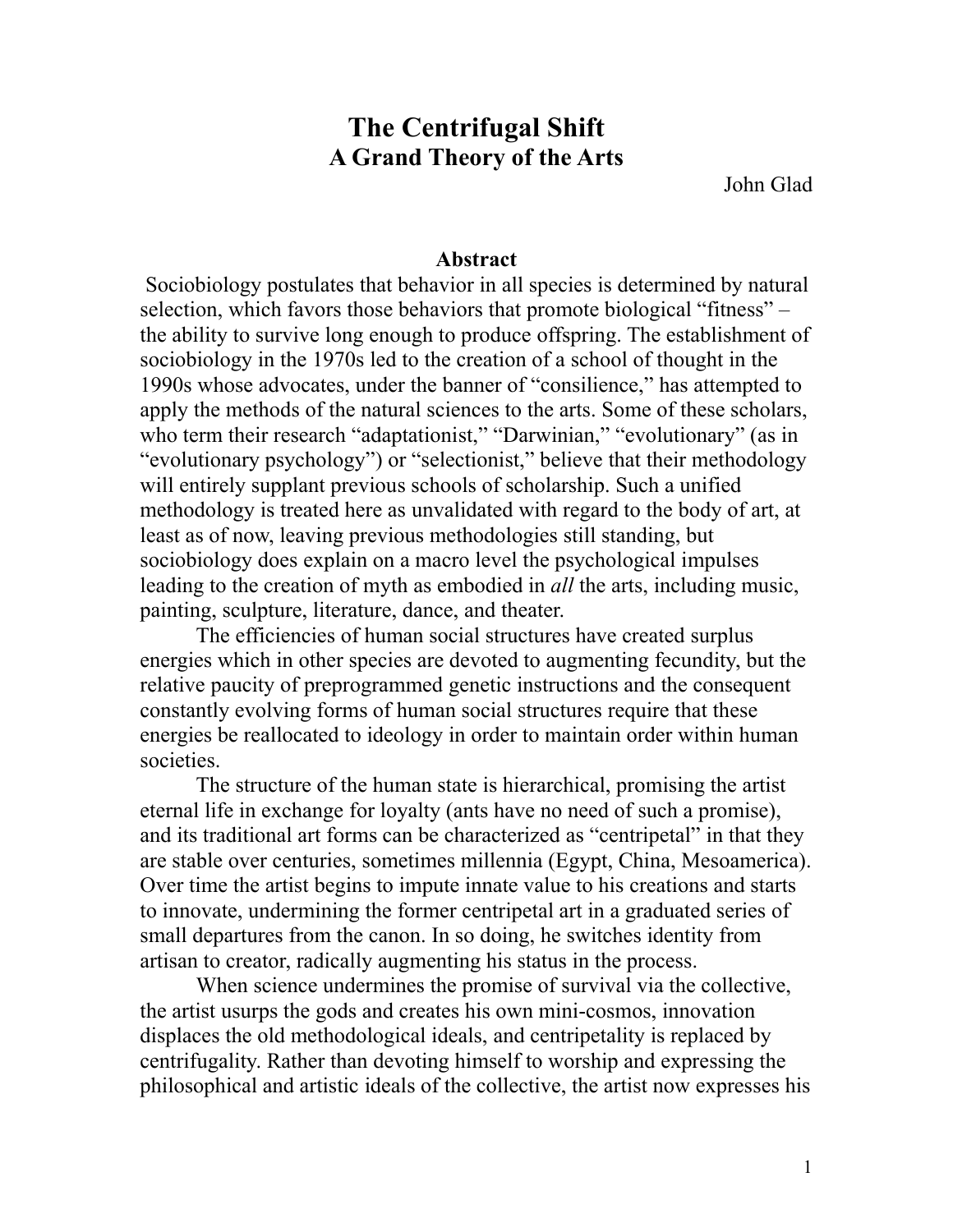own feelings and engages in self-amusement. This is the great break between the Classical and Romantic views of life.

But the artist-god has paid a huge price; he has lost faith in his own immortality, and in his despair he begins savaging his artistic toys, creating atonal music and paintings whose very essence consists in the distortion of the object portrayed. "High art" is replaced by mockery, as in Dadaism and the "pop art" of the 1950s and 1960s. When the composer Carl Orff presented his rendering of a collection of 12-14th century poems in *Carmina Burana* and Andy Warhol displayed a painting depicting a Campbell's Tomato Soup can, they were both essentially taunting art by degrading it back to the non-art from which it sprang and thus stripping it of its raisond'être.

Whereas centripetality necessarily implies art of "high seriousness" – reverence paid to the deity and glorification of the king – centrifugality undermines centripetality through a gradual, insidious stylistic lowering, in which Albrecht Dürer depicts himself as Christ and Greek tragedy evolves into *opera buffa* and, still later, into Aldous Huxley's "feelies." Transformed from an inspirational tool of fervent devotion into recreation, the arts mock themselves, and Epicurus becomes the patron saint of modern society.

Since the awareness of death contradicts man's preprogrammed biological instructions to survive, he is destined to endlessly repeat this cycle, re-establishing a new centripetal ideal, then undermining it with new centrifugal departures, and once again falling into despair. Modern civilization now finds itself at the end of one such grand centrifugal shift.

#### **Table of Contents**

A Definition of the Arts Sociobiology (Evolutionary Psychology) and Art Centripetal Art Centrifugal Art The Dynamics of Hierarchy Time Ideology Knowledge-Communication The Shift from Centripetality to Centrifugality Technology's Complicit Role

### **A Definition of the Arts**

*Criticism is badly in need of an organizing principle, a central hypothesis which, like the theory of evolution in biology, will see the phenomena it deals with as parts of a whole.* Northrop Frye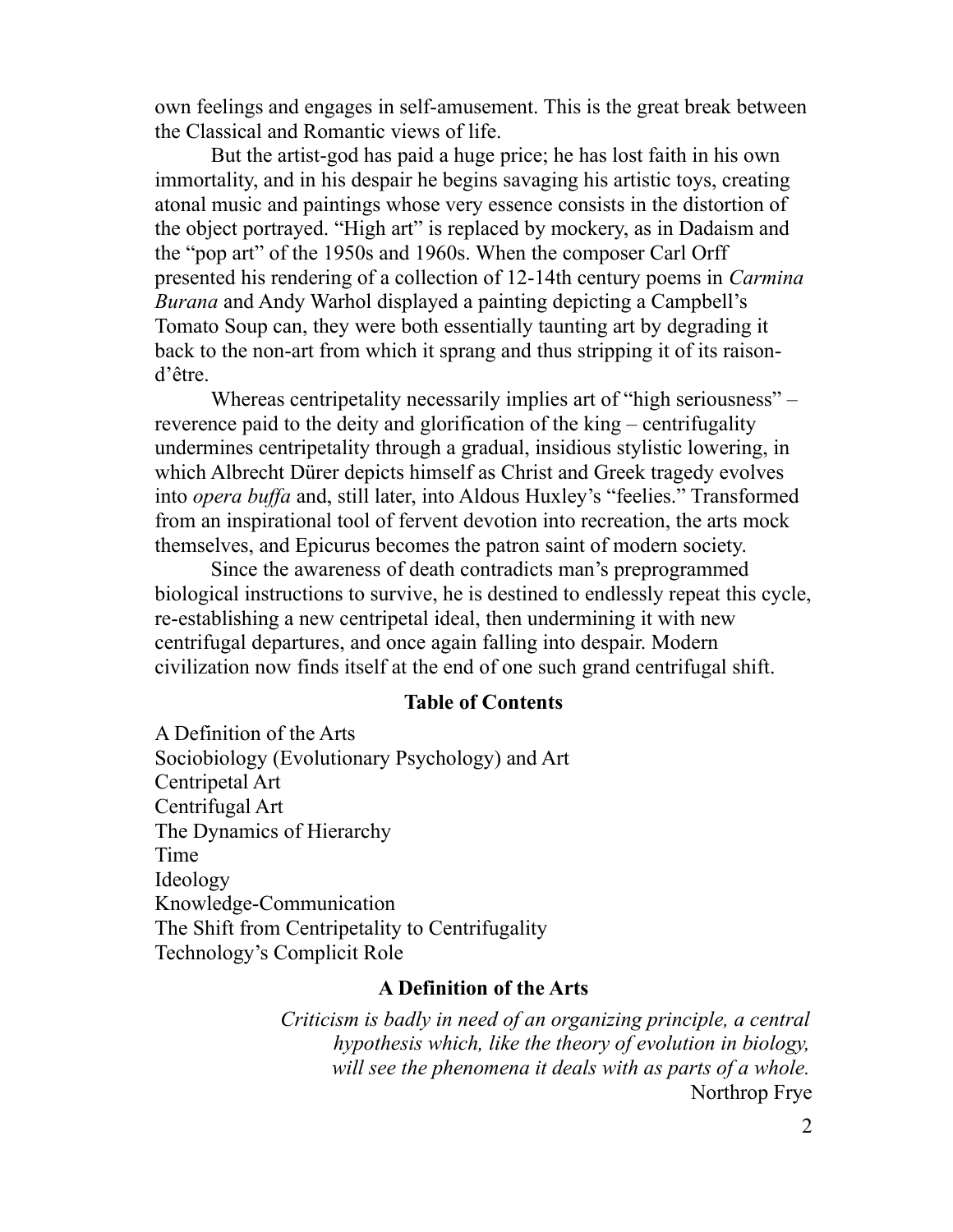Dance, folktales, novels, painting, sculpture, vocal and instrumental music, theater, verse…. What do they all have in common? What makes them "art"? What do all "arts" share? And how about such hybrid genres as opera, tone poems, Chinese calligraphy, synesthetic poetry, or comic strips? Popular expressions include "the art of war," "the surveyor's art," and "the art of shoemaking." *The Art of Cooking* is a popular book in American kitchens, and one journal featured an article asking "Is Wine Consumption an Aesthetic Experience?"[1](#page--1-0) And it must be conceded that such phraseology is not without a certain validity.

David Clowney of Rowan University writes:

*The arts are like a large extended family. There are many family resemblances among them. Some recur frequently; others are shared by only a few members of the family, or are unique to one or two members. There is no one defining set of characteristics such that all and only "arts" have those characteristics. So an attempt to define "art" is bound to fail.* [emphasis mine, JG] [2](#page--1-1)

Gregg Horowitz of Vanderbilt University writes of "the end of the ideal of a system of the arts"<sup>[3](#page--1-2)</sup> and cites Wittgenstein's theory that the arts have no exterior boundaries and thus extend freely, merely sharing certain commonalities, so that again there is no unity, no possibility of definition… just a certain overlap. Kant himself stressed the specificity of the arts – that which differentiates them. He opposed the very idea of a system of the arts. Likewise, today's "postmodernism" rejects grand unified theories. Victor Burgin's 1986 book is entitled *The End of Art Theory*, and Arthur Danto's 1997 volume even bears the title *After the End of Art*.

For an entirely opposing point of view one has only to turn to the Internet:

*Welcome to the Humanities 1, Class Introduction, College of the Siskiyous, Class goals…: The student should be able to summarize what the arts have in common.[4](#page--1-3)*

*HUM 122 Introduction to Humanities, Johnson County Community College, Course objectives…: Describe what the arts have in common.[5](#page--1-4)*

The situation is more than a little odd: Clowney and Horowitz (not to mention Kant) are not unsophisticated theoreticians, but at least some of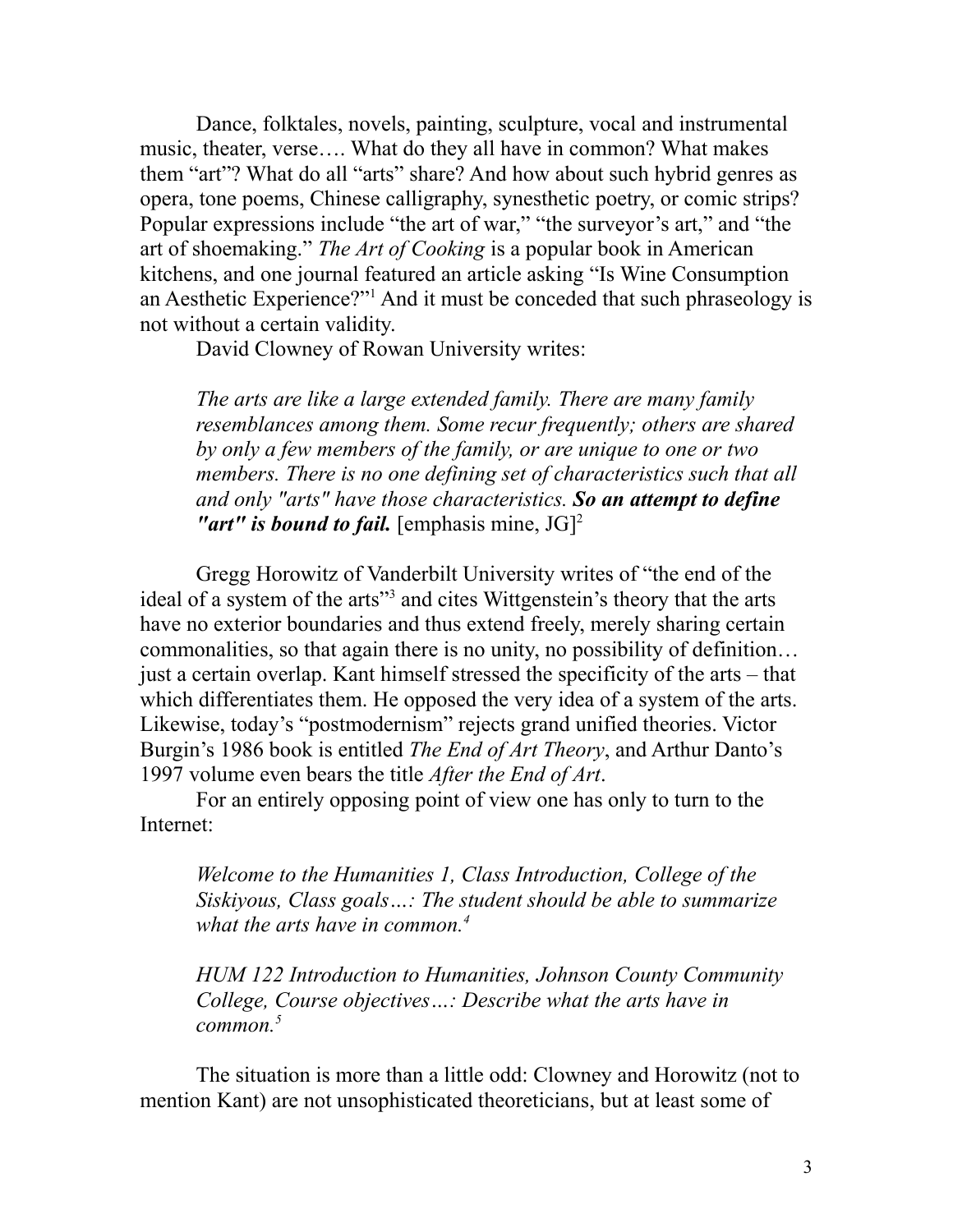their teaching colleagues assume that the task that these three bury as impossible can be readily mastered by freshmen at community colleges.

The lack of an aesthetic equivalent of a universal field theory remains the Holy Grail. Lessing correctly pointed out in his famous *Laocoön* that the various types of art all have their own specific media. But to achieve a grand theory of the arts, we need to take quite the opposite tack. Such a theory must devote itself to that which encompasses all art forms and thus would have to operate on a plane underlying the specificities of language, sound, image, or movement. At the same time it would have to distinguish art from such non-art as cooking recipes, newspaper articles, or chemistry textbooks. At first blush the definition of art might appear to be found in nonutilitarianism. Horowitz refers to Kant's *Zweckmässigkeit ohne Zweck* – "purposiveness without purpose." Certainly we know what the arts are not: they are not intellectual. This they all have in common. Art is a goal unto itself, unlike, for example, this essay, which pursues the goal of elucidating a topic that is separate from the article itself. Thus the artistic work is a selfcontained entity.

Despite the professional theoretical pessimism, I resolved to at least attempt to pass the community-college introductory humanities exam. After all, the work of art is a product of the artist's mind and, as such, subject to analysis. I sit at my undersized school desk and scribble in the allotted space: all art forms fulfill a psychological utility – just like dreams. We arise from the kingdom of sleep refreshened, and in the same fashion the artist enables us to partake in his vision while we are still awake. Thus we can distinguish between **art as based on psychological utility** (entertainment, catharsis, ideological affirmation, sensory perception) and **non-art as based on objective utility** (an automobile parts manual or a weather forecast, for example). It is a position that, as I attempt to demonstrate below, leads to a rejection of the monistic utilitarianism of many "Darwinian" aestheticians.

By this definition, humor is art. But how about a soccer match? Is game at least partly an art form that pursues a goal assigned from somewhere outside the realm of art? Or does such a claim of artistry serve chiefly to pander to those teeming masses who place no value on Bach or Rembrandt? The response, tempting as it is to interpret game as art, is that sport has its purpose, albeit an arbitrarily assigned one – to drive the ball into the opponent's gates – and thus is quasi-utilitarian and at best only approaches art.

The study of the arts as a whole is not practiced. Students studying painting, music, or literature at a large university might never even meet. There is no word to connote the study of the arts as a totality. The artistic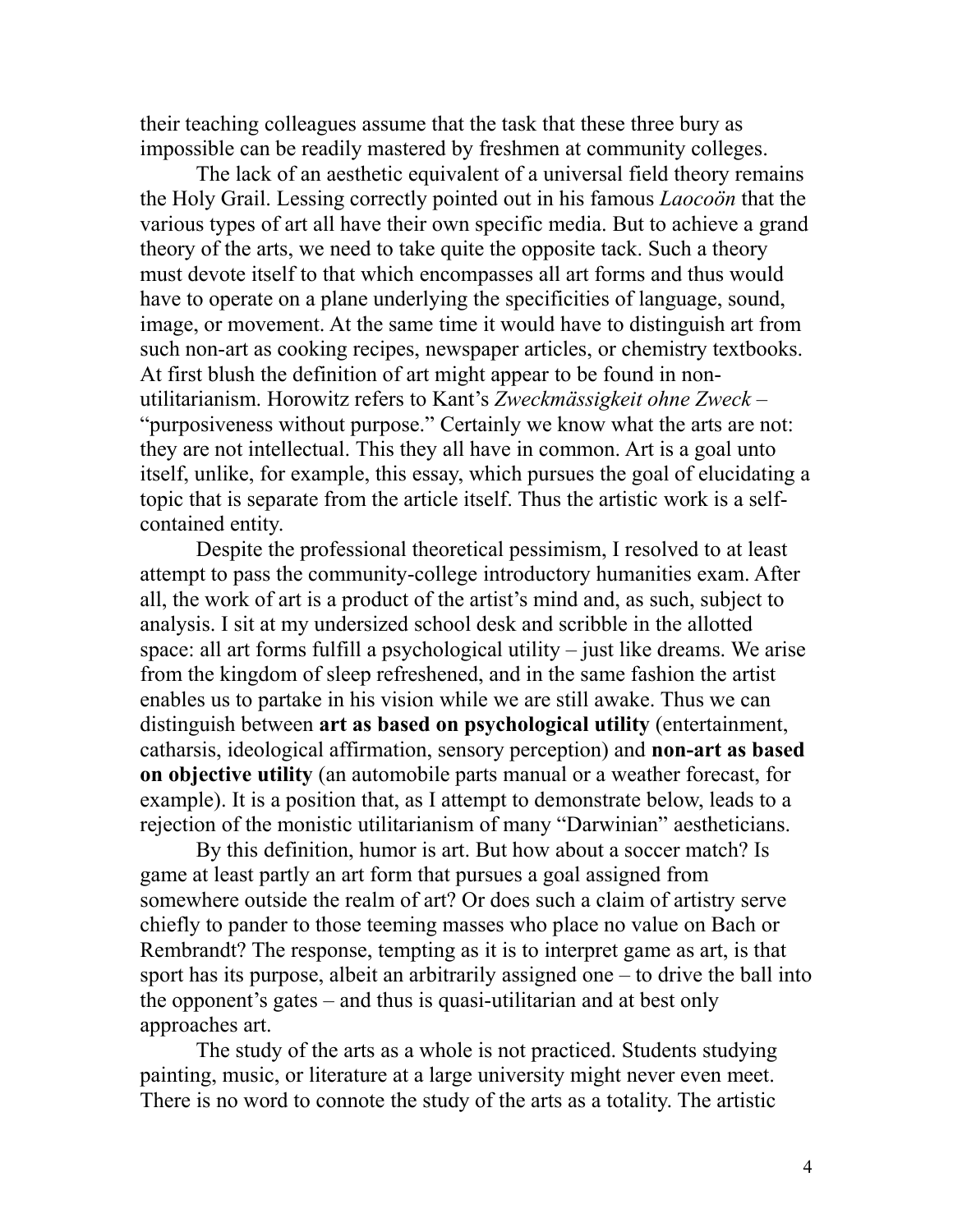process does include "aesthetics," but art is not necessarily beautiful and its study involves a much larger area. I therefore propose two new terms: "artsology" and its adjective "artsological," to which aesthetics, literary scholarship, musicology and history would relate much as microeconomics does to macroeconomics. Artsology is thus a superstructure that accommodates all aspects of artistic production, distribution, and consumption.

The artistic urge is not entirely medium-specific. An opera or a church service, for example, is intended to achieve affect via a symbiosis of acting, architecture, painting, music, and poetry. Even the church hymnals may be "illuminated" – an art form practiced not only by medieval Christians, but also by the Chinese, Japanese, Mayans, Egyptians, Romans, wedding the visual arts even to the artificial code of alphabet. Poets attempt to achieve synaesthesia, and painters defy Lessing by depicting movement in a lifted horse's hoof, of a man rowing. If this German theoretician of the aesthetic had known about "motion pictures," he would have been obliged, at the very least, to radically rework his *Laocoön*.

Proponents of *Geistesgechichte* identify a unity of sensibility, if not worldview, linking the arts of a period. The association between Baroque architecture and Baroque music is more than historical accident. Can one imagine Rococo music in a Shaker church? Or the reverse – Shaker hymns in a Rococo opera house or even a Rococo church? Henri Rousseau's imagined jungles and Stravinsky's *The Rite of Spring* seem to fit together as parts of a single grand mosaic. Beethoven, Goya, and Byron expressed the revolutionary events of the late eighteenth and the early nineteenth centuries.

Quality can be related to technical ability, but not necessarily. Many a skilled painter or musician produces terrible kitsch. Thus, a definition of art should also speak to the question of aesthetic quality. Brahms' *Variations on a Theme by Haydn* and the *Happy Birthday* song are both musical compositions and thus art, but in terms of artistic sophistication they exist in different universes, so that my "limited-utilitarian" definition of art does not pretend to be satisfactory at more than a minimal level.

Hopefully having (more or less) passed the self-imposed quiz by defining the "arts," I now wish to give thought to the method to be pursued in achieving the self-assigned task of describing the arts as a "system."

### **Sociobiology (Evolutionary Psychology) and Art**

*And when I am formulated, sprawling on a pin,*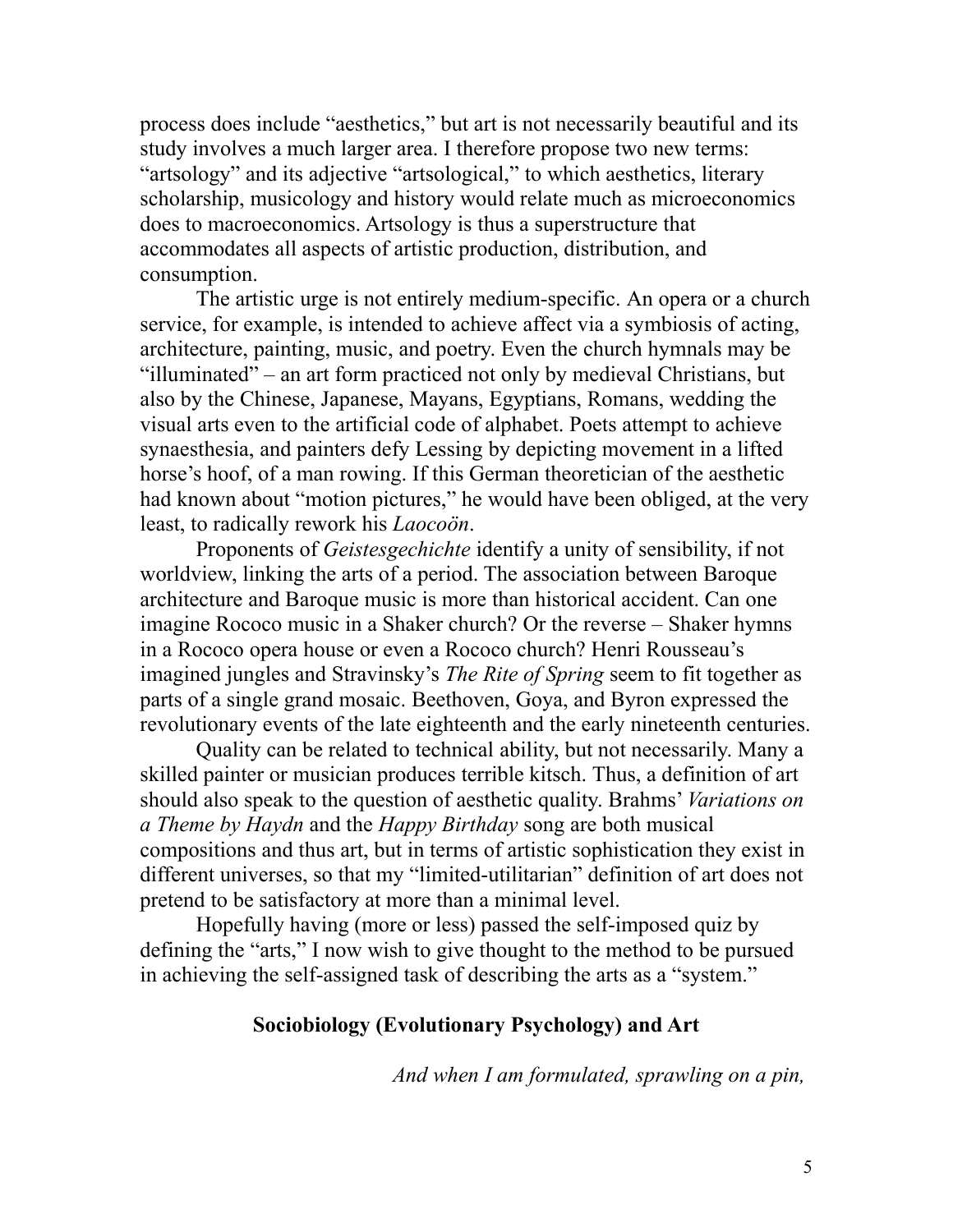*When I am pinned and wriggling on the wall, Then how should I begin To spit out all the butt-ends of my days and ways? And how should I presume?*  The Love Song of J. Alfred Prufrock

Partisans of specific disciplines within the humanities and the social sciences are often all too eager to defend their academic turf. The Formalists, for example, attempted (unsuccessfully) to ward off the intrusion of Marxist philosophers, historians, and sociologists into the realm of literary criticism and scholarship.

In contrast, the "hard" sciences have always been based on an assumption of the complementary nature of data drawn from different approaches, so that it is not at all unusual for physicists, astronomers, biologists, climatologists, etc. to compare data in the search for coincidence/contradiction of findings. Humanists, who generally prefer to see themselves as creative interpreters rather than slogging data collectors, have traditionally preferred eclecticism and pluralism, but now there is a new call for "consilience" across disciplines.

Compromised as it may be by past excesses and abuses, the view of art as an expression of the artist's worldview retains its validity, and I attempt here to pair artistic scholarship in general and literary scholarship in particular with the discipline of evolutionary psychology so as to analyze the artist's mindset and that particular aspect of his behavior which we refer to as "the arts."

Sociobiology views human society as operating according to much the same principles as those observed in non-human societies, for example insect colonies. That is why [Edward O. Wilson'](http://en.wikipedia.org/wiki/E._O._Wilson)s landmark 1975 book, *[Sociobiology: The New Synthesis,](http://en.wikipedia.org/wiki/Sociobiology:_The_New_Synthesis)* caused such a furor. Another objection will undoubtedly arise from its attempts to explain morality by disentangling nature from nurture. No matter how scientists ultimately rate the relative importance of these two factors, the search is for deterministic causality, not divine intervention. When all is said and done, that is what science is all about. Make no mistake about it: this is a worldview that assigns to traditional morality the same status as it does to the Easter Bunny.

Man's biological beginnings are those of a predator/scavenger. Some predators, the bear or the praying mantis for example, are solitary creatures whose way of life is determined by their ability to hunt and survive as solitary individuals. Other predators, the wolf, the hyena, the warrior ant, have opted for a group strategy. A physically unimpressive animal, man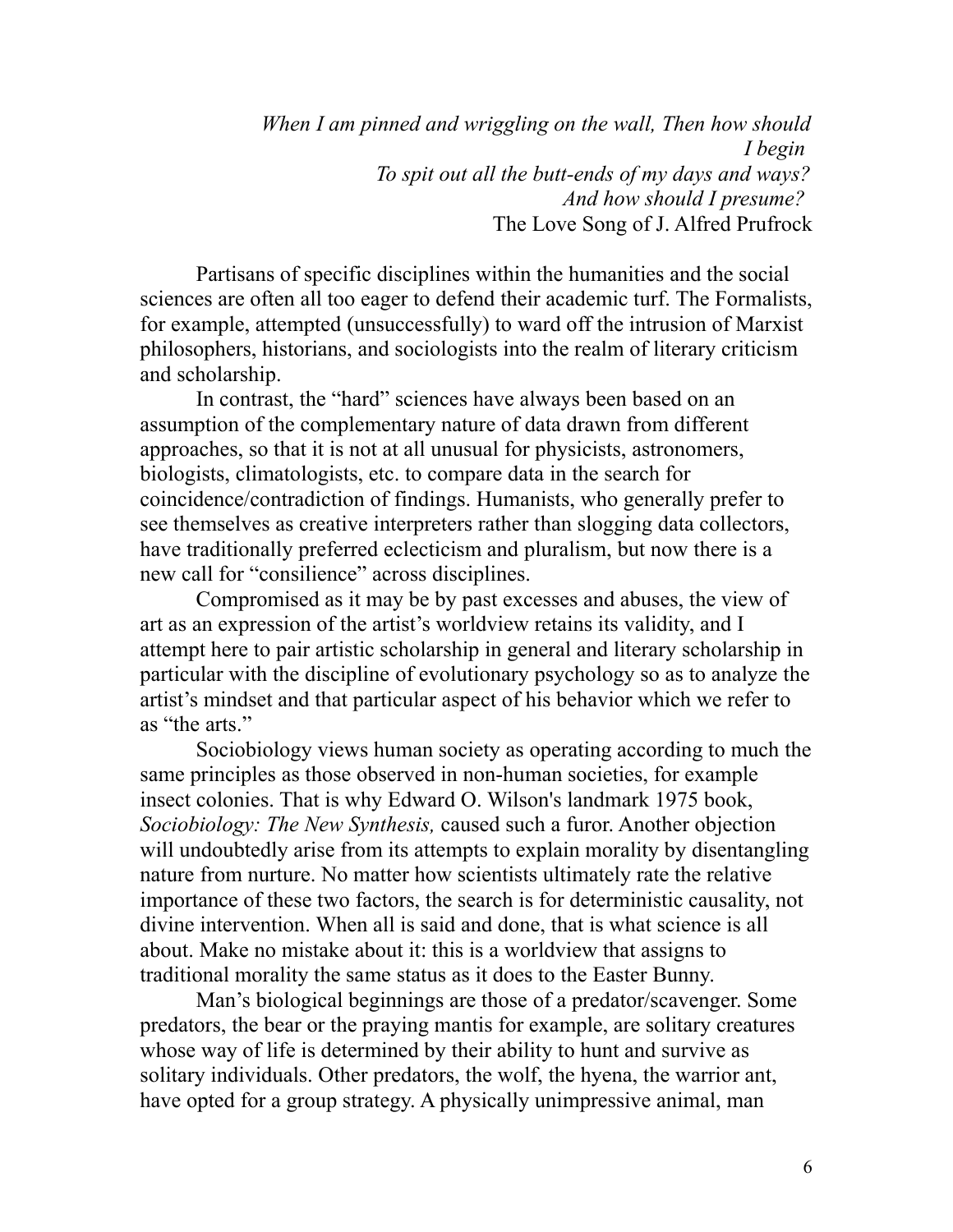necessarily belongs to this latter survival type, and his success as a species has been entirely dependent on his willingness to act within the confines of family/tribe. This entails identifying himself as a member of the clan and displaying primary loyalty to it. Thus, it is biology that provides an explanation for the enormous popularity of spectator sports (surrogate war) and real war.

Like us (or rather we like them), termites observe division of labor, and thanks to specialization according to professions – builders, scouts, workers, nursemaids, warriors, mothers, etc. – they are able to survive and multiply. Individual survival is temporary but crucial to species survival, for behavior that favors survival of the individual over genotype leads to the extinction of that genotype. Thus the honeybee rips out its own abdomen along with the stinger in warding off the attacker, but in the process promotes the survivability of the hive, which consists, after all, of its identical twins.

What I wish to do here is to develop a coherent paradigm of the arts and do so by using as a springboard this new discipline of "adaptationist" studies (also referred to as "Darwinian," "selectionist," or "evolutionary"), even though the paradigm which I propose deals chiefly with art as behavior and only partly with art as art and thus does not lay claim to be the sort of all-encompassing model called for by some true-believer adaptationists. As just one example of the latter, note the short shrift given to disciples of Jacques Derrida by Joseph Carroll:

### *Deconstruction as a method pure and sufficient unto itself lasted scarcely a*

*decade before giving way to the politically saturated discourse of Foucault, and radical political ideology has perhaps already exhausted the range of important social groups that can plausibly be represented as oppressed minorities. After the vast groundswell of feminism and the minor tides of postcolonialism and queer theory, no truly new political impulse has animated literary study now for more than a decade and no essentially intellectual impulse has been felt for something like three decades. The only major new subject area that has appeared in the past decade or so has been ecological literary study, or "ecocriticism," in respect to its theoretical orientation this school has teetered uncertainly between postmodernism and a quasi-Darwinian naturalism.... How soon will the stale and etioloated rhetoric of postmodernism crumble from within?[6](#page--1-5)*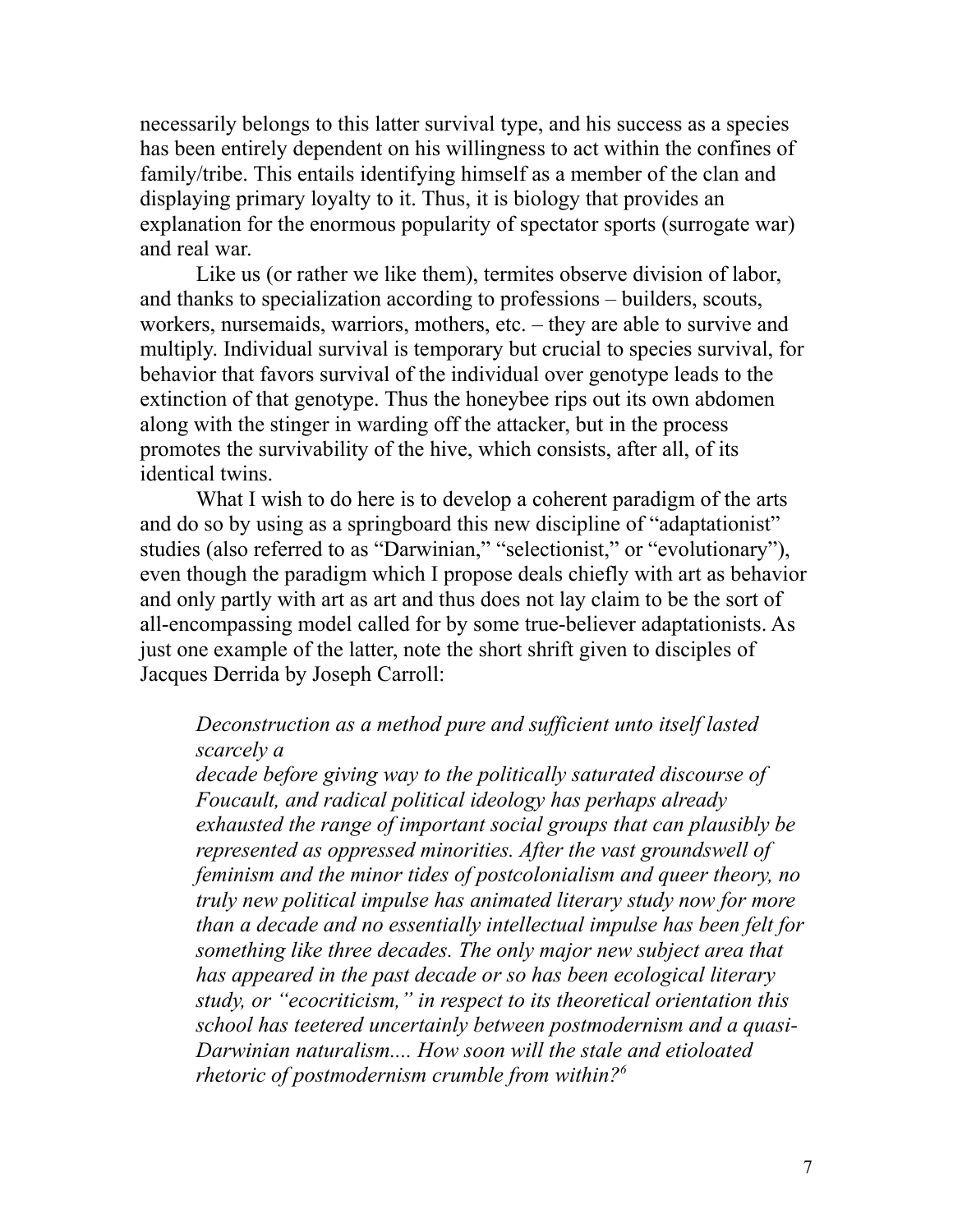The tone of Carroll's statement is, to put it mildly, brash, as are such objects of this attack as Derrida and Foucault. If culture has become revolutionary, so have the criticism and scholarship that follow it. Twentytwo years earlier the aesthetician Francis Sparshott warned:

*Existing theories of art were framed by people most of whom were at least as intelligent and well informed as we are; a new theory is accordingly unlikely to annihilate them, and if it exists alongside them it will only add to the mess. Nor can we expect that future theorists, equally bright and knowledgeable, will be reduced to silence just because we have spoken. Order and clarity, it seems, cannot be introduced by superseding or preempting alternative theories.[7](#page--1-6)*

The Formalist critic Viktor Shklovsky once noted that, while samovars could be used instead of hammers to drive nails, this was not their intended purpose, nor was it the most productive way to employ them. Many of the still clumsy attempts to apply sociobiology to the arts create the same impression.

Some proponents of evolutionary literary scholarship analyze literary characters as displaying such evolutionary principles as sibling rivalry, male bonding, and kin selection. For them the literary work is of interest only to the degree that it illustrates "adaptational" factors. Such an analysis can indeed be enlightening, but the sometimes silent, sometimes explicit assumption is that this approach can supersede literary scholarship and thus should replace it. I argue here that such claims are, at the very least, premature, for they reduce literary analysis to the status of a mere pedagogical prop for social-science teachers. And they have yet to be justified by the accomplishments of "Darwinian" literary scholars.

I have to admit that, in a way, my approach is analogous to theirs, for I too am about to present a psychological analysis to the reader – not of literary characters, but of authors. My intent is not to replace traditional scholarship with a different form of illustration of biological principles, but to establish a macro-framework for conceptualizing artistic activity. Note that "artistic activity" is not the same as "art"; it is what produces art. Knowing why the artist does what he does sheds considerable light on the work of art, just as knowing the work of art reveals a good deal about the artist. But the two should not be conflated.(In passing I wish to note that for the purposes of this essay I concern myself only indirectly with reader psychology, which I believe can be productively studied in the light of B. F. Skinner's behaviorism.)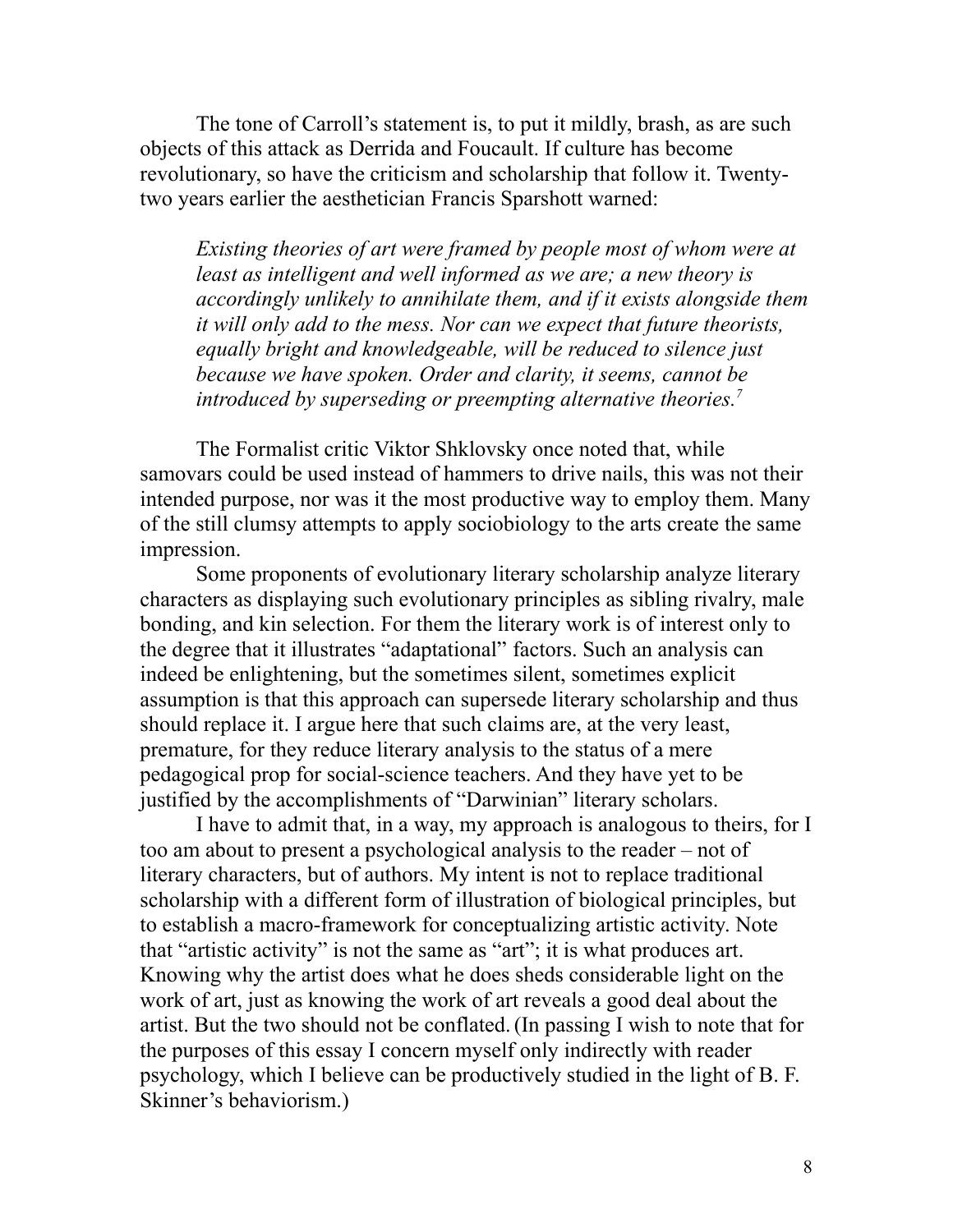Thus, the theory elaborated in this article deals with aesthetics, but it is not intended as an all-encompassing approach. Sociobiology treats behaviors intended to promote "fitness" – reproduction, kin assistance, reciprocation, mating strategies, parental investment, etc. (Remember the term, it will come up again later.) It is difficult to understand how listening to music, viewing a painting, or reading a poem can promote "fitness." I do not agree that art can be reduced to a "cognitive process" that aids survival. The wholesale application of Darwinian explanations to the aesthetic sphere, treating art exclusively in terms of biological utility, has not only yet to be achieved, the very task may well be inappropriate. Failure to take this hurdle will not mean that "biopoetics" is a "failed hypothesis," but simply that it is not as comprehensive a paradigm as some of its adepts would like it to be. Even though clothing and architecture can perform such utilitarian functions as providing shelter and enhancing sexual attractiveness, these are functions essentially extraneous to artistic essence. We are analyzing the functional qualities of a samovar to drive nails.

The beauty of any work of art appears to be governed by its own unique legal codex. Are we not using the same word to indicate entirely different phenomena when we refer to a beautiful woman and a beautiful song or painting? As opposed to traditionalists, both postmodernist and Darwinian scholars are intent on unifying aesthetics with the natural sciences, just as proponents of string theory would love to bring relativity and quantum mechanics under a single roof. Is this not "dreaming the impossible dream"? Everything has to be "verifiable," and string theory fails to meet that criterion, its critics point out. The same criticism holds true for any evolutionary theory of art: How do we "replicate" Schubert's "Unfinished" Symphony?

I have attempted but not managed to derive aesthetics from evolutionary theory, nor am I satisfied by any of the numerous attempts to achieve this goal by other scholars. By way of analogy, the human genome contains sequences inherited from bacteria that appear to perform no function other than to replicate themselves. Perhaps the aesthetic likewise does not fulfill any role in natural selection, thus bypassing the fundamental hypothesis of sociobiology. The jury is still out on the big question – the allinclusiveness of Darwinism – just as there remain such unsolved problems in mathematics as the Goldbach Conjecture, the Riemann Hypothesis, or the Hadamard Matrix. I personally am skeptical that the monistic search for a seamless Darwinian web will ever succeed in explaining artistic quality.

Obviously the topic is part and parcel of the nature/nurture debate. Language-learning ability, for example, is postulated to be at least partly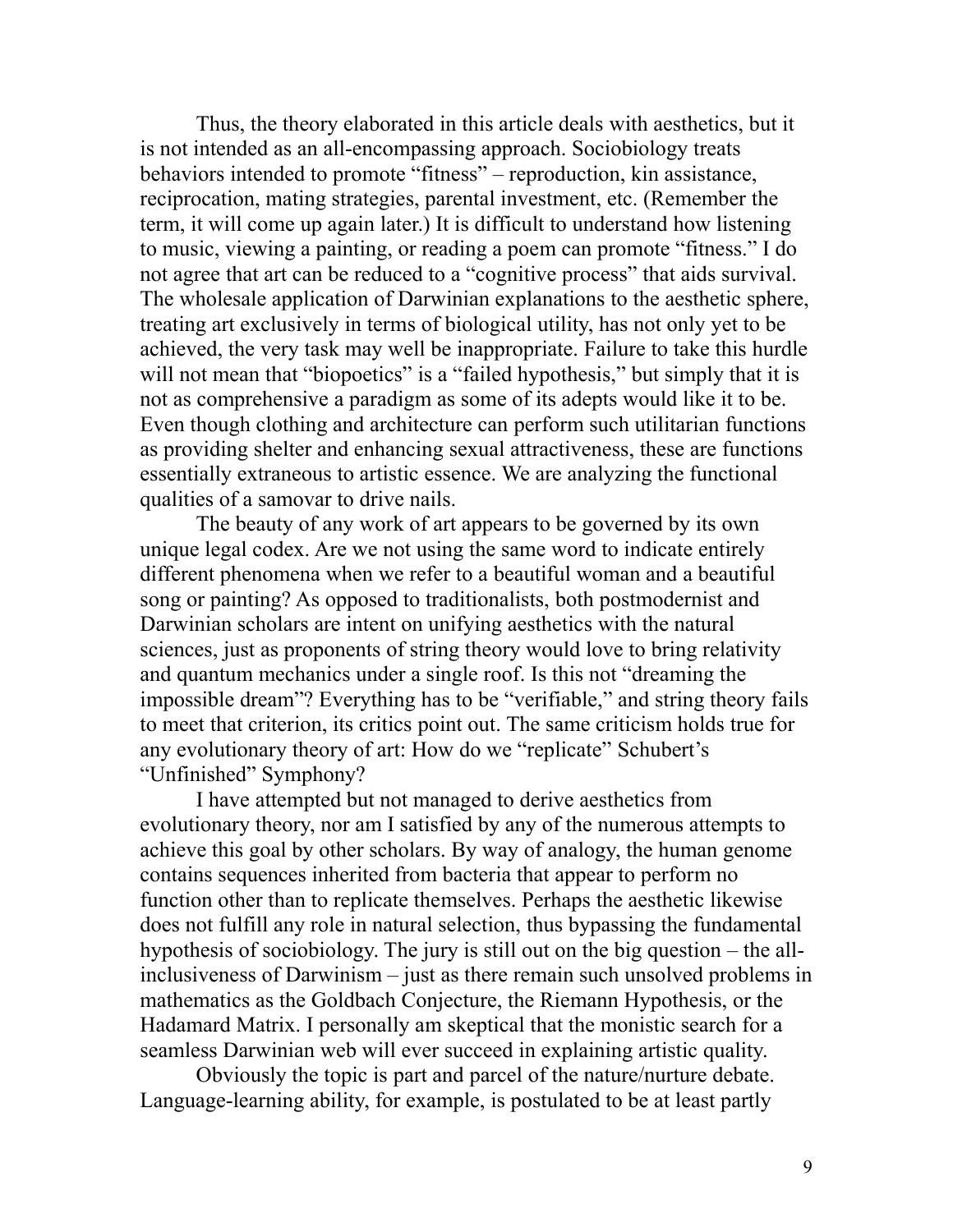genetically preprogrammed, but language being the chief mode of human communication, it clearly constitutes a fitness enhancer for a social animal.

How might art likewise be derived from fitness? I offer the following only as one possible hypothesis. The Russian émigré writer Boris Khazanov in interviews with me stressed that he viewed art as coalescing in the intersection of self-discipline and creative irresponsibility. [8](#page--1-7) Perhaps I am making a leap of faith, but for me discipline means structure – a characteristic of any artistic composition. Even instances of modern literature, music, and painting which flout traditional structures and seem to strive toward sheer cacophony make sense only against the background of the traditional structured arts. Their *raison d'être* is not so much that they exist but that they are different. Such creations would be inconceivable standing alone in time.

Thus, social animals endowed with such a structurizing penchant enhance their fitness. Let's call it the "Engineer's Hypothesis":

### *Engineering = art*

But having advanced the proposition, I am immediately obliged to undermine it. A cement-block factory certainly is distinguished by structure, but anyone searching within its innards for an aesthetic creed would come away with only blistered palms and an aching back. Thus:

#### *Engineering ≠ art*

Nevertheless this does not totally negate what we can call the "Structurization Hypothesis":

*Love for structure → art*

The fundamental dilemma lies in the definition of art in terms of psychological utility when sociobiology is based on the search for precisely that characteristic in objective form. Like all the sciences, sociobiology is a deterministic worldview, behavior being determined by its ability to influence biological "fitness" – the ability to survive, if only as long as a spawning salmon, so as to reproduce. But for a Darwinian aesthetic to be successful, it must objectively define quality. What separates a brilliant artist from the throng of mediocrities? For the sociobiologist to use his field in analyzing aesthetics, he will have to convincingly demonstrate that artistic quality improves fitness. There is no reason to believe that either the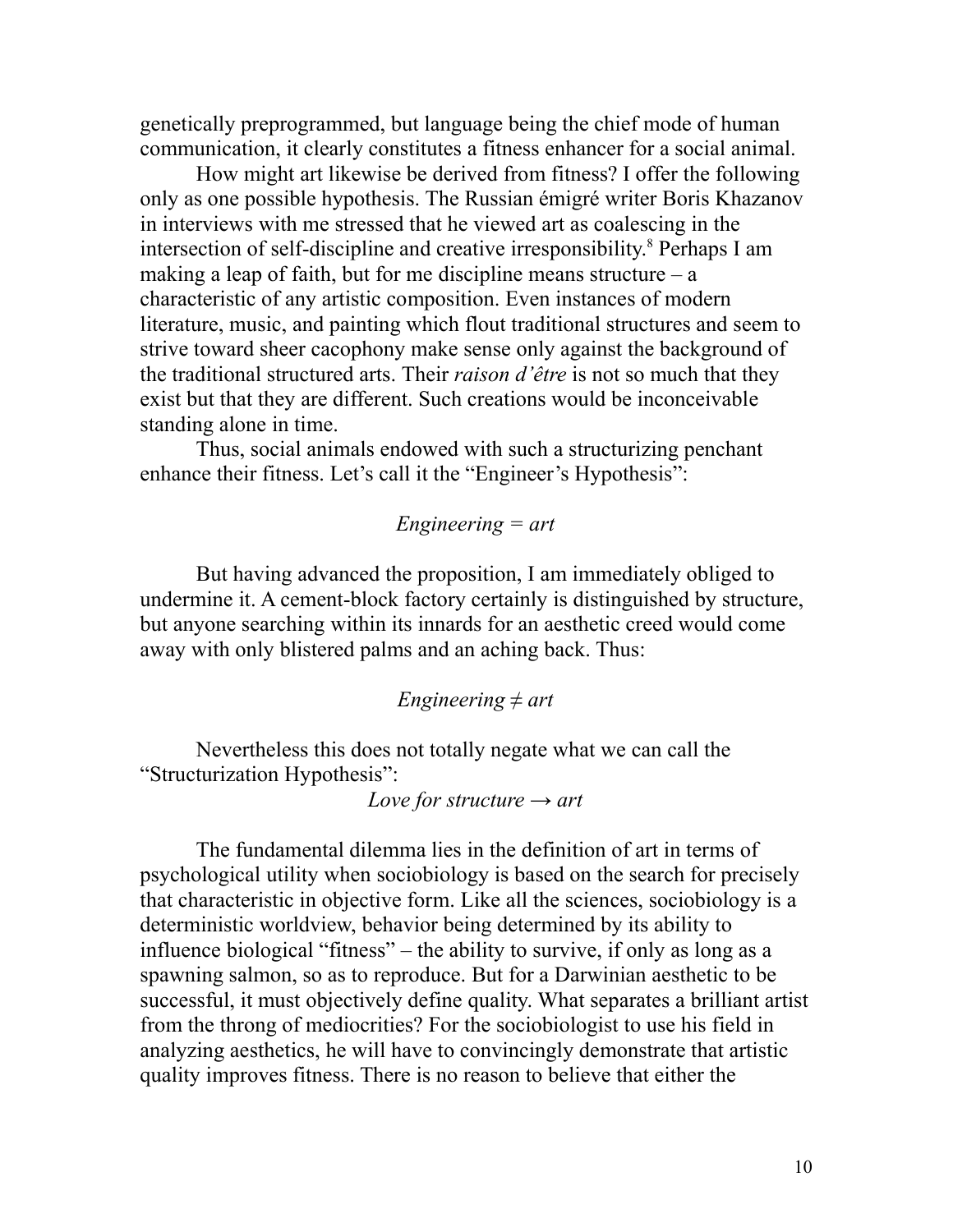producers or the users of "good" art possess unique skill in following the command of *Genesis*: "Be fruitful and multiply."

In any case, while the jury is still out on the feasibility of a unified theory, its advocates have yet to produce it. The arts can be compared to the screws holding a ship together. Although the vessel was created to travel from point A to point B, a navigator's map tells us nothing about the boat's hardware, which could just as easily been used in the assembly of a refrigerator. The fruits and vegetables employed by Giuseppe Arcimboldo to depict components of human faces are just fruits and vegetables outside the context of the painting.

The first edition of *The Selfish Gene* by Richard Dawkins appeared in 1976, popularizing the view of the genome as primary, with its bearer – the individual animal – running a poor second. But despite the readiness of the individual animal to sacrifice itself to protect the collective, this is a reluctant willingness. Thus the only intellectually developed animal has always and everywhere attempted to cope with his unique awareness by mythologizing both the universe and his own individual place within that universe. When *homo sapiens* became aware of his own mortality, that awareness stood in crass contradiction to a fundamental biological drive – to survive. With our larger brains we humans are better able than termites to satisfy our material needs, and we then invest this surplus energy in comforting *mythology* (which appears to be of little interest to our insect relatives). Residing in our brain's software, this mythology is called "culture," a portion of which is constituted by the various art forms. (By contrast, termites are exclusively hardware driven; there are no termite artists.)

A word of caution is appropriate here. Edward O. Wilson has speculated that the function of myth is to "excite pleasure."[9](#page--1-8) This is incorrect. The pleasure derived from folktales derives not from their content, but from the artistic presentation of that content. Crudely retold, they would not achieve the same effect. Wilson's fallacy is the same as confusing plot with artistic effect.

In 1947 Theodore Adorno and Max Horkheimer in *Dialectics of Enlightenment* argued that the Western world, impelled by the instinct of self-preservation, overcame the terrors of nature through myth. Of course, the inevitable neo-Marxian viewpoint of the Frankfurt School inserted itself in this assertion ("Western world" = capitalism), but the fundamental thrust of the mythologization analysis remains valid even without that particular slant.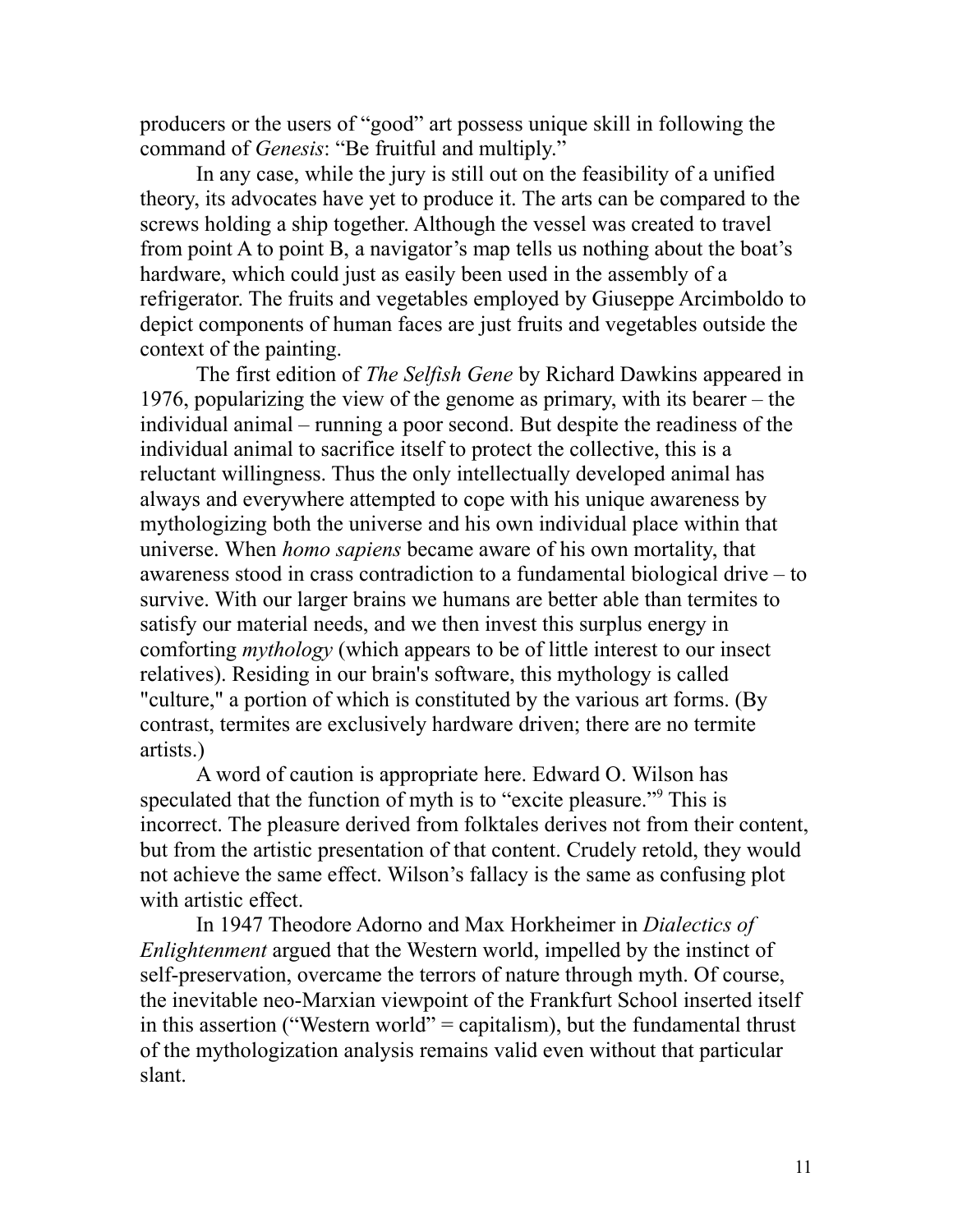To best appreciate the situation of the modern artist, let us contrast him, his worldview, and his art with that of the artist in a traditional society, where the individual perceives himself as a member of a mythologized hierarchy of beings. Whatever the nature of his society's constellation of gods, this pantheon is inevitably conceived of as eternal, as is the individual, who is convinced that he will live again after death, which is only a temporary passage, never a permanent state. Religious cults such as Jonestown or Heaven's Gate never view suicide as death; they are simply afraid to miss the train and want to fast-forward their own "resurrection." Christian fundamentalists who long for rapture-bringing Armageddon constitute the chief voting coalition maintaining the foreign policy of the world's current sole "superpower." We are dealing here with the very roots of human behavior.

Thus, man's biological imperatives allow him to accept death as a momentary condition as a member of an eternal collective, through which he gains immortality by expressing a (divinely dictated) ideology shared by all the people. By contrast, modern art sets the artist apart from the group. In contrast to the gray masses plodding along in their ignorance and indifference to culture, the Romantics conceptualized the artist as almost god-like – a "genius" who "creates" best during fits of brilliant madness. Moods evocative of this concept of a *Geniezeit* carried over into the twentieth century in Symbolism and even, revealingly, Futurism. At the Congress of Fascist Culture held in [Bologna](http://en.wikipedia.org/wiki/Bologna) on [March 30,](http://en.wikipedia.org/wiki/March_30) [1925,](http://en.wikipedia.org/wiki/1925) the neo-Hegelian philosopher and self-proclaimed "Philosopher of Fascism" [Giovanni Gentile](http://en.wikipedia.org/wiki/Giovanni_Gentile) addressed his ally, the Syndicalist Sergio Panunzio:

*Great spiritual movements make recourse to precision when their primitive inspirations – what F. T. Marinetti identified this morning as artistic, that is to say, the creative and truly innovative ideas, from which the movement derived its first and most potent impulse – have lost their force. We today find ourselves at the very beginning of a new life and we experience with joy this obscure need that fills our hearts – this need that is our inspiration, the genius that governs us and carries us with it.*

Looking back over history with the belated wisdom of survivors, perhaps we should consider politics to be an art form. But the hoary debate over the role of the individual versus deep-lying historical processes goes beyond the scope of the current paper. In any case, the Romantic conceit of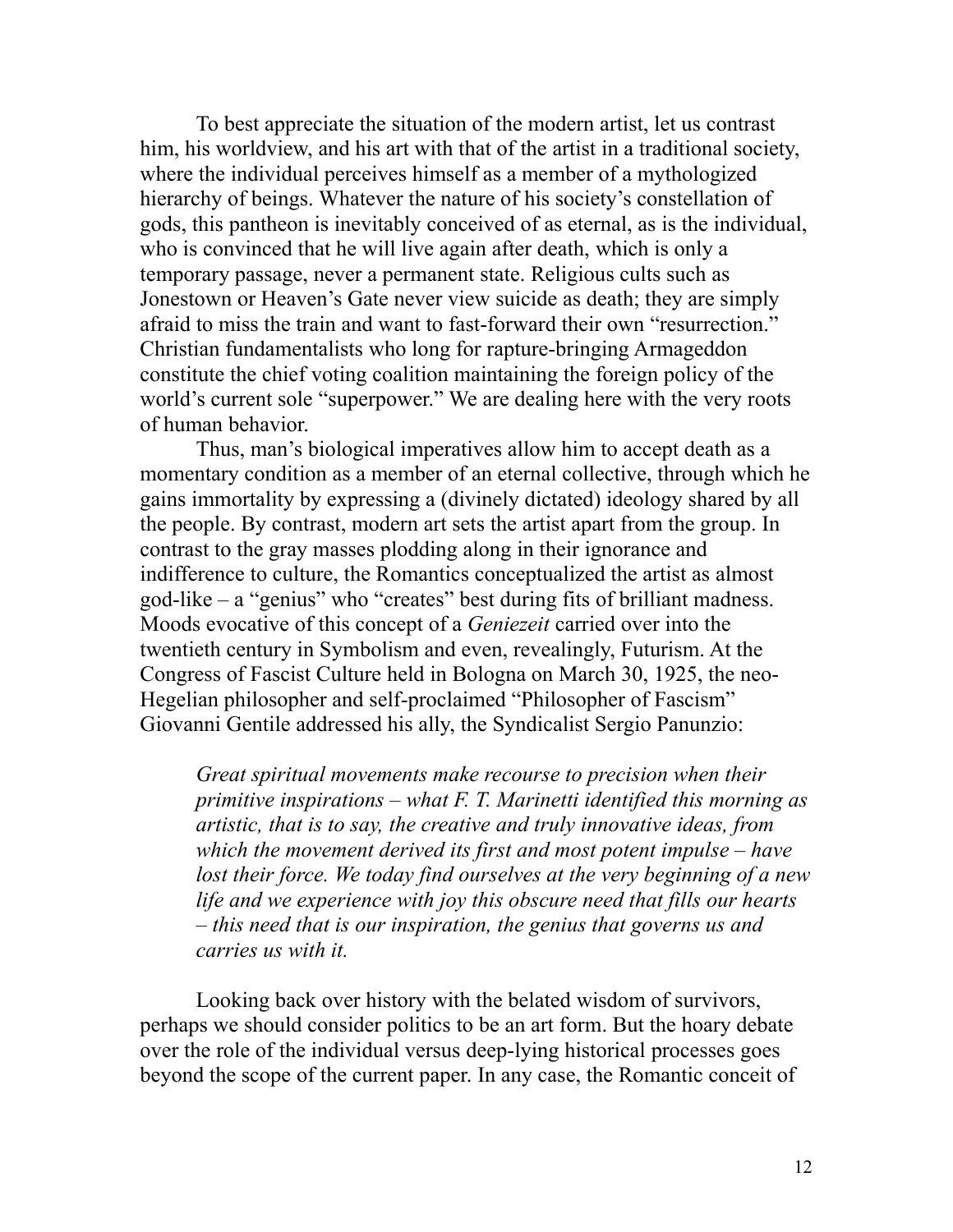artistic genius will always be with us – perhaps because it does indeed possess a certain validity.

Within this context what can we say about the artist and the arts?

### **Centripetal Art**

In traditional societies art forms are incredibly stable. Two Chinese landscapes may be separated by over a millennium and nevertheless be taken for the work of the same artist. A nineteenth-century Russian icon may be compatible with a Greek icon painted 1,500 years earlier. An Egyptian wall painting, a Mayan sculpture display the same stability over time.

Why is this the case? Can it be that earlier artists lacked imagination? The response to this question is strictly functional: such artistic schools are ritualistic and liturgical in nature and by their very essence *centripetal* in orientation. The artist's insistent mythologization of death and his biologically determined collectivist, tribal roots combine to create a hymn to the collective, from which the artist draws strength and overcomes death. He may be reborn as a rock in the mythology of the Australian aborigines, but by bartering his freedom for immortality he will *survive* as a member of the eternal collective. It is an entirely rational tradeoff.

Funerary texts fit the centripetal tradition perfectly and can be argued to predate even *homo sapiens*, the flowers found in Neanderthal burial sites constituting non-verbal texts. Moreover, it is not possible to exclude the possibility that certain cave paintings may also predate Cro-Magnon man.

Ancient Egyptian funerary texts, commonly referred to as the *Book of the Dead,* are known to date back to the twenty-sixth century BCE, and a number of them have been preserved. The texts were originally inscribed on the sarcophagus but later were written on papyrus and placed inside. Decorated with art work, they consisted of spells, charms, and ritual passwords intended to aid the deceased to thrive in the afterworld. Some of them were highly elaborate: the splendid Papyrus of Ani in the British Museum is from the Nineteenth Dynasty of the New Kingdom and measures 78 feet in length.

Chinese handscrolls can be twice as long and usually impress upon the viewer the importance of the centripetal worldview by emphasizing the ephemeral in nature. When such ancient artefacts are preserved at all, it is often in sections cut from the original. The fragment of a centripetal work is exhibited as if it were a work unto itself, stripping it of the syntax which formerly lent it meaning. Such was the fate of a handscroll of Zhang Jizhi (1186-1216), which was taken to Japan, where viewers for the most part were unable to read even individual words contained in the fragment.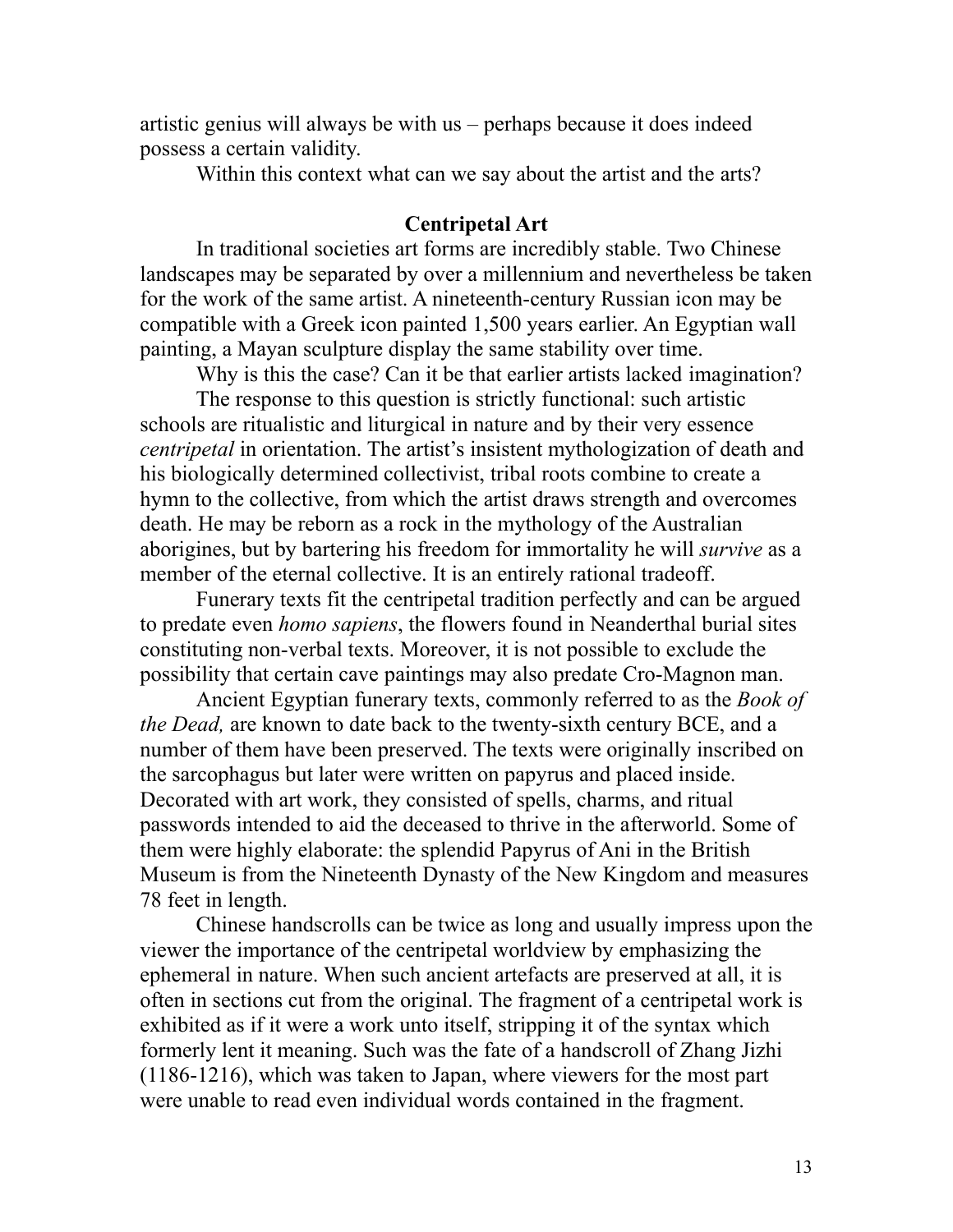It does not behoove the centripetal artist to rattle the cage, to upset the boat. Rather, he wishes first and foremost to maintain continuity. He is the humble servant of the tribal ethos. To alter the worldview is to annihilate self; stability takes precedence above all else.

This is a worldview to be envied, an order of things which inspires confidence. The role of the artist is that of the skilled artisan adhering strictly to tribal tradition, which in its turn embodies the will of the godhead.

Ontologically, centripetal art fulfills an iconic function, affirming the unity of artist/artisan, divine/social order, and viewer. This is symbolic, never descriptive, art. Centripetal culture is not a matter of Jungian universalism. Rather we have here to do with archetypes that serve as guideposts for a given civilization. They are intended to shape a specific worldview.

While most centripetal art is intended to impress upon the viewer the need for obedience to the divine order, the large stone statues, or *moai*, for which Easter Island is famous, and the enormous Nacza line figures in the high deserts of southern Peru were not meant to be seen so much by people as by the gods. The receipt of such a commission was a promotion for the centripetal artist; his client was divine. Thus, the Sufi whirling dervishes in their dancing ceremony, known as the *Sema*, are dancing for God and in so doing they become closer to him.

#### **Centrifugal Art**

Let us now examine how modern society has overturned this worldview and the place of the artist, just as if he were a figurine in a box tumbling topsy-turvy downhill.

Modern science has undermined religious belief through its insistence on causal or phenomenological minimalism. While bold hypothetical constructions are encouraged, they must ultimately be validated by concrete data. In the words of the molecular biologist Francis Crick, the "god hypothesis" has failed that test; that is, individual survival is now perceived as pie-in-the-sky, and the artist/artisan has lost his former place in the universe, which was to serve as an instrument of expression of the divine order. The centripetal artist is Hephaistos, god of fire, blacksmith, and armorer of the gods, son of Zeus; the *centrifugal* artist is Prometheus, who stole fire from Hephaistos and usurped the role of Zeus.

The traditional (centripetal) artist may engage in non-descriptive aesthetic game, but such activity is always conceived as glorifying the grand scheme of things. Works of art for him are *expressions*, not of his own personality, but of the divine order revealing itself through him: *Quod licet*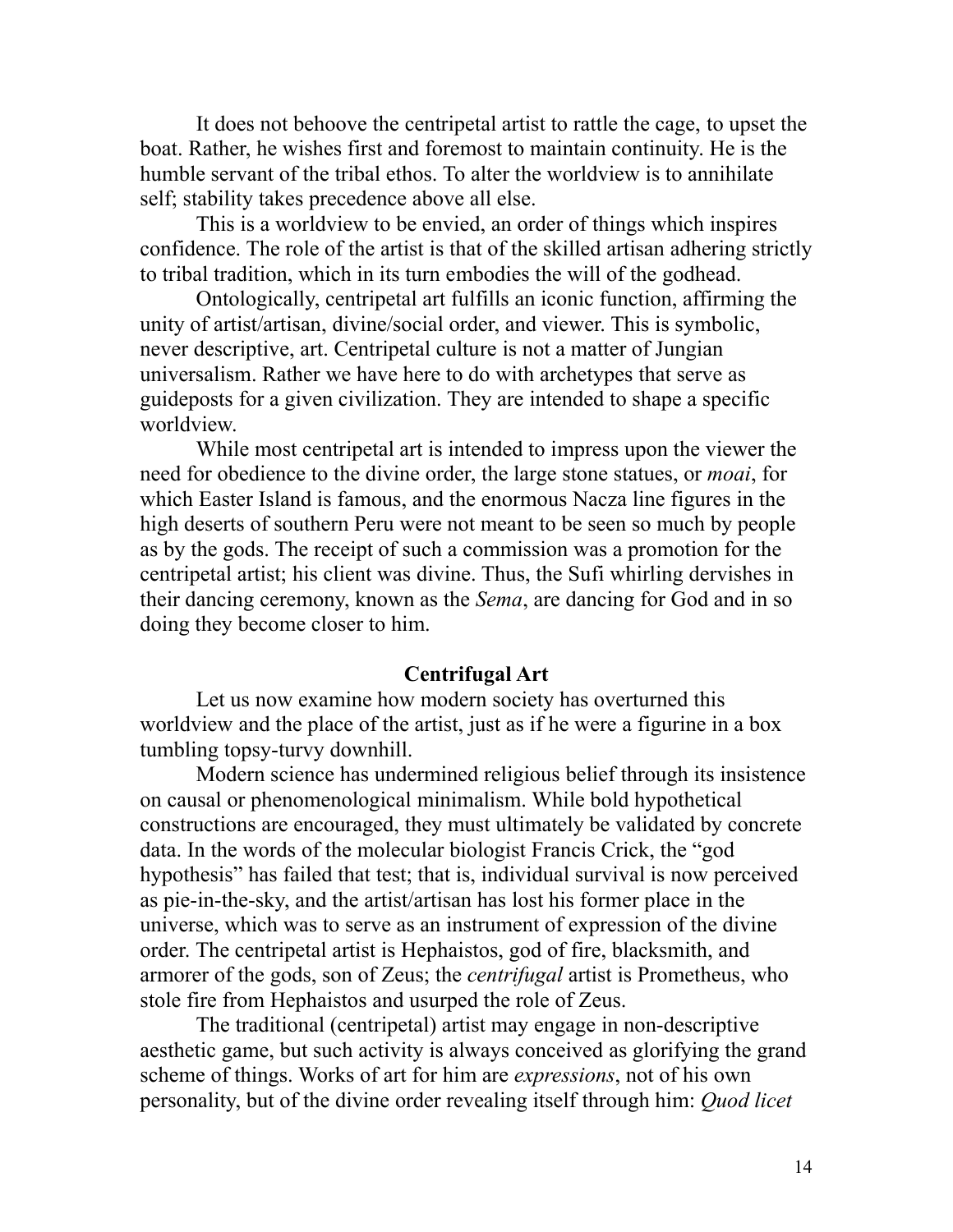*Jovi, non licet bovi.* By contrast, the modern (centrifugal) artist, is no longer content to see himself in the role of Jove's bull, but wants to be Jove himself.

Within the admittedly parochial contest of Western European civilization, the first inkling of the overthrow of God came with the cult of Mary, the mother of Jesus, when she was conflated with her half divine-half human son and venerated to the point of worship. An extension of this cult was courtly love, in which the knight "worshipped from afar" the object of his passion and announced his "eternal fealty" to her, composing the courtly poetry known as *romans courtois* and commissioning paintings, tapestries, and music. It was a fancy that lasted for centuries and is still partly alive in modern society. When the Catholic Church refused to recognize Mary's divinity, that left the artist alone as God's chief competitor.

The centripetal-to-centrifugal shift received additional impulse from the Enlightenment, Rationalism, and Humanism. Once nature was found to be governed by "laws" comprehensible to people, humanity's self-respect was immediately and vastly elevated. The individual might still be a "servant of the Lord," but now he had at last begun to comprehend the universe. Admittedly, it was a mechanical and imperfect understanding, but it was a huge leap from his former role of blind uncomprehending obedience. He had, as it were, been promoted professionally, and, taking pride in his new position, he began to sign his work. It was an important step in selfliberation – an emancipation that was ultimately to recognize no bounds and would have amazed those who originally set out along this path. The pious Bach would have been horrified at the thought that the irrepressible exuberance of his Second Brandenburg Concerto was undermining what had formerly been delight in God.

The question of centrifugality/centripetality is fundamentally one of teleology – the function and purpose of the work of art. Stability, the former chief quality, has abruptly come to be despised, replaced by evolution, which in its turn gives way to revolution. One artist may pass through multiple "periods," while others attempt to carry innovation to its logical extreme: each work attempts to be fundamentally different in technique than any other. Rather than serving god(s) and tribe, the artist – the former servant of the gods – has overthrown his own former deities and usurped the divine throne. Centrifugal art expresses his worldview and emotions rather than those of society. He may choose to dabble in aesthetic game for its own sake. The latter is most characteristic of instrumental music and abstract painting, which are not mimetic but self-referential in a post-structuralist sense: they "signify" nothing but simply relate to each other within a closed syntactical system.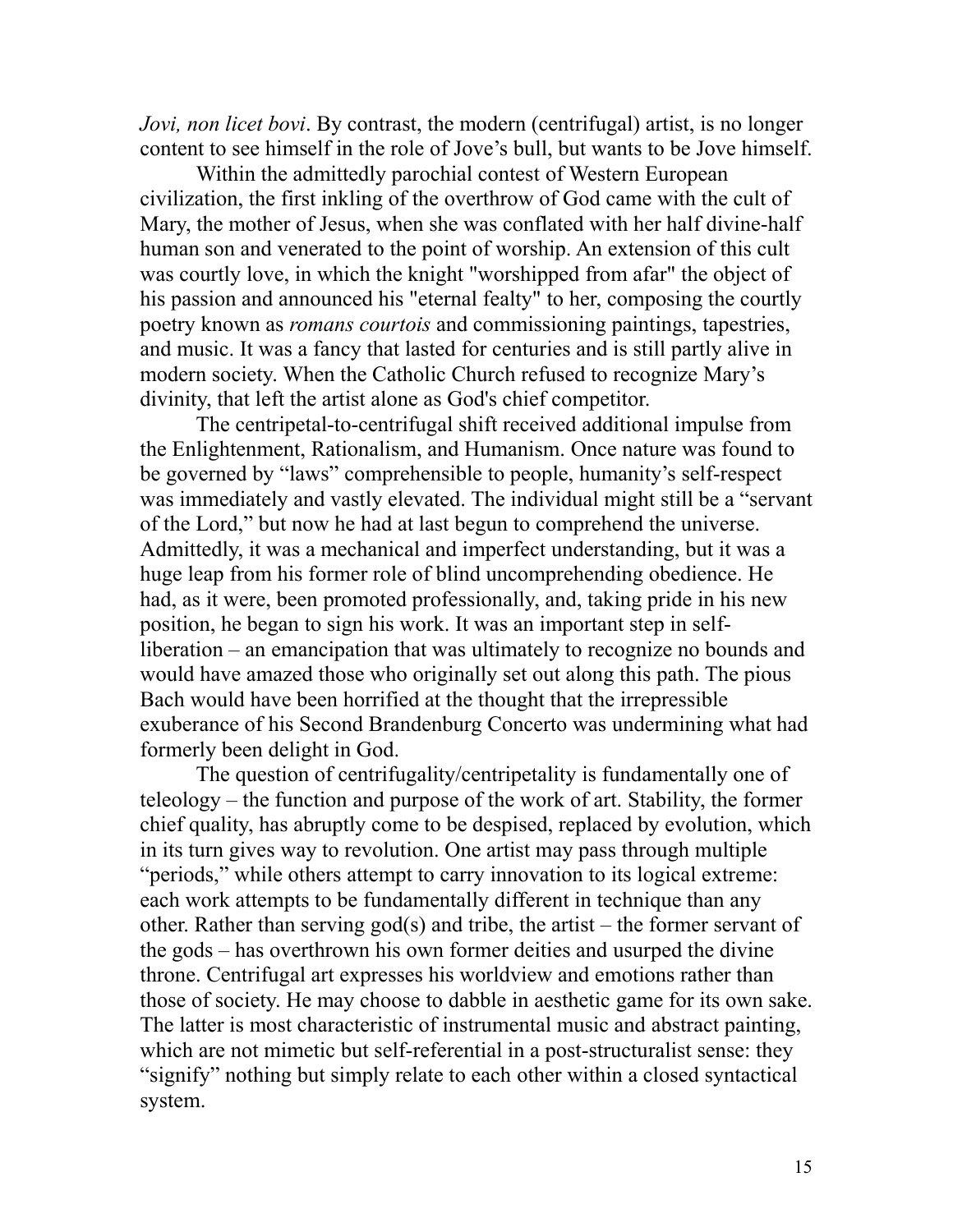Centripetal art attempts to achieve the aesthetic experience as a means of experiencing the Divine; Walter Pater's ideal of the aesthetic life and his cult of beauty present aestheticism as a goal in and of itself:

*Not the fruit of experience, but experience itself, is the end. A counted number of pulses only is given to us of a variegated, dramatic life. How may we see in them all that is to to be seen in them by the finest senses? How shall we pass most swiftly from point to point, and be present always at the focus where the greatest number of vital forces unite in their purest energy. To burn always with this hard, gem-like flame, to maintain this ecstasy, is success in life.... Art comes to you proposing frankly to give nothing but the highest quality to your moments as they pass.[10](#page--1-9)*

Thus, secularization lies at the heart of the centrifugalism invoked by Marinetti in his *Manifesto of Futurism*:

*Set fire to the library shelves! Turn aside the canals to flood the museums!... Oh, the joy of seeing the glorious old canvases bobbing adrift on those waters, discolored and shredded!... Take up your pickaxes, your axes and hammers and wreck, wreck the venerable cities, pitilessly![11](#page--1-10)*

But the price of godliness is mortality. Man's former mythology was the forerunner of science; it searched for cognition and gave him a framework of the universe in which he could understand himself. Now he finds himself surrounded by a black void. Perhaps his work may live on, but not he. Like any frustrated child he begins to savage his toys, rejecting the artisan skills which had formerly constituted his *raison d'être*. Dissonance, cacophony, clashing stylistic levels, and self-parody become the watchwords. Eliot's *Wasteland* reflects the ultimate chaos and disorientation of centrifugality:

> *I can connect Nothing with nothing. The broken fingernails of dirty hands. My people humble people who expect Nothing. la la*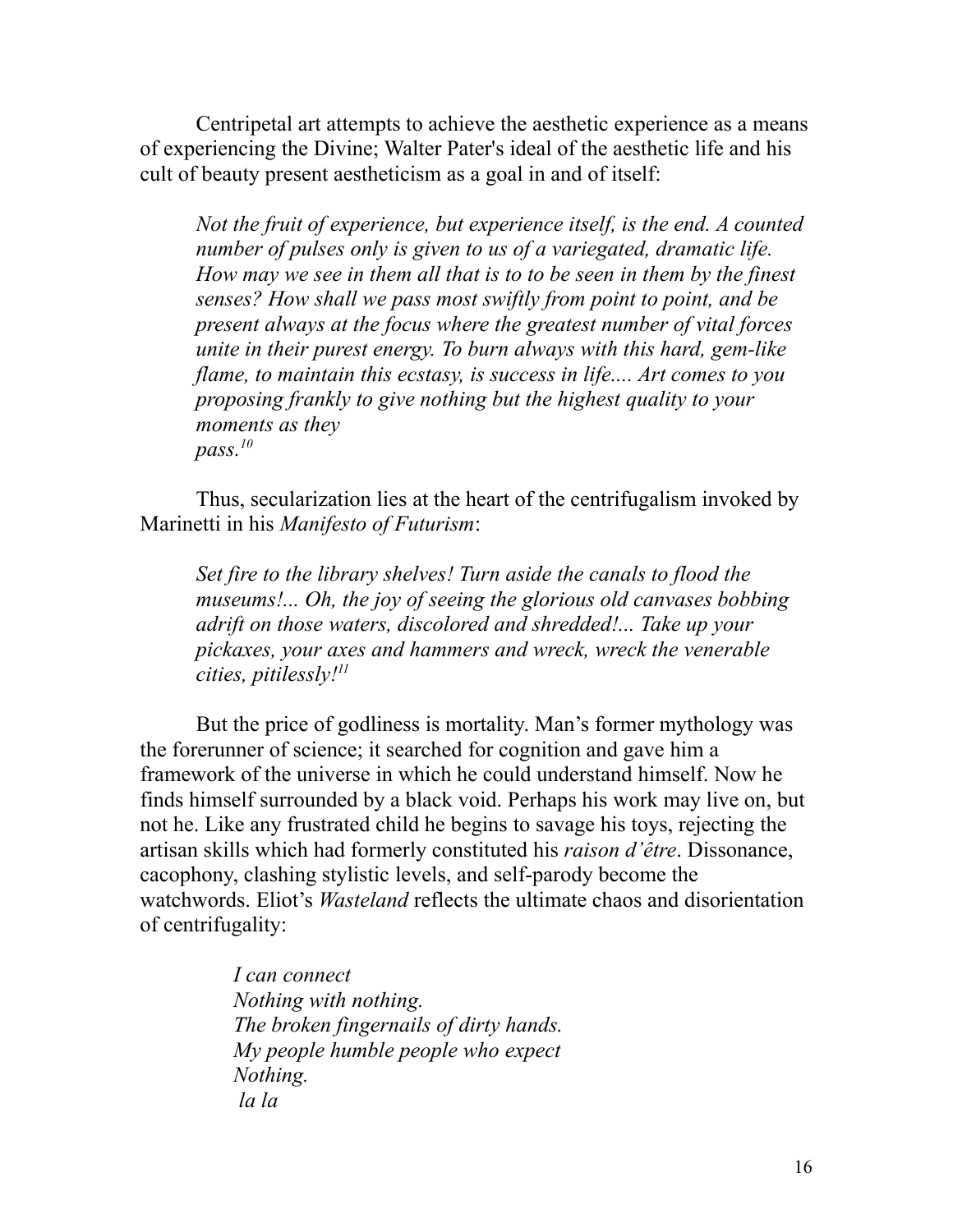*To Carthage then I came*

*Burning burning burning burning O Lord Thou pluckest me out O Lord Thou pluckest*

*burning*

The artist begins first by distorting the object portrayed (El Greco), then rejects depiction altogether (Mondrian), and ultimately rips apart aesthetic syntax itself (Jackson Pollock). The order of the day consists of free verse, the disembowelment of the novel, atonal music, art whose very essence consists in the distortion of the object portrayed. The artist attempts to create his own ideology, but it quickly degenerates into the meaningless of Dadaism.

While alienation is a frequent centrifugal theme, opposing the artist to divinely ordered society, it is occasionally also part and parcel of the centripetal tradition. In the case of the Aztecs, along with their predecessors the Toltecs and Olmecs, society is set off against the divine order – with loyalty to the latter rather than the former. Indeed many of the gory scenes which have come down to us in the form of frescoes and statuary clearly are in conformance with such works of art as Edvard Munch's "The Scream." Perhaps one should here distinguish on the basis of authorial approval/disapproval of suffering, albeit not on the basis of empathy. The aesthetic consumer may be invited by Eliot to empathize with Prufrock, but not the Aztec artist with the ritual victim. Nevertheless, most frequently we have to do with both approval and sympathy – as in depictions of the crucified Christ.

Yury Tynianov, the Russian Formalist, postulated that artistic evolution is a constant rejection of parents by children. In the process the children become the allies of the grandparents, against whom the parents formerly rebelled. The model proposed is one of a zigzag (the "move of the knight" in the apt phrase of Viktor Shklovsky), rather than the linear development of the other pieces. From this perspective perhaps art can be regarded as a spring which not only is winding in its progress but is even tied into knots. Nevertheless, Formalist theory constitutes a model of evolution and even revolution (that is, centrifugality), rather than one of stasis (centripetality).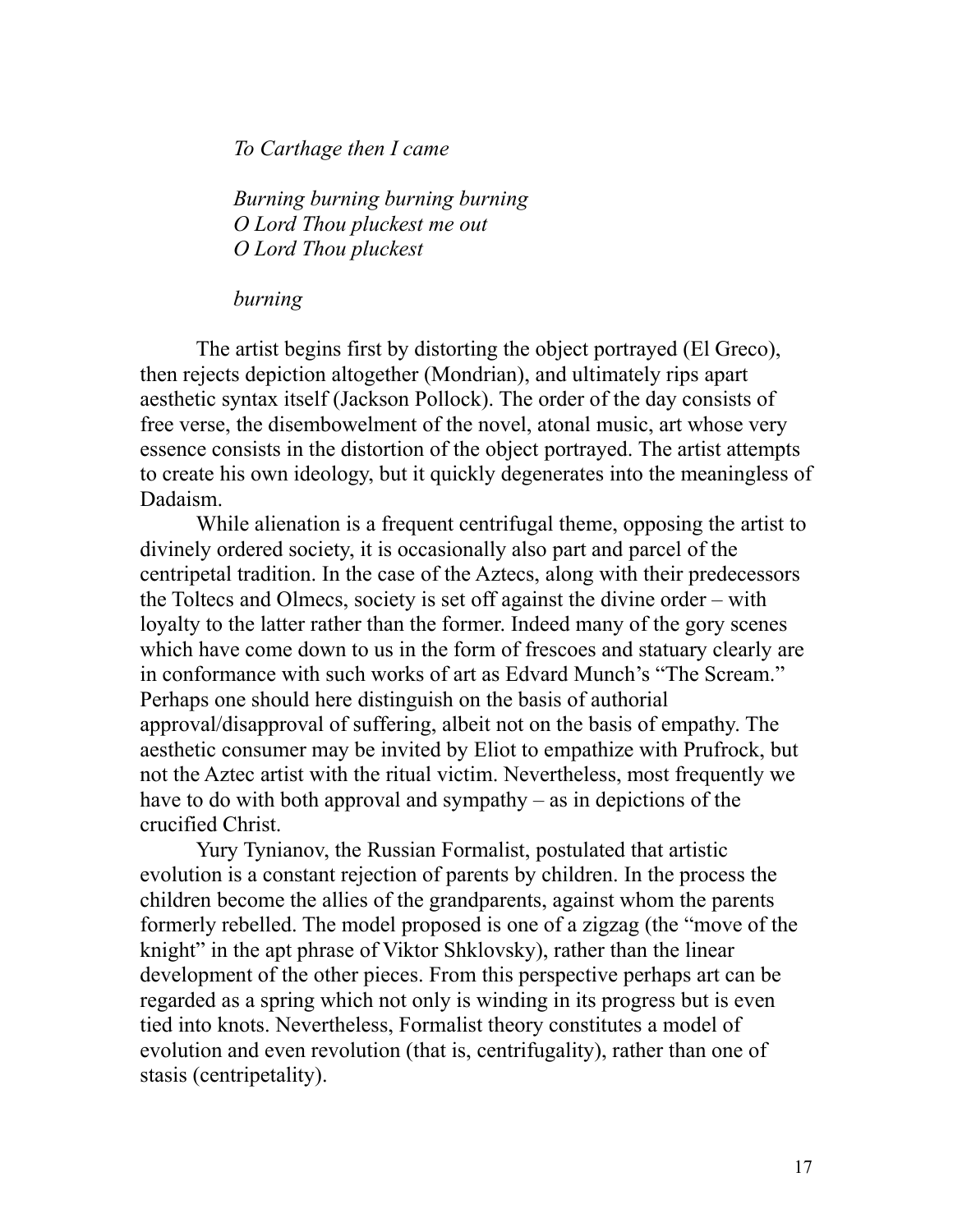Centripetal art is by definition functional. Centrifugal art can take either route. Centripetal art is an acquired skill. Centrifugal art strives toward originality.

No matter how culture changes, the preprogrammed longing for survival remains fixed in our genes. We live in a secularized world, but the belief in supernatural survival is not to be overcome. Aestheticians are generally after-game quarterbacks, but one may reliably depend on at least one prediction: the centripetal arts are destined for rebirth – over and over and over again.

### **The Dynamics of Hierarchy**

All the arts are a search for order, for structure. Non-order is rejected as "noise," which musically is defined as an excess of discrete sounds that we cannot hear individually. In the plastic arts, in dance, and in literature as well, art is structure.

The inference of Matthew Arnold's most famous book, *Culture and Anarchy* (1868), is typically neoclassical. He views anarchy (centrifugality) as the opposite of culture and searches for "touchstones" by which artistic works can be judged. For Arnold centripetal art is of a piece with social order; centrifugality is chaos. This is a conservative (centripetal) worldview, and it is not accidental that Arnold sought after "high seriousness" in a work of art. A detached approach to centrifugal art might be entitled the "The Culture of Anarchy." Centrifugality is carnival.

But Neoclassicism was an instance of, at best, only partly centripetal. After all, its proponents did not seek to resurrect the pantheon of Greek and Roman gods, but only the artistic (canonized) artifacts of that worldview. Significantly, Neoclassicism was swept away by the most ardent centrifugality – Romanticism with its cult of artistic (not divine!) genius, thus demonstrating that the surrogate centripetality of Neoclassicism was merely another fad in the grand flow of centrifugal revolution. Romanticism in its turn was overthrown by Realism, which reasserted an ideology extending beyond the artist's inflamed imagination, only to be subsequently attacked by a throng of such quasi-Romantic centrifugalities as Symbolism and Futurism.

The polyphonic novel, as practiced by Dostoevsky, is an intrinsically Realistic genre that rejects the earlier simplistic ideological and personal schematics of naïve literature, such as that of the folk woodcarving and the fairytale, in which characters are clearly delineated into villainous and virtuous characters. Realism is – by definition – a rejection of a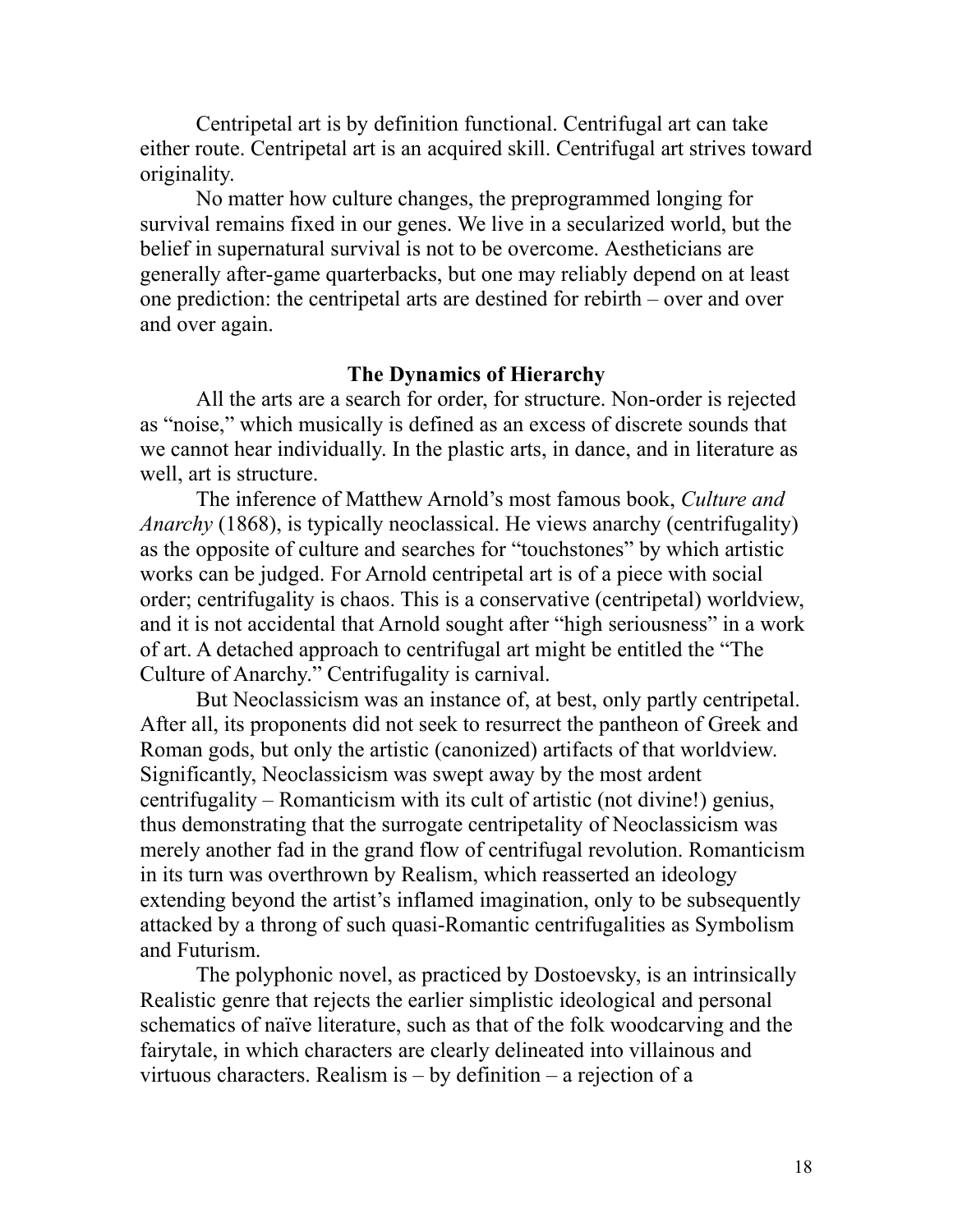preconceived or assigned system of beliefs in favor of a purportedly factson-the-ground reproduction of empirical observation.

Mysticism can literally define works such as those of Van Gogh or Faulkner, linking such disparate categories as the fantastic and the realistic. It could be argued that subordination to either of these "greater realities" is, in a way, centripetal.

Artists like Gauguin or Pollock pursue a personal centripetality within their own *ouevre*, while Picasso, who experimented with a number of styles, lurched from one centripetality to another, thus stringing a series of such micro-centripetalities into a macro-centrifugality. The same can be said of modern secular art as a whole, in which we see schools of writing, painting, and music rise in popularity, only to fade away and be replaced by newer fashions.

Both centripetality and centrifugality are hierarchical. In the centripetal hierarchy the artist occupies a subordinate place in the hierarchy, whereas in instances of centrifugality he clambers to the top of the totem pole. But even then his position is open to constant challenge, not only from competing artists, but also from a never-ending stream of performers, interpreters, calligraphers, forgers, and plagiarists who seek to creatively bootleg his creations and thus usurp his divinity for themselves. The fashion designer depends on having beautiful models, but at some point they can "steal the show." And then there are the critics and scholars who claim to understand the work of art better than its creator. Equally insidious is the concept of "found art." The inherent tension in this dynamic power struggle challenges the artist's hegemony; not only every orchestra director, but each individual musician seeks to establish his own creativity by departing from the composer's intent.

This looseness reaches its apotheosis in ad-libbing and improvisation and is especially prevalent in those art forms which are inherently linked to performance. In Russian it is colloquially referred to as *otsebyatina*. Even without such an explicit intent, the tension is inevitable. In the folktale, for example, no single narration is identical to any other. But even in written literature the reader himself (and, of course, the critic-scholar, who is ultimately nothing more than a reader) can attempt to creatively perceive and analyze or interpret the work in a fashion that the writer would regard as seditious. Children are still searching for their bearings in life, and when their parents retell them the same fairytale, they will be "corrected" by the child if they even slightly depart from the original version. The poetic translator almost inevitably perceives himself as a poet himself, plagiarizing – in full legitimacy – from a colleague. With the passage of time the original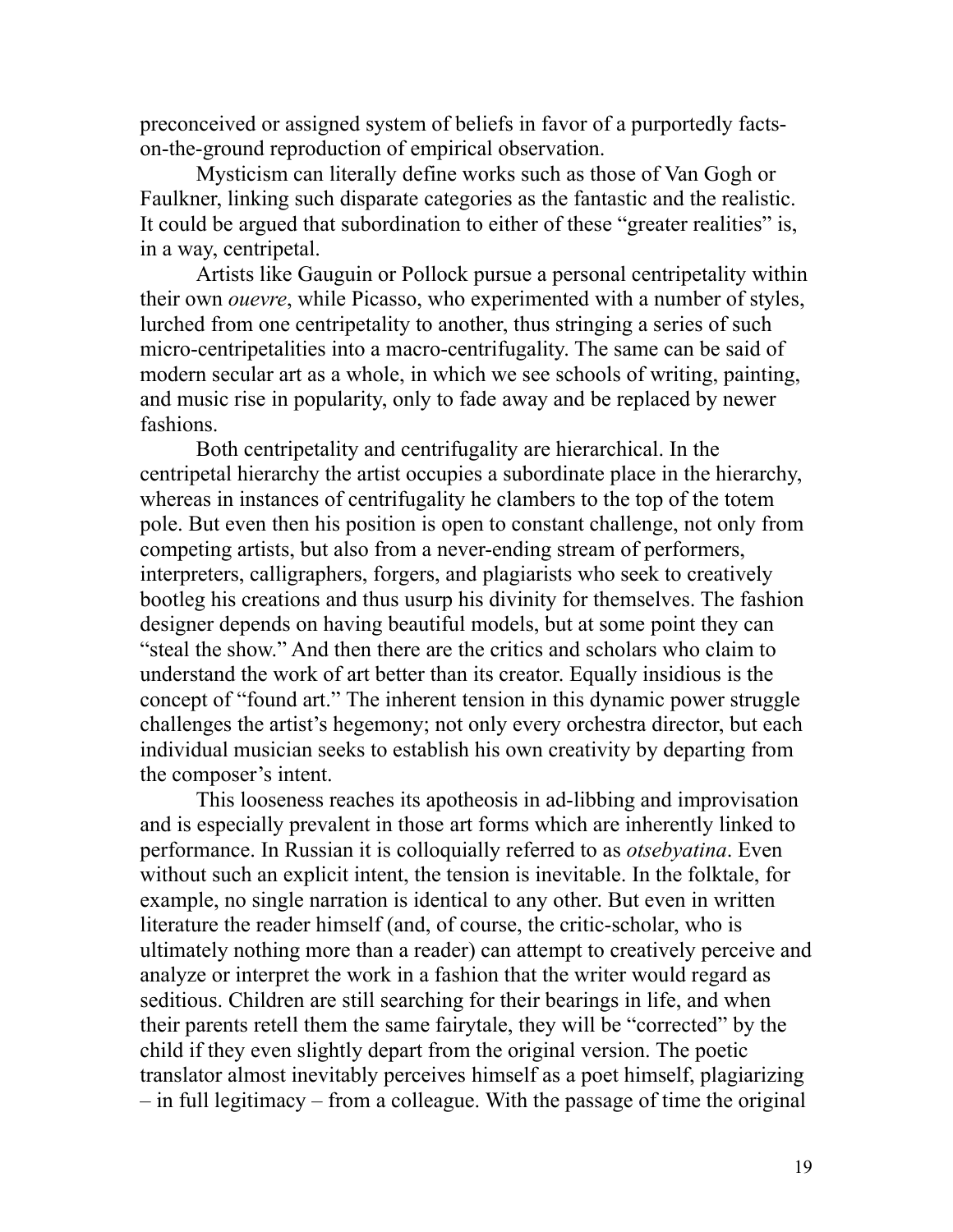poem is preserved less brilliantly in the translator's memory, and upon coming across it years later, he inadvertently wonders for a moment who has plagiarized *his* poem.

#### **Time**

Centripetality presupposes synchronism, whereas centrifugality is inherently diachronic. The (traditional) centripetal artist either exists outside of time, or time has itself become temporary for him. That is, the universe has neither beginning nor end. If there is a "creation," it is a fleeting divine experiment which will be shut down on Judgment Day, but prior and subsequent to this celestial whim, time is a meaningless construct. The artist's role is to glorify the eternal order of things – be that universe pantheistic or monotheistic.

By contrast, within the centrifugal tradition of modern secular art, time is an immensely significant category. The artist sees value only in the creation of the new. What has already been accomplished may have been an achievement in its day, but to replicate past accomplishments is to prove the non-divinity of the artist-god, to demonstrate that he is incapable of creating a new universe, therefore that even his memory will die. He would not be a second T. S. Eliot, he would be Eliot's typist. Thus the quality of an artistic work within the framework of a centrifugal tradition (we could even use the phrase "anti-tradition") exists only within a temporal context.

#### **Ideology**

Ideology is generally synonymous with mythology and fundamental to the management of human society. In any conflict of civilizations, one of the first things that the conquerors do (after making off with the wealth and fertile females) is either to destroy the sacred texts of the defeated foe (a priority for Christianity, witness Europe, the Americas, Hawaii, Asia, Africa) or adopt them as their own (the Romanization of the Germanic tribes or the conversion of the Mughals to Islam). A third option is to intermingle the two mythologies. After defeating the Persian emperor Darius III, Alexander worshipped in his temples and then declared himself not the conqueror of Persia, but the new king. In Egypt he displayed no reluctance in depicting such deities as the dog king Anubis on his monuments. Judaism was similarly influenced by ancient Egyptian, Babylonian, Persian, and Hellenic cultures, and passed this heritage on to Christianity and Islam.

The artistic expression of such commingling is usually not a fusion of traditions, but, rather, a simple interpositioning akin to putting whole oranges and bananas in a bowl. Thus, while Egyptian mummies of the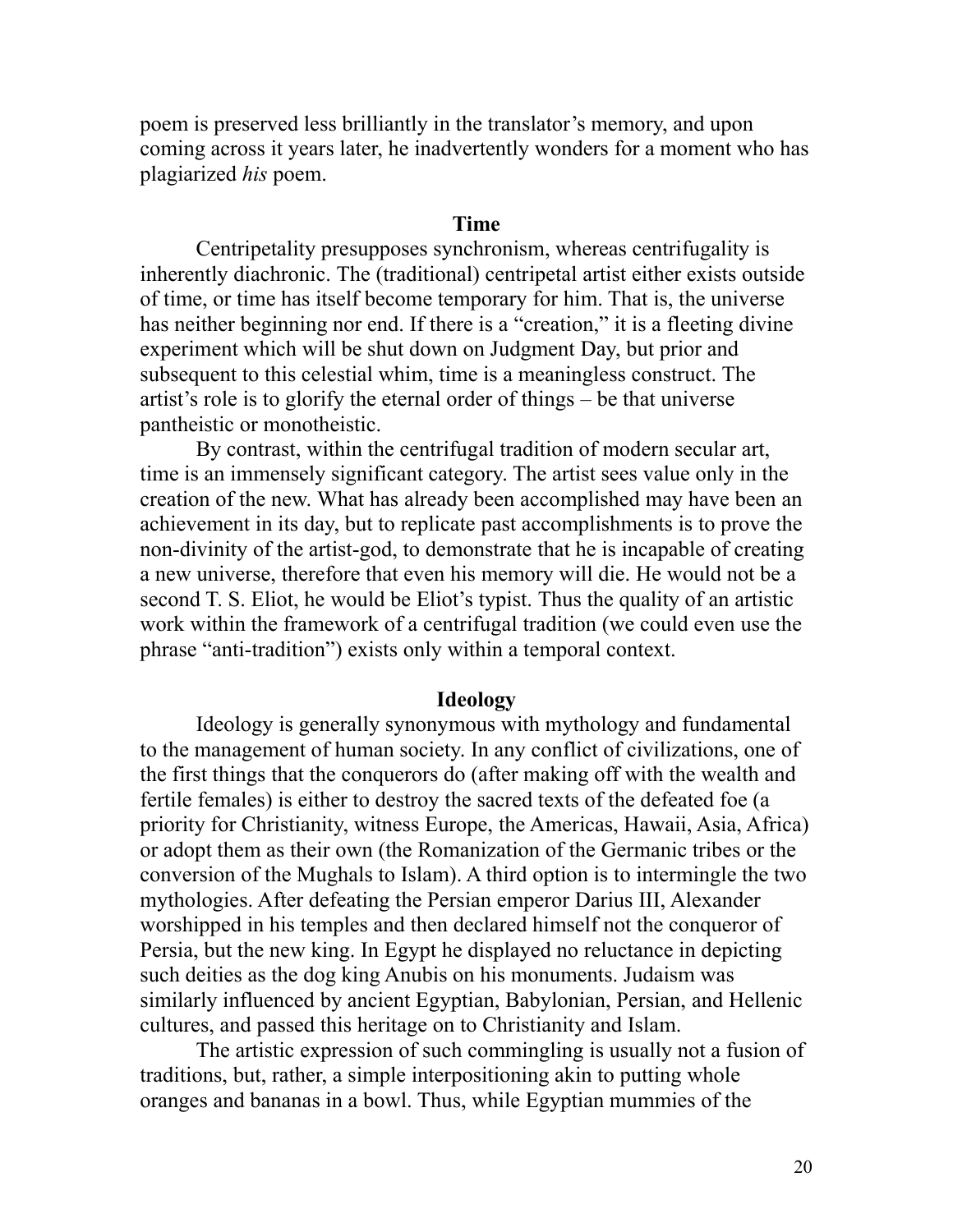Roman period were still prepared in the traditional manner, the faces affixed to the wrappings were copied after the Greco-Roman realistic tradition.

Since ideologies evolve, we are left with only their artifacts to examine as hard evidence. Even so, in the case of art we are unable to reverse-engineer specific artifacts sufficiently to determine whether they preceded ideology or whether the reverse was true. In other words, were amulets first worn as jewelry or did jewelry see its origins in the form of amulets? What is primary – decoration or ritual? Whereas the Formalists cautioned us as to the danger of overideologizing the aesthetic, protesting that literature is not a no man's land to be trampled by political scientists, theologians, historians, etc., Bakhtin wrote of "form-shaping ideology."[12](#page--1-11)

Intellectually the lone human being is virtually helpless. Like the ant or the termite he survives only as a member of the socium, but he differs from his arthoprod competitors in that he is programmable rather than the product of read-only software. He lives, works, and dies strictly according to the mythology, ideology, and knowledge of his society. And he knows it. When the Khmer Rouge wanted to turn the clock back in Cambodia, their first priority was to destroy intellectuals, society's living memory. In the familiar words of Bernard of Chartres (thirteenth century),

*We are dwarfs astride the shoulders of giants. We master their wisdom and move beyond it. Thanks to their wisdom we grow wise and are able to say all that we say, but not because we are greater than they. [13](#page--1-12)*

Four and a half centuries later the essayist Michel de Montaigne was already expressing the new individualism:

*We seek other conditions because we do not understand the use of our own, and go outside of ourselves because we do not know what it is like inside. Yet there is no use our mounting on stilts, for on stilts we must still walk on our own legs. And on the loftiest throne in the world we are still sitting only on our own ass.[14](#page--1-13)*

But Montaigne's irony was not simply a statement of individualism; it was also a dig aimed at the wealth and power that former thinkers had served so loyally. Intellectual elites were already laying the revolutionary foundations of artistic centrifugalilty.

The Old Testament strictly explicates the rules of morality as stemming from their divine origin: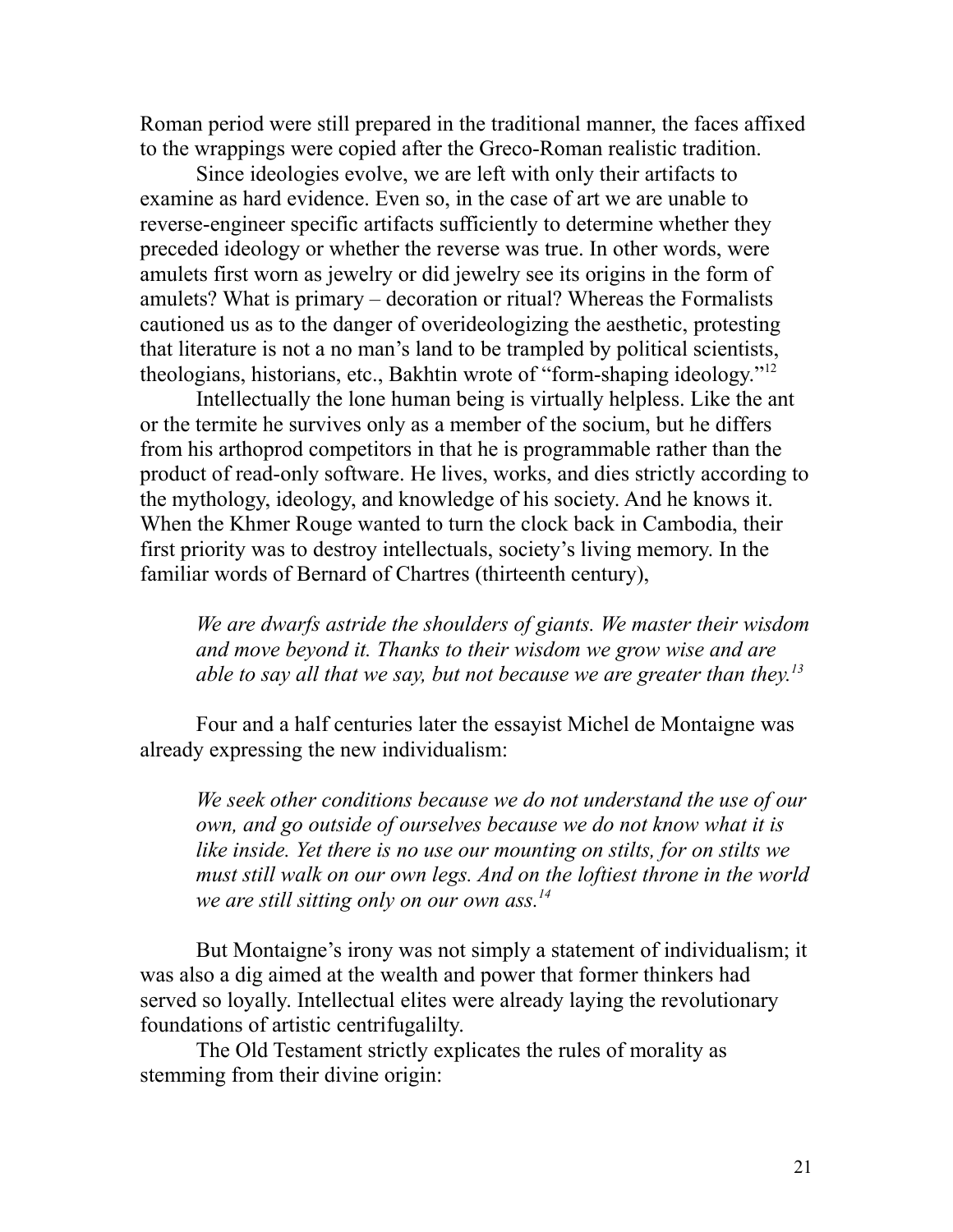*In the future your children will ask you, "What is the meaning of these stipulations, laws, and regulations that the LORD our God has given us?" Then you must tell them, "We were Pharaoh's slaves in Egypt, but the LORD brought us out of Egypt with amazing power. Before our eyes the LORD did miraculous signs and wonders, dealing terrifying blows against Egypt and Pharaoh and all his people. He brought us out of Egypt so he could give us this land he had solemnly promised to give our ancestors. And the LORD our God commanded us to obey all these laws and to fear him for our own prosperity and well-being, as is now the case. For we are righteous when we obey all the commands the LORD our God has given us."[15](#page--1-14)*

If any doubts remain, Old Testament logic remains as inscrutable as its consequences are unambiguous:

*He does not hesitate to punish and destroy those who hate him. Therefore, obey all these commands, laws, and regulations I am giving you today.* [16](#page--1-15)

A product of chaotic times, the medieval serf prayed to the God of stability by serving his (divinely appointed) seigneur. As summed up by Thomas Hobbes:

*Whatsoever therefore is consequent to a time of Warre, where every man is Enemy to every man; the same is consequent to the time, wherein men live without other security, than what their own strength, and their own invention shall furnish them withall. In such condition, there is no place for Industry; because the fruit thereof is uncertain; and consequently no Culture of the Earth; no Navigation, nor use of the commodities that may be imported by Sea; no commodious Building; no Instruments of moving, and removing such things as require much force; no Knowledge of the face of the Earth; no account of Time; no Arts; no Letters; no Society; and which is worst of all, continuall feare, and danger of violent death; And the life of man, solitary, poore, nasty, brutish, and short.*

But even Hobbs cast centripetal Morality overboard:

*Moral philosophy is nothing else but the science of what is good, and evil, in the conversation, and society of mankind. Good, and evil, are*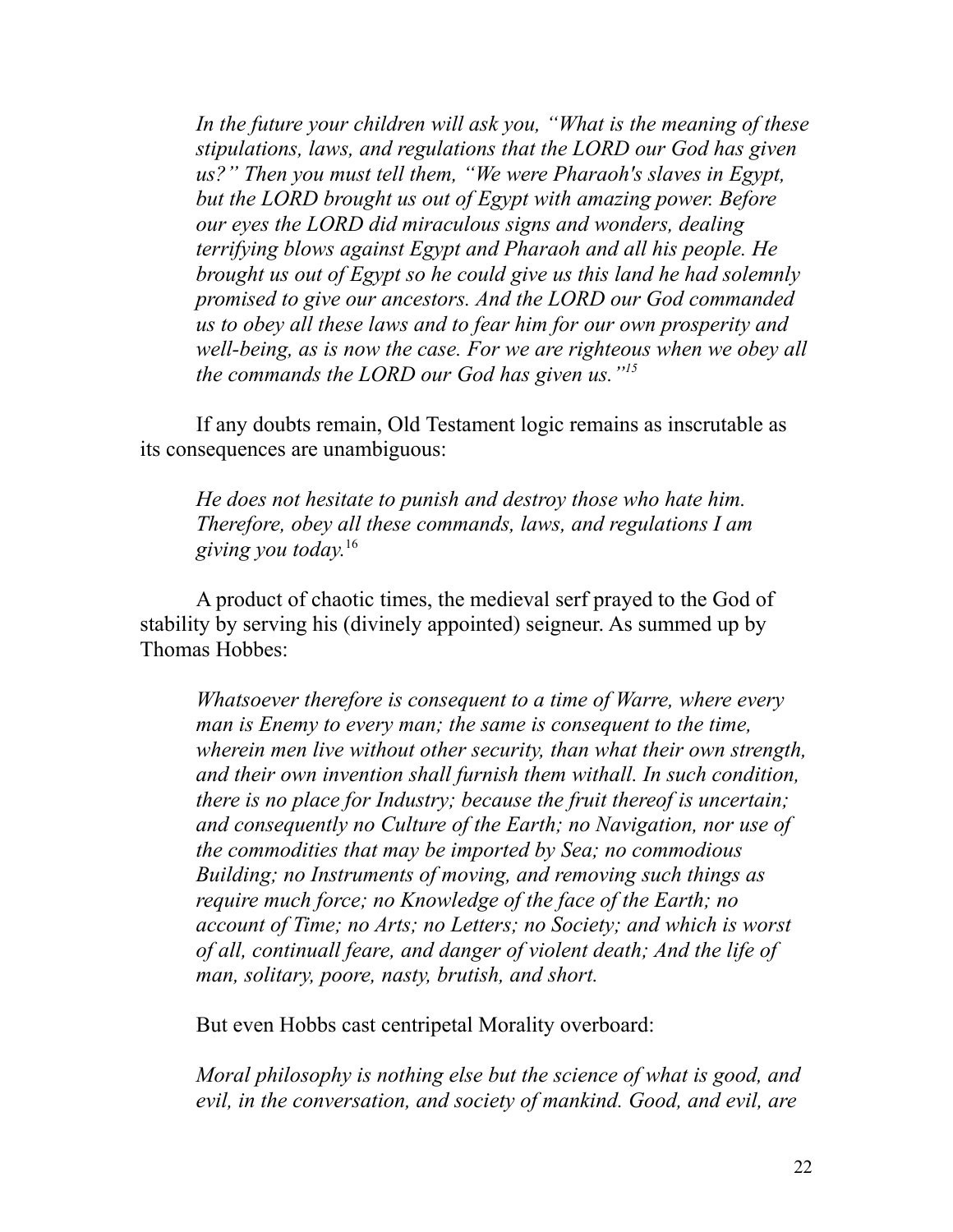*names that signify our appetites, and aversions; which in different tempers, customs, and doctrines of men, are different.[17](#page--1-16)*

Thus was born the concept of "human values" – as opposed to values dictated by God. With time this centrifugal moral emancipation was to grow into Jeremy Bentham's utilitarian ethics and David Hume's moral relativism.

Whereas Medieval centripetal culture derived morality from divine revelation enforced with the threat of eternal punishment, the gradual removal of the ideological/artistic underpinnings of the center reached a culmination in the reappearance of atheism.

Civilization itself is the ultimate usurpment. When man learns to rationally comprehend nature, to control and direct it, he no longer has any need of divine revelation. Caligula and Hadrian declare themselves to be gods. Napoleon crowns himself, and Jacques-Louis David depicts the ceremony in a 20x30 foot painting. Comes the industrial revolution and a secularized world trumpets: "God is dead!"

The assassination of God was the outcome of rationalism. Spinoza and Leibniz, Descartes and Kant wanted to derive morality from reason and science. Despite their protestations, deism went into irreversible decline within the scientific community: a recent polling of members of the National Academy of Sciences indicating that only 7% believed in the existence of God – a view totally ignored by the man in the street, who remains attached to a personalized centripetal God.

Nevertheless, inevitably, deicide was followed by regicide, and it made little difference that Marie Antoinette may never have pronounced the fateful "Qu'ils mangent de la [brioche.](http://en.wikipedia.org/wiki/Brioche)"

Now a little physics: strictly speaking, centrifugal force is a fiction. Imagine the passenger in a car moving in a tight circle. The passenger appears to be constantly forced against the door, but in reality it is the altered trajectory of the car which is pressing against him. Remove the car and the force disappears. Remove God and Newton's first law transforms the artist into the master of his own mini-creation.

The theological power vacuum created by the assassination of God thus permits the creation of a new, ever-expanding polycentric artistic universe in which eccentricity is valued above all else.

Without the gravity of divine centripetality the only tension remaining is that created by artistic works between themselves. And as the distance separating them increases over time, their mutual relevance declines proportionally. But the strength of a gravitational attraction is determined not only by distance, but also by mass. Probably no serious writer will ever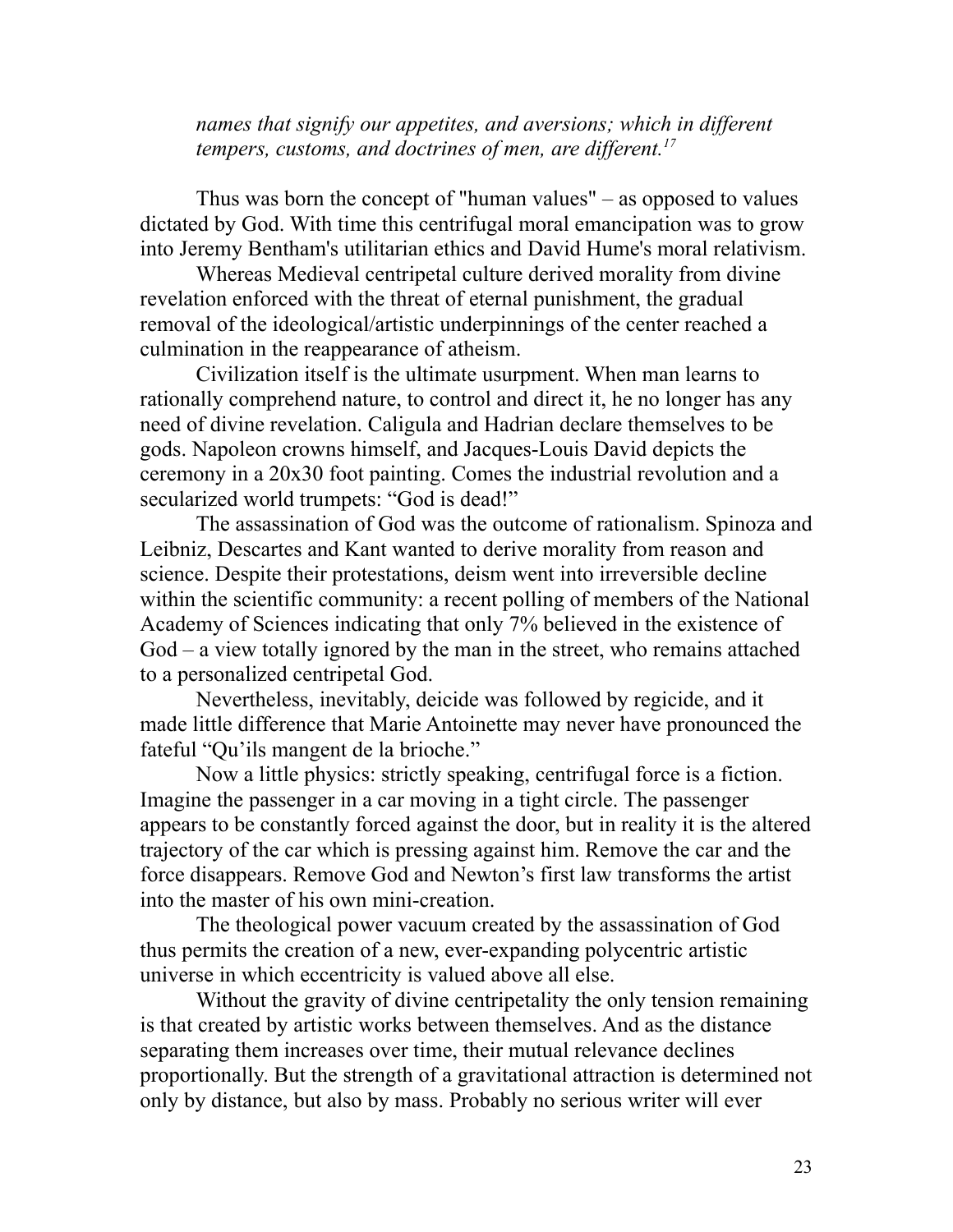completely escape the pull of Shakespeare, no painter or sculptor that of Michelangelo, no composer that of Beethoven. The Formalists protested that literary scholarship should not be reduced to a history of just the generals, but perhaps Matthew Arnold was right about his "touchstones."

The usurping of God extended to usurping God's kingdom. Whereas life had previously been depicted as a period of harsh divine labor in the service of the divinity, Thomas More laid out a vision of utopia on earth:

*Therefore when I reflect on the wise and good constitution of the Utopians — among whom all things are so well governed, and with so few laws; where virtue hath its due reward, and yet there is such an equality, that every man lives in plenty. [18](#page--1-17)*

Whereas Saint Augustine had emphasized the pitifully limited capabilities of the human mind, the ideological foundation supporting the centrifugal revolution was the concept of rational processes accessible to man, not just God. Descartes, Malthus, Hume, Locke, Leibniz, Bacon, Harvey, Newton, Kepler, and Galileo liberated the artist from divinely ordered arbitrariness. The universe may be ordered by God's whim, but it is His whim that renders the cosmos systematic and rational and also that man can best serve him by fathoming that rationality. And the artist rejoices in his newly discovered potential, replacing the passivity and restraint of Renaissance music with the exuberance of the Baroque. Later the artist is to go still further, usurping the self-proclaimed Divine apanages of inherited royalty with the self-rule of "republics" and "democracies." But not only Marie Antoinette ends up on the scaffold; Friedrich Nietsche declares that "Gott ist tot." If Louis XIV declared that "l'État c'est Moi," the Russian exile writer Roman Goul wrote:

*One of the prominent Jacobins (I think it was Danton) while still in power wrote about the French emigrants: "You can't carry your homeland away with you on the soles of your shoes." He was right – but only about those who possessed nothing more than their shoes. Many of the French émigrés who preserved the memory of the heart and the soul – Chateaubriand, the Duke of Enghien, Richelieu – were able to take France with them. And I took Russia with me.[19](#page--1-18)*

But Goul's reference is to a pious memory of the lost homeland. It was Thomas Mann who was to carry usurpation still further, maintaining that Germany was wherever he – Mann – was and that he bore German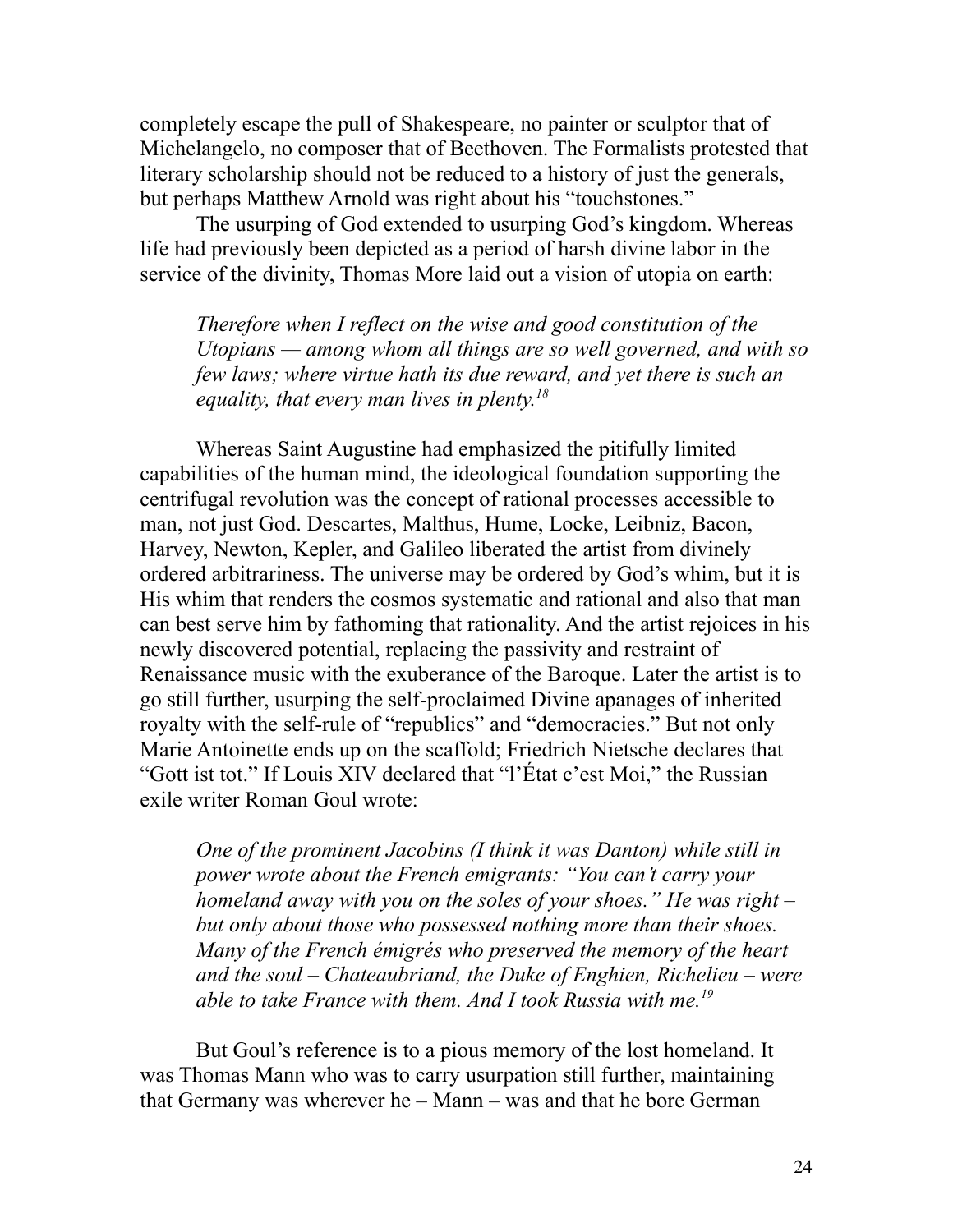culture within his own personality. [20](#page--1-19) Thus did the imperial mantle pass from god to monarch to artist.

Formed by the artist's ideology, the artistic process in turn triggers user (reader, viewer, listener) appreciation. Efficacy tends to be maximized when the user shares the artist's ideology, but he can appreciate it even if he does not. This is not to equate artistic quality with user resonance; if all of humanity were to perish, leaving no one to listen to it, Beethoven's Ninth Symphony would remain a great work of art. The tree still falls in the forest even if no one witnesses the event.

Images are not permitted by either Judaism or Islam, and iconoclastic movements swept over Eastern Christianity during the eighth and nineteenth centuries and also over Western Christianity during the Reformation. Buddhist art was originally aniconic, that is, it avoided direct representations of the Buddha, but this practice was overcome in roughly the first century CE by the iconic representations that we all know. In its turn Buddhist iconic art influenced Hindu art, so that we have all seen paintings and sculptures of Lord Ganesha and his fellow gods and goddesses. Shinto is an animist religion, and its veneration for nature is the basis of Japanese flower arranging (*Ikebana*), shrine architecture, and garden design. Confucianism is not a religion but an ethical code, and Taoism possesses only aspects of religious doctrine. Thus their art forms are oriented more toward such intellectual postures as calligraphy and symbolism, rather than the anthropification of any divine pantheon – a frequent, but not essential, tendency of centripetal art forms, American Indian, African and New Guinean animist totems being only some exceptions.

The Old Testament seemed to anticipate the danger emanating from the visual arts:

## *Cursed is the man who makes an idol or a molten image, an abomination to the Lord, the work of the hands of the craftsman, and sets it up in secret.[21](#page--1-20)*

As was so graphically demonstrated in 2001 by the destruction by the Taliban of the monumental statues of the Buddha at Bamiyan and the outlawing of music and dance, the relation of art to religion is still being thrashed out today. Early iconoclasts intuited – correctly – that the artistic image possessed the potential to compete with the divine. Indeed when Byzantine iconoclasts destroyed divine images, their opponents, the iconophiles, perceived the act as an assault on God himself. That is, they had begun to venerate the image itself. The Polish icon *Our Lady of Czestochova*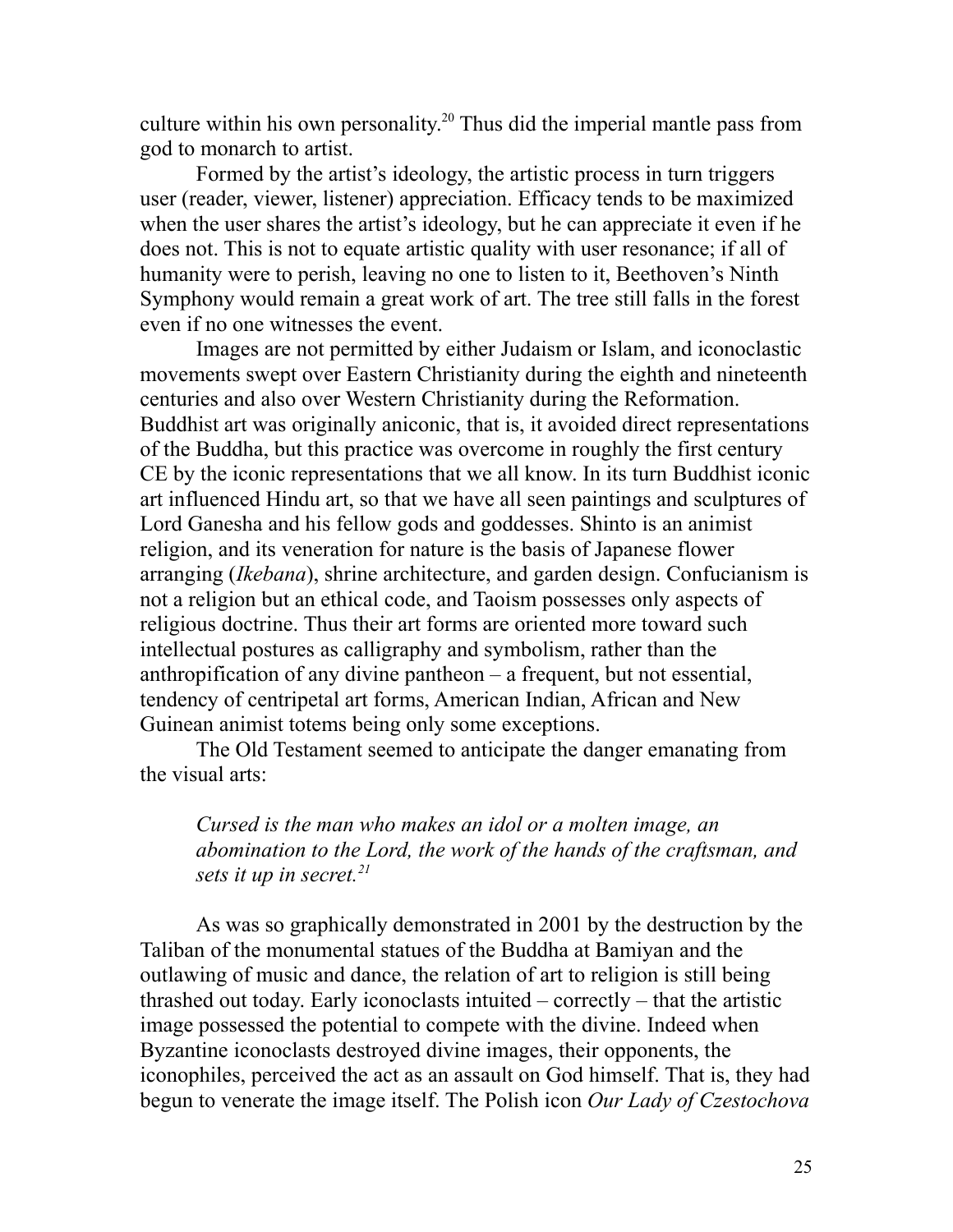is believed by the faithful to have been painted by St. Luke the Evangelist himself on a tabletop from Christ's home, and innumerable votive offerings are left before it, just as worshippers leave coins at Shinto shrines.

Clearly worldview plays a more central role in centripetal than in centrifugal art. The traditional artist legitimizes music by ideologizing it with a text and/or ritual, for example the musical organization of the mass during the Renaissance. Vocal music in which the individual words are difficult to distinguish would appear to deemphasize ideology *vis-à-vis* the musical element. It was no accident, for example, that the Council of Trent (1545-1563) objected to complicated polyphony and the slurred pronunciation of church singers which made it difficult for worshipers to follow the sacred messages of liturgical texts:

*All things should be so ordered that the Masses, whether they be celebrated with or without singing, may reach tranquilly into the ears and hearts of those who hear them, when everything is executed clearly and at the right speed…. The whole plan of singing in musical modes should be constituted not to give empty pleasure to the ear, but in such a way that the words be clearly understood by all, and thus the hearts of the listeners be drawn to desire of heavenly harmonies, in the contemplation of the joys of the blessed.*

But, as recounted by a Jesuit priest in 1629, it was a view that could not hold:

*Pius IV, a most serious-minded pontiff of the church . . . determined to set the question of banishing sacred music from the church before the Council of Trent, and he had already mentioned his aims in meetings with various cardinals and other prelates. When word of this came to the ears of Giovanni Palestrina . . . he quickly set himself to compose some Masses in such a way that not only should the combinations of voices and sounds be grasped and remembered by the listeners, but that all the words should be plainly and clearly understood. When the pontiff had heard these works and had seen how useful they could be for the divine service . . . he changed his mind and determined not to banish sacred music, but to maintain it. This was told by Palestrina himself to a certain member of our society [that is, the Jesuits], from whom I heard it.[22](#page--1-21)*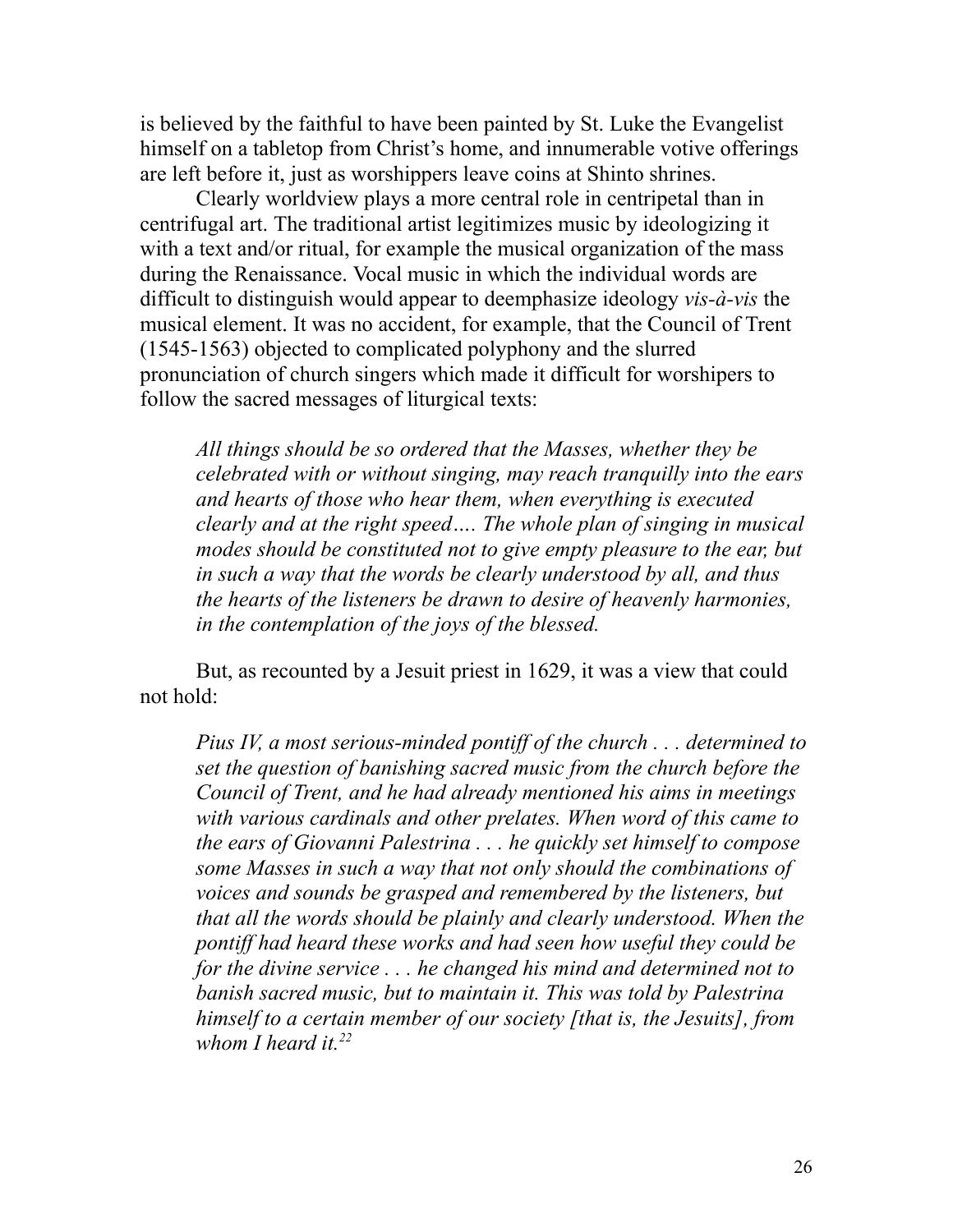Since the ideology of centripetal music is immutable, the listener knows it in advance, and thus complex polyphonies that render the text unintelligible are now judged to be ideologically permissible. With the shift to centrifugal musical forms, a text must actually be communicated and thus vocal intelligibility becomes more rather than less important. Musical technique interplays with and even draws inspiration from message. Thus we see especially common use of word painting (the musical technique of having the music mimic the literal meaning of the words of a song) during the Renaissance and the Baroque.

There is a huge difference between polyphonic music and the polyphonic novel: Musical counterpoint is limited to technical components and does not intrude into ideology. Traditional centripetal art requires a unified ideology and thus would under no circumstances tolerate divergent views; thus the polyphonic novel is inherently centrifugal. Indeed the essence of the Dostoevskian novel, as elucidated by Bakhtin, is the ideological tension that constitutes the mainspring of the work and that threatens at every moment to rip it apart.

But even in centrifugal art, ideology can be crucial. Samuel Beckett's *Waiting for Godot* and Dostoevsky's *Crime and Punishment* both clearly fit into the mold of modern centrifugality, but both are driven by ideology. In contrast *Macbeth*, *Don Quixote*, or virtually any novelette by Georges Simenon – all part and parcel of the modern centrifugal tradition – exist exclusively within the realm of human relations. El Greco's *Christ Holding the Cross* is infused to the core with religious belief, but *Still Life with a Fruit Pie and Various Objects* by his Dutch contemporary Willem Claesz Heda appeals strictly to sensory perception. Thus, while worldview is a must in centripetality, it remains only an option in centrifugality. When during the late Baroque purely instrumental music began to displace the vocal music that had predominated since the Middle Ages, this laid the groundwork for a deideologization comparable to the appearance of purely abstract painting in the early twentieth century. Whereas music had previously played a subservient role (praising God), it was now to be enjoyed for its own sake. It had become what the Formalists called a "self-valuable" commodity somewhat like Kant's *Ding an sich*.

Much of art revolves around discord. The splendid icons of Novgorod come to mind with their helmets lowered, their spears jutting upward toward the sky, and their arrows mercilessly homing in upon the enemy, equally resolute in his posture. Such conflicts are generally backed up by ideology, and ideology is an inevitable *dominanta* of centripetal art. In the centrifugal artifact, on the contrary, more frequently than not the motivating force is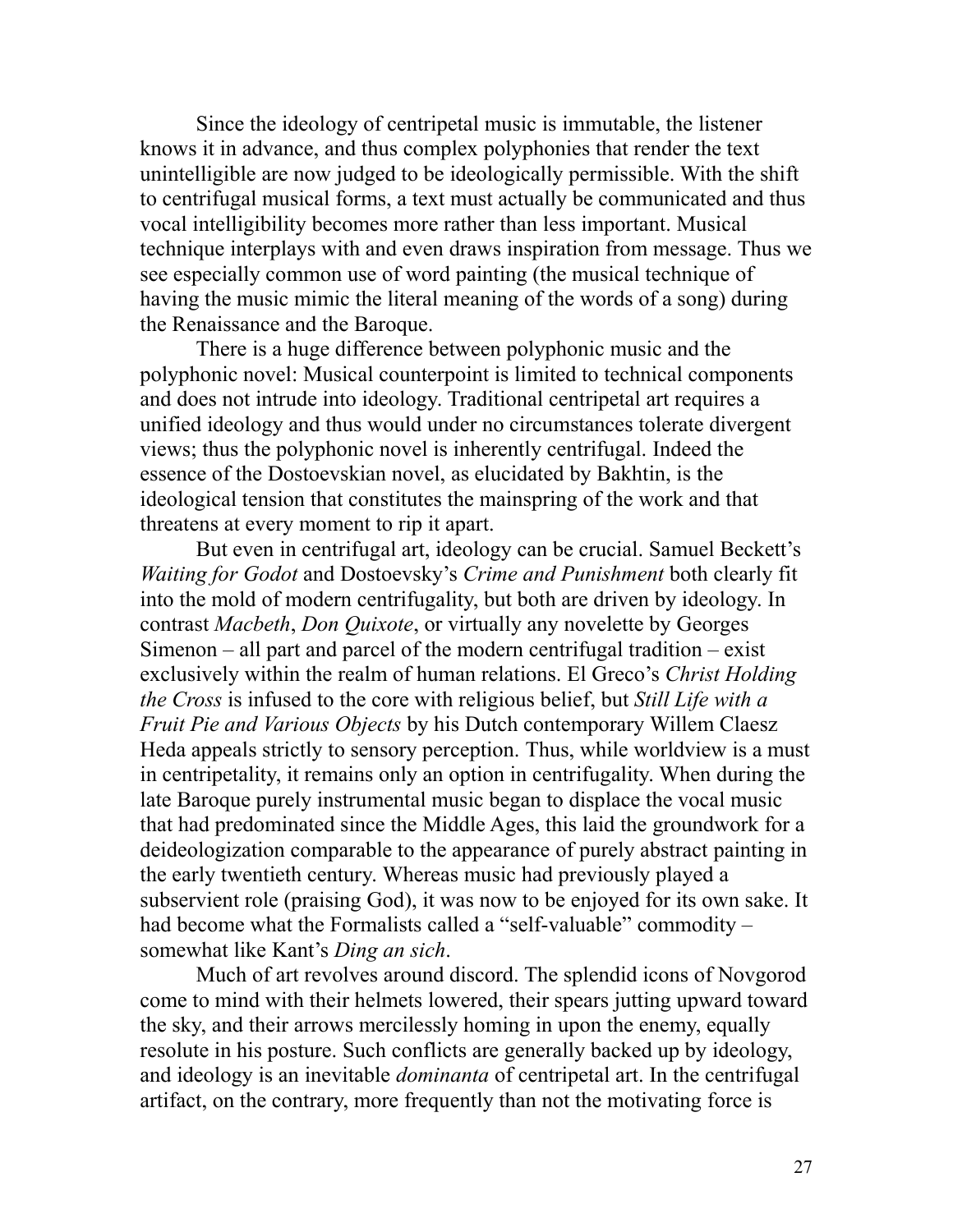self-expression rather than ideology (Flaubert: "Madame Bovary, c'est moi").

We must therefore distinguish between aesthetic and ideological centripetality/centrifugality. Most frequently the two are joined like twins at the hip, but this is not always the case.

Folklore displays distinctly centripetal tendencies, but not because of ideology. Since it is, by definition, an oral tradition, the "teller" mentally stores the body of the work in ready-made structures and phrases (Homer's "wine-dark sea," for example) so as not to forget them. These are what Richard Dawkins referred to as "memes" in his 1976 book *The Selfish Gene*. But when the artist or narrator does not himself believe in his own creation, for example, when entertaining children, such fantasy should be classified as inherently centrifugal in ideology and centripetal in form. The artistic creator of such a work pursues no epistemological purpose. His purpose is not knowledge, but sheer entertainment.

Plato and Jean-Jacques Rousseau clearly took sides in the question in distrusting the theater as a perpetrator of illusion and untruth. Centripetal art aspires to the traditional value of verisimilitude, albeit not necessarily with regard to the perceived everyday world, but, rather, concerning a "higher" spiritual reality. Centrifugal art, on the other hand, can be a child of Coleridge's "suspension of disbelief."

### **Knowledge-Communication**

Tolstoy in his famous 1896 essay "What is Art?" conceptualized art as a form of communication rather than of aesthetic gratification, but this reflected his own didacticism and philosophical views during his later years. When asked what he wanted to say in *War and Peace*, however, he responded that he could not reduce it further than the full novel.

It has become commonplace to speak of the "communicative" function of art, and certainly art does often transmit knowledge, but affect – as, for example, in an abstract painting (defined as color and shape over space) or in instrumental music (defined as sequences of variable-length pitches over time) – can hardly be termed "communication." What do Mondrian's colored rectangles express? Such visual art and music are largely – but not entirely – emancipated from ideology.

Ultimately, the poststructuralist concept of the priority of the signifier over the signified is valid with regard to centrifugal, not centripetal, art. The centripetal work, which is itself a signifier, is subordinated to affirmation of the verity of the Godhead and the immortality which the artist derives from that truth, whereas the centrifugal work is intended as a demonstration of the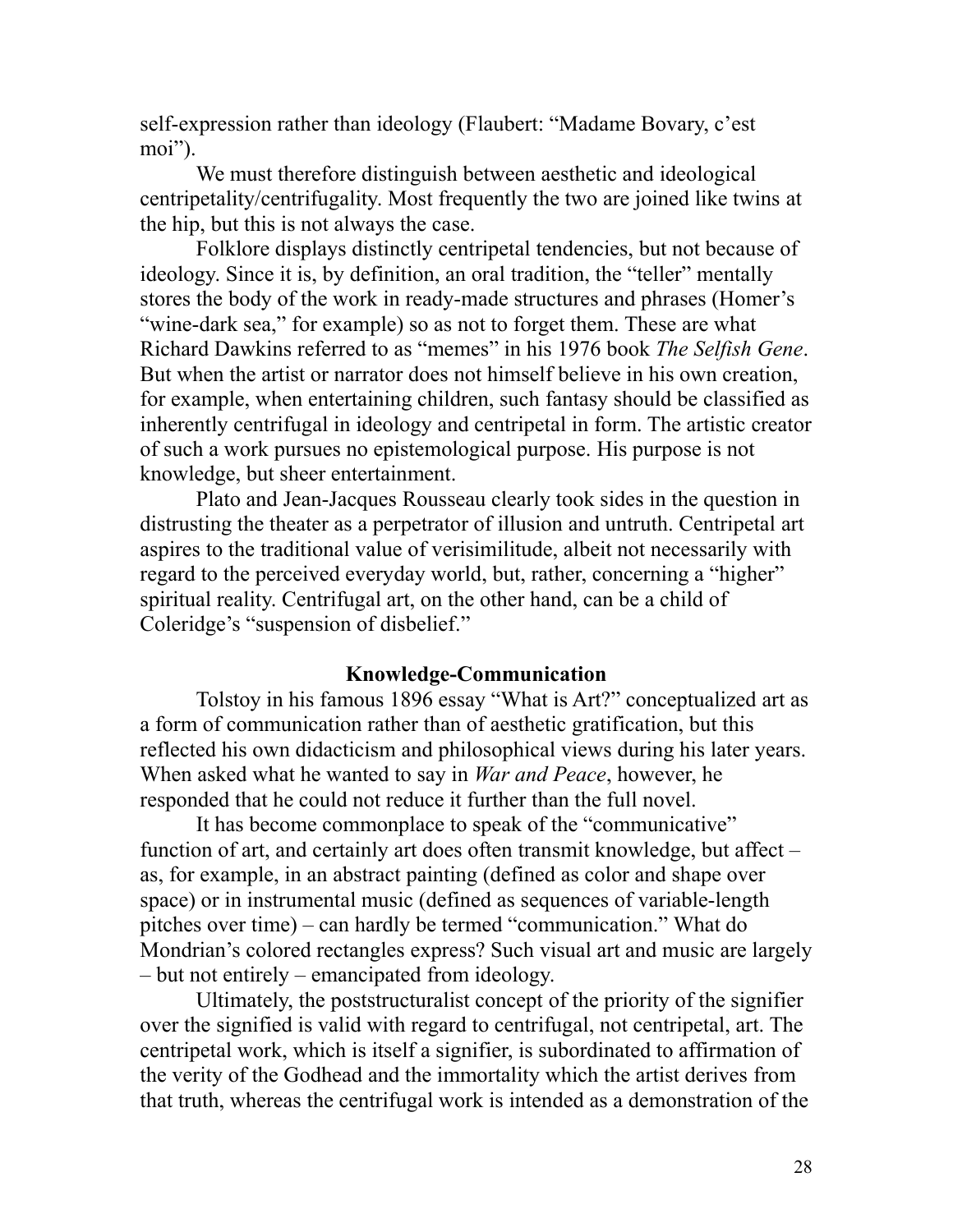brilliance, inspiration, genius, and even quasi-divinity of the artist, and thus the greatness sought after by the artist dwells only within the grandeur of the signifier.

### **The Shift from Centripetality to Centrifugality**

The headstrong evolution of the arts is unambiguously sequential:

- The verbal arts: *In the beginning was the Word, and the Word was with God, and the Word was God → Then the LORD said to Moses, "Write this on a scroll as something to be remembered" → Then the high priest tore his clothes and said, "He has spoken blasphemy!"*
- Music: *They performed the service of their God and the service of purification, as did also the singers and gatekeepers, according to the commands of David and his son Solomon → My lover is to me a sachet of myrrh resting between my breasts* (Song of Solomon).

The visual arts: *Now, son of man, take a clay tablet, put it in front of you and draw the city of Jerusalem on it*  $\rightarrow$  *You saw among them their detestable images and idols of wood and stone, of silver and gold.*

Ideological evolution occurs in a sequence of replacements:

*polytheism → monotheism → divinely appointed ruler → middle class → "democracy"*

Most primitive religions appear to be polytheistic. The most famous transition to monotheism was initiated by Akhenaton, when he proclaimed the visible sun to be the sole deity. Although his successors reversed course, the idea was picked up by Judaism and later by the Jewish heresies known as Christianity and Islam, albeit with the reservation of the Trinity in the case of Christianity.

Monotheistic religions tend to observe a strict demarcation between human society and god, who is usually described as "father" and who remains aloof from his creatures, acting according to a logic incomprehensible to them. By contrast, polytheistic belief systems describe the divine kingdom as a society with traditional societal issues and conflict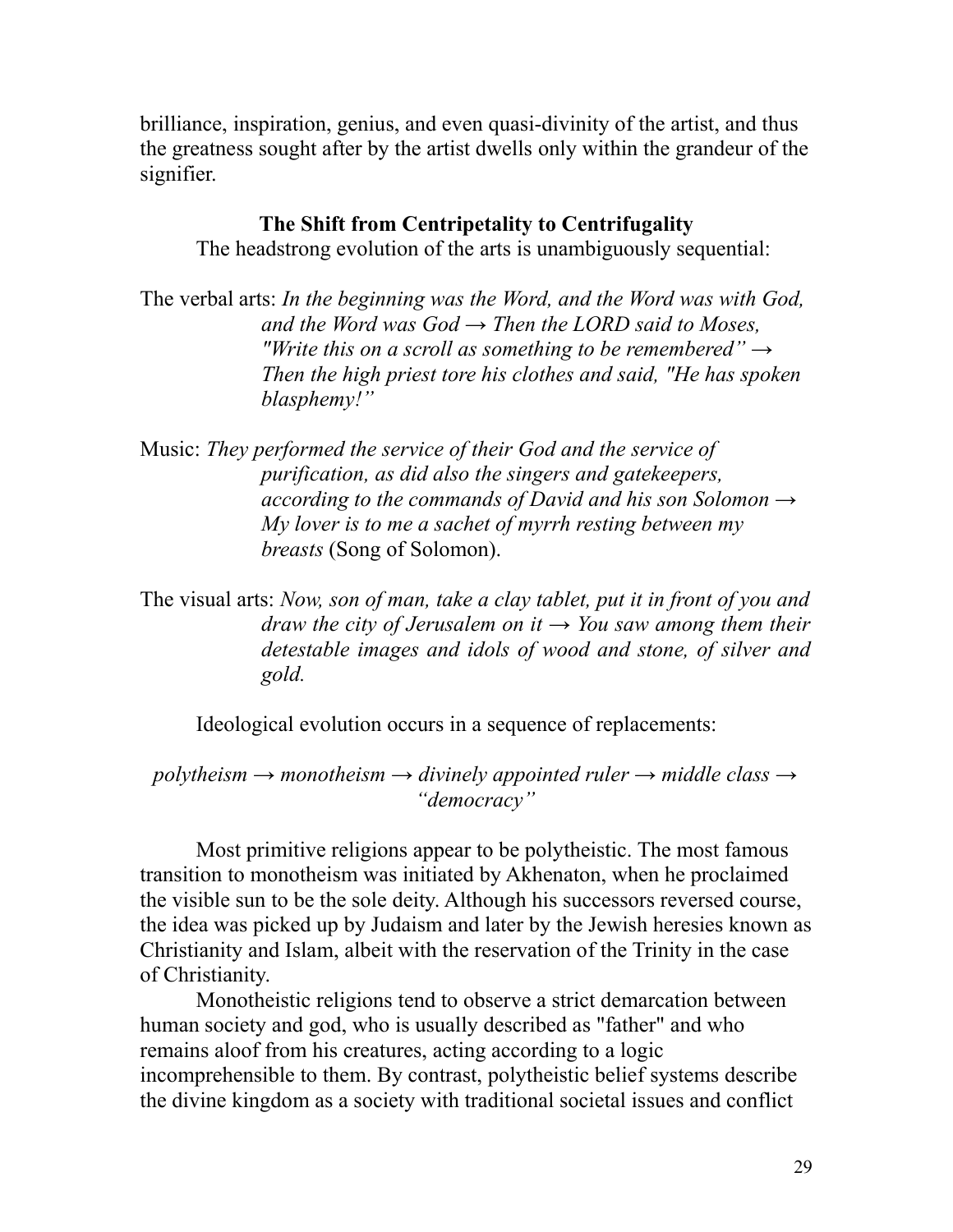that make for interaction between man and god, as, for example, in the Mycenean legend that Helen of Troy was born after Zeus raped her mother Leda, who gave birth to an egg, from which Helen sprang. As the saying goes, familiarity breeds contempt, and total centrifugality ensues only subsequent to the act of deicide. Once the prodigal God-slayer artist becomes weary of play, he regrets his abandonment of centripetal ideology and returns home, repentant but happy.

Purgatory being regarded as but a temporary state, Catholicism is a you're-with-us-or-against-us religion: one ends up passing eternity in either Heaven or Hell. There is no Switzerland where one can sit out World War II. As long as the faithful are compliant, centripetal art serves as a psychological carrot. The believer enters the cathedral, confesses, and takes communion, surrounded all the while by solemn and righteous religious images, art providing a face-to-face encounter with God. But such stability could not last endlessly. Hieronymus Bosch lived in a period of economic upheaval and feudal conflict. Sin – rebellion against the center – was everywhere, and Bosch decided to devote himself to illustrating the torments threatened by the Inquisition. Seeing that the old centripetality was no longer sufficient, he decided to employ the stick by creating an entirely new, that is, centrifugal, artistic tradition. Even earlier his horrific visions had become palpable reality in the Inquisition, and also in the witch trials that reached their culmination in Europe in 1550-1650.

But revolt against the religious hierarchy could not be suppressed. First came the Reformation, and then a frankly anti-hierarchal cult of nature. Henry Vane the Younger, an associate of both John Milton and Oliver Cromwell, argued for freedom of conscience for all religions. Both he and Milton championed the right of every Christian to read and interpret the Bible for himself – a decidedly centrifugal view. The establishment of religious tolerance represented a quasi-repudiation of religion itself, which was in the process demoted from the rank of exclusive bearer of divine truth that determined eternal salvation or damnation into the whim of an individual – freely chosen, altered, or even abandoned altogether.

On an ideological plane the personage of veneration is sequentially replaced:

 $\text{god} \rightarrow \text{king} \rightarrow \text{national} \rightarrow \text{arity} \rightarrow \text{performance}$ 

The weakening of the Church and the increasing power of crowned heads of state constitutes a shift of emphasis from the Divine to the individual. The slippery slope commences whenever the ruler proclaims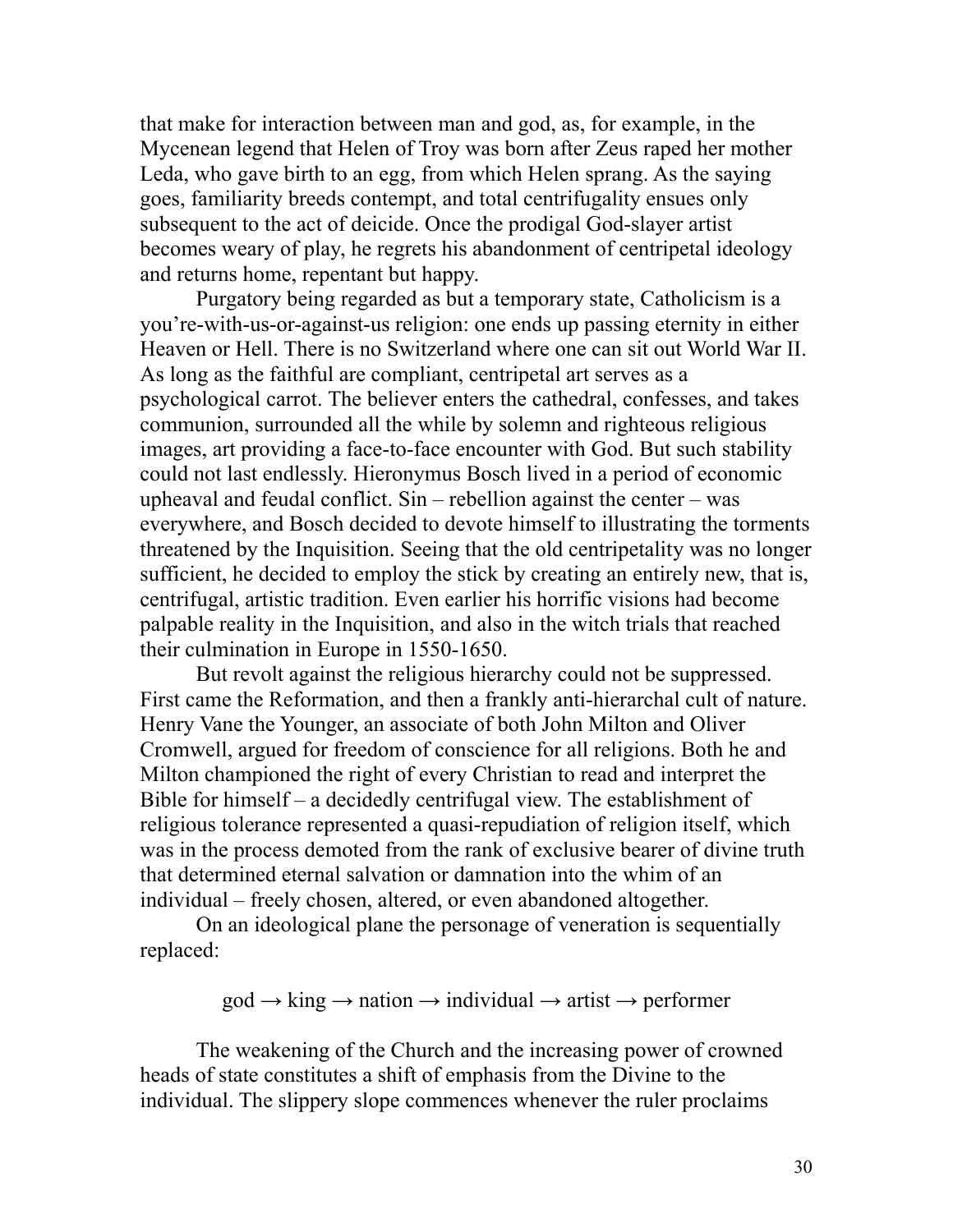himself divinely appointed and conflates his own personage with that of God, this act triggering a series of further usurpations. The struggle by secular rulers to wrest power from religion can enfeeble the latter, giving art greater autonomy. It is no accident that the Avignon papacy of the fourteenth century was followed in the fifteenth century by the Renaissance. The freespirited William Shakespeare was fortunate to first see the light of day just three decades after Henry VIII created a national church independent of Rome.

Knowledge follows a parallel route:

### *revelation → scientific discovery → self-knowledge*

The philosophical foundations for the denial of God had been laid out even earlier by Baruch Spinoza, an epicurean determinist who denied personal immortality and declared that substance cannot be dependent on anything else for its existence, thus undermining the all-powerful nature of God. Spinoza was promptly excommunicated by his fellow Amsterdam Jews in 1656 and was fortunate to survive an assassination attempt.

Montaigne's *Que sais-je?* (What do I know?) was responded to by Descartes' *Cogito Ergo Sum*, thus overthrowing (centripetal) divine revelation: "Intuition is the undoubting conception of a pure and attentive mind, *which arises from the light of reason alone* [emphasis mine – J.G.], and is more certain than deduction." Liberated from divine tutelageservitude, art transformed Descartes' epistemy still further: *Sentio ergo sum* (I feel, therefore I am). Edward O. Wilson:

*Self-knowledge is constrained and shaped by the emotional control centers in the hypothalamus and limbic system of the brain. These centers flood our consciousness with all the emotions – hate, love, guilt, fear, and others…. What then, we are then compelled to ask, made the hypothalamus and limbic system? They are evolved by natural selection.[23](#page--1-22)*

Art also has its own sequence:

*artisanship → creation → self-expression → game*

Although the forging of any artistic centrifuge constitutes the ultimate revolution, the process is too complex to occur overnight in what biologists refer to as "punctuated equilibrium," but rather is accomplished as the result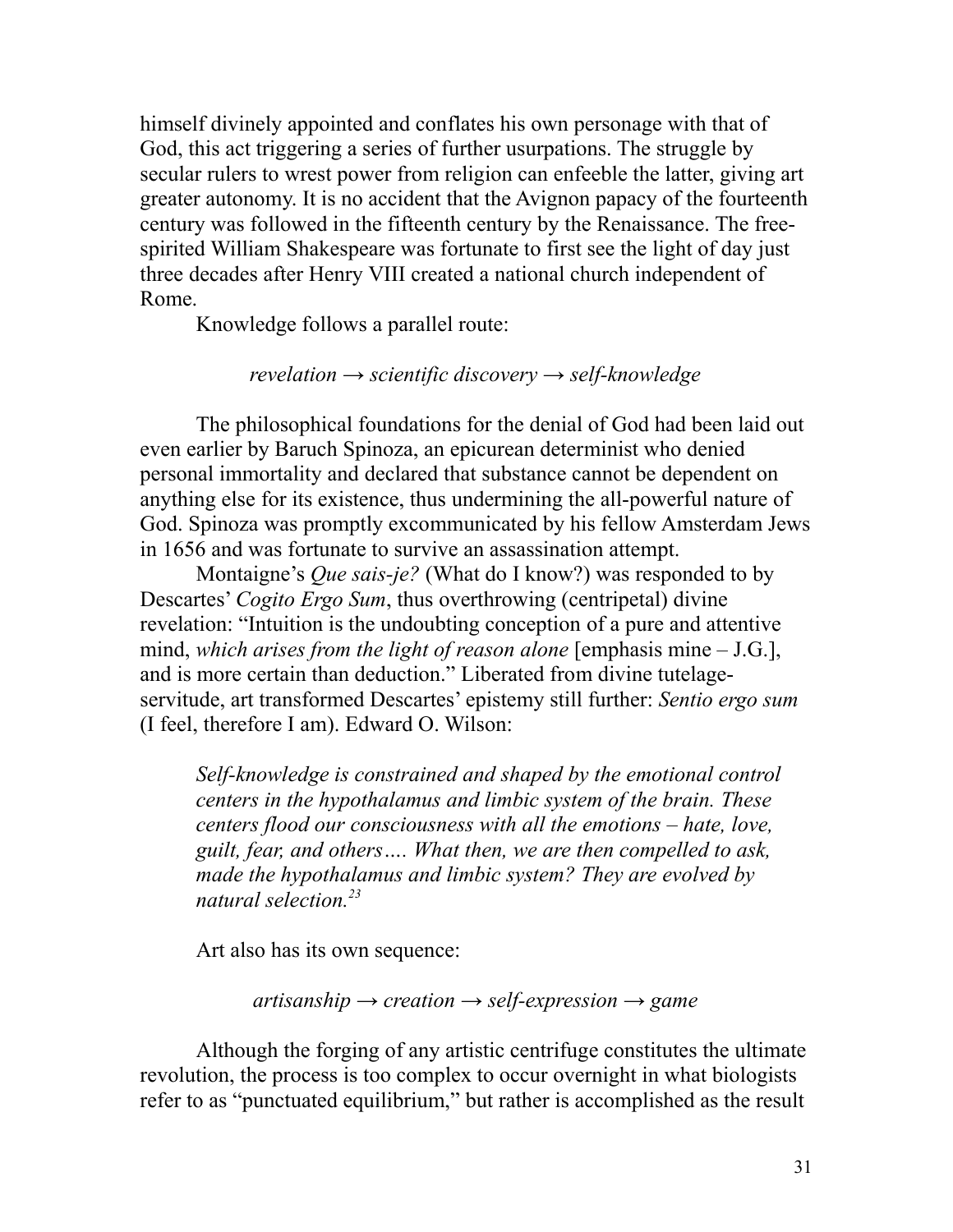of an accumulation of more minor steps along the slippery slope of gradual evolution. In its broadest outlines artistic evolution can be thought of as the transition from worship to entertainment, for example from chant and incantation in folklore to the folktale and epic poetry.

Once the ruler has muscled god aside, the next step is political revolution, which in the case of the West was instigated by an economic upheaval, introducing capitalism's blatant centrifugalism under the guise of the Industrial Revolution, which in its turn created a middle class economically independent from God's self-anointed regent on earth. No longer dependent on a single client, the artist was able to pursue a more diverse range of activity. Money was one more step along a staircase of creeping autonomy.

The anti-clerical nineteenth century became engrossed with the concept of national uniqueness. The infatuation went so far that some of the authenticity of many of the "discovered" national epics may actually have been falsifications, James MacPherson's *Ossian*, and the Russian *Lay of the Host of Igor* being among the most prominent. Certainly, Mérimée's "Serbian songs" were an outright mystification.

In the New World the cult of liberty was given voice in the derivative centrifugal slogan "Life, liberty, and the pursuit of happiness" replacing the former centripetal ideal of "Obedience and Resurrection." Curiously, centripetality and centrifugality were to be conflated in Russia and survive into the early twentieth century as "Autocracy, Orthodoxy, and Nationalism." ("Nationalism" is an inadequate translation; the term was similar to the German Romantic concept of *Volkstum*.) In a curious effort to direct culture as a conductor does an orchestra, the early Soviet-period bureaucracy attempted – unsuccessfully – to insert "class" between "nation" and "individual" by creating *Proletkult*.

Remember the biologically preprogrammed need to belong to the collective, replacing monarchy with the cult of the nation. But things had gotten out of hand, and the individual demanded *Liberté, Egalité, Fraternité*. In the meantime the no-longer-just-an-artisan artist had come to consider himself, in the words of George Orwell, as "more equal" than others.

If the king could act as regent for God, why could the artist not follow his example? Michelangelo's David and his central painting in the ceiling of the Sistine Chapel in which a gray-bearded God and a muscular figure symbolizing man reach out to each other are emblematic of the Renaissance emancipation of man from God. David is youth, vigor and *self-reliant* strength. The ceiling scene is not simply a conflation of man and God, but depicts man as far more physically powerful than the grandfatherly God who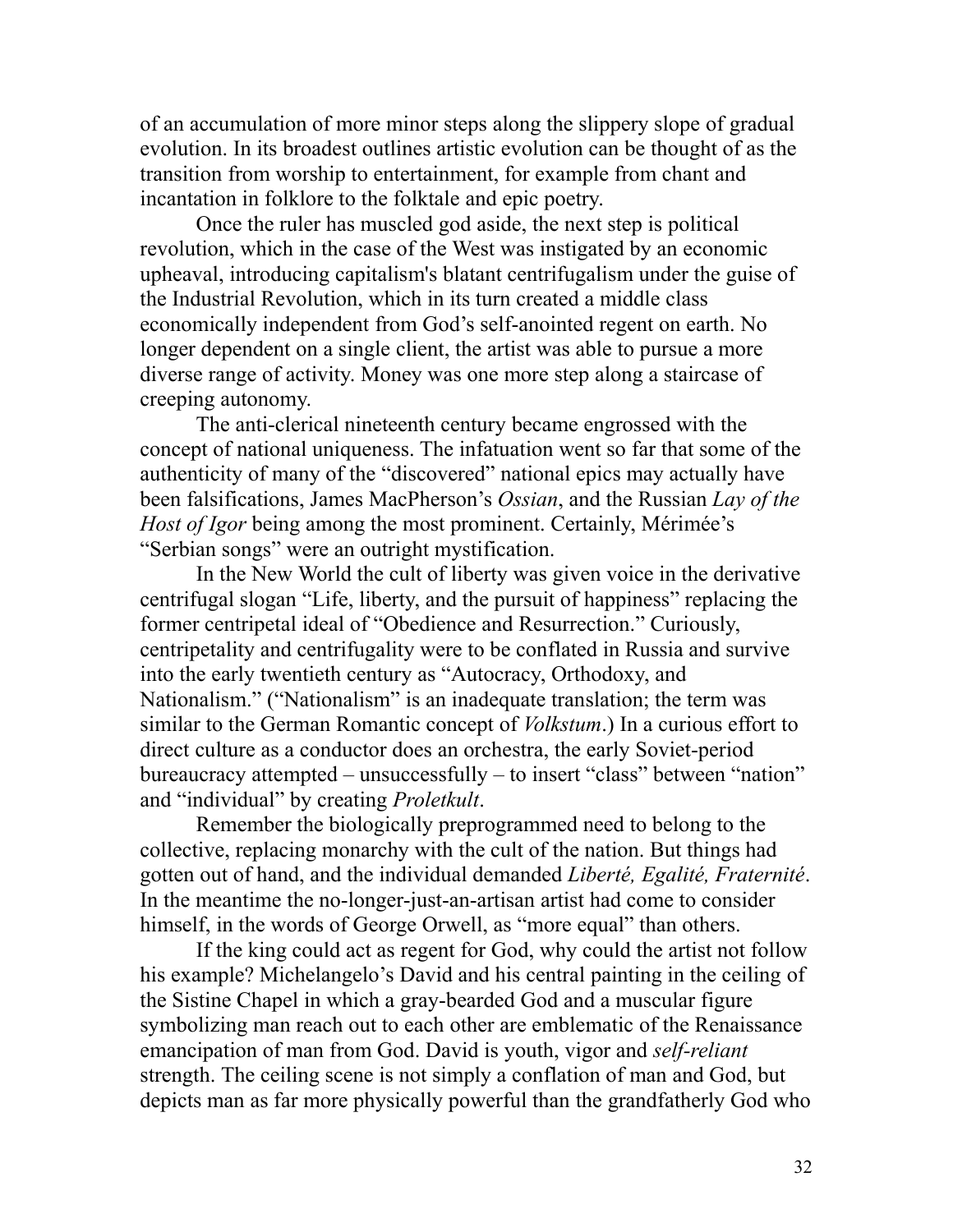seems to be passing on his authority to him. Leonardo was to make a huge step further, dissecting man and presenting him as a piece of machinery.

One of the key principles of propaganda and advertising theory is that persons being manipulated remember the information imparted to them in the process but forget its source. Thus, works of art are intended to communicate and illustrate the grandeur of God or ruler, for example in architecture, but the regimes and even the pantheons of gods they are intended to honor can be replaced, leaving behind the information – the buildings. The Hagia Sophia was converted to a mosque, and Hatshepsut's name was scratched from her monuments. If the name of the composer, sculptor, playwright, novelist, or architect is forgotten, the work of art escapes its informational mission altogether and comes to exist as an entity unto itself. If the artist's name is preserved, it can become more weighty in cultural consciousness than that of the ruler. Pope Urban VIII is now remembered chiefly as Bernini's patron, and during the late Soviet period it was quipped that Brezhnev would go into history as a minor bureaucrat during "The Age of Solzhenitsyn." (Both are rather improbable candidates for immortality nowadays.)

Many of the wealthy patrons of the arts commissioned monumental architectural edifices (during the Baroque, for example) simply to show off their wealth. It was only natural for the architects to feel that they were the true heroes of these creative acts.

The appearance of realism in literature and painting lent vigorous support to platonic nominalism, which maintained that "universals" possess no real existence beyond our imaginations. The "higher" reality of the heavens now found itself being muscled aside by the physically observable (and measurable). Medieval painting with its artificialities and lack of geometric perspective gave way to photograph-like effects. Individuals acquired personality. The chief literary genre – the Realistic novel – recreated for the reader an already experienced world, as opposed to calling upon him to render homage to a vast cosmos beyond his comprehension. No longer did the painting *symbolize* the cosmos, but actually served up its own cosmos in believable portraits, still lives, and landscapes. It was just one more milestone in the emancipation from the thematics and methodology of centripetal art.

Once the artist has declared his autonomy, the next step is for his work to acquire an existence of its own. The assignment of a title to the work of art – music, literature, or painting – presupposes a value that is autonomous *vis-à-vis* mythology. During the nineteenth century, "program music" became increasingly popular, in which composers replaced the former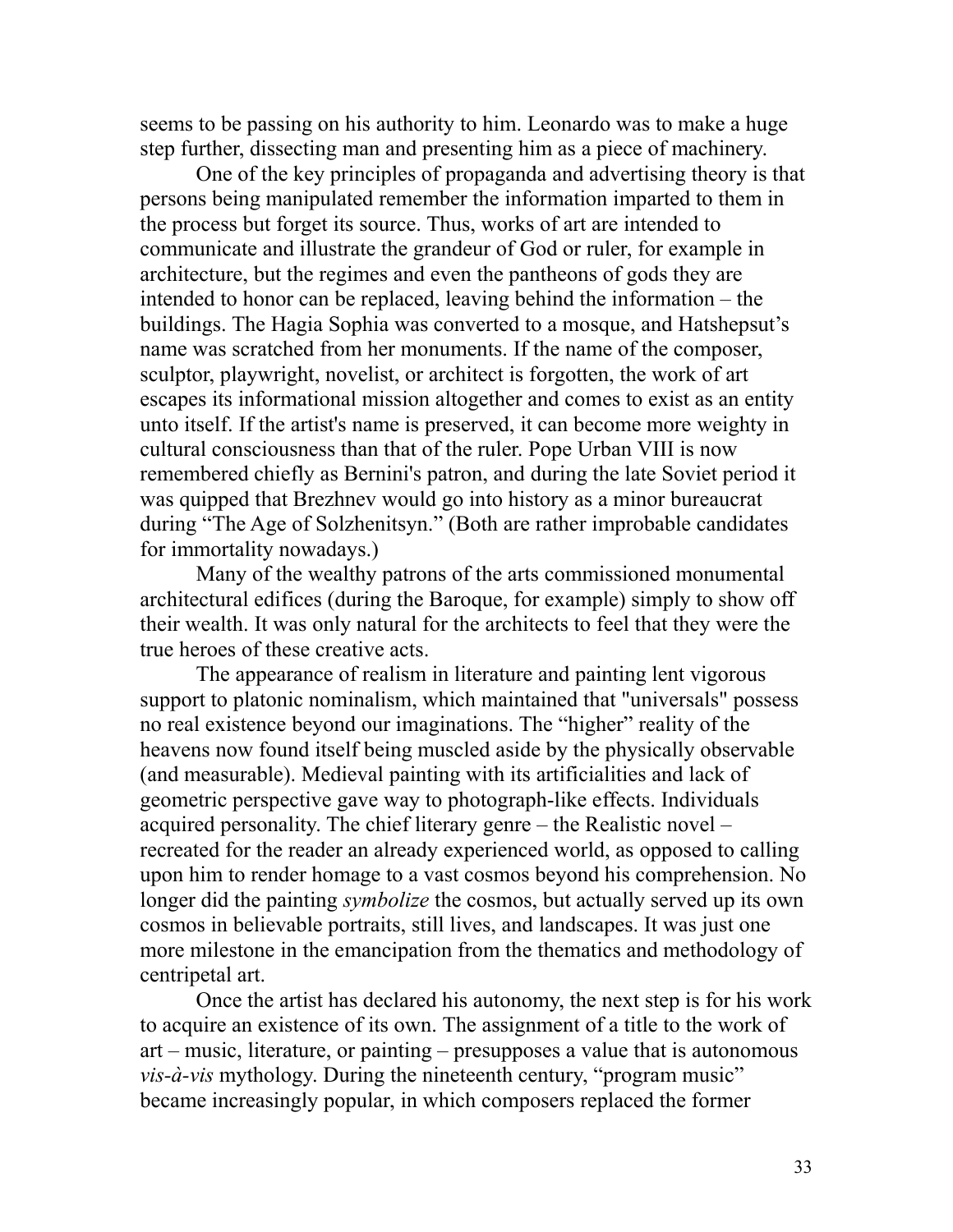centripetal ideology's read-only software with write-over software in the form of sound metaphors that they composed themselves. In this connection see Wimsatt's and Beardsley's *intentional fallacy*: "the design or intention of the author is neither available nor desirable as a standard for judging the success of a work of literary art."<sup>[24](#page--1-23)</sup> Or, much in the same vein, Roland Barthes ("The Death of the Author")<sup>[25](#page--1-24)</sup>, the Russian Formalists, Anglo-American New Critics, and the neo-Aristotelian Chicago critics all agreed: the quality of an artistic machine must necessarily be judged strictly by how well it functions according to *its own* immanent laws. But how the inventor psychologically conceived his creation demonstrates its artistic genesis, albeit not its artistic efficacy. These are entirely separate and independent questions.

The logic for applying sociobiology to literary works can be laid out quite simply:

- 1) The behavior of biological creatures is determined by the degree to which these behaviors, directly or indirectly, influence "fitness."
- 2) Art, including literature, is the product of such behavior.
- 3) Scholars should not predicate an artistic universe separate from the laws of science.
- 4) Literary scholarship should be "Darwinian" ("evolutionary," "adaptationist," "selectionist").

The syllogism is indeed tempting, for it assumes a dovetailing of disparate knowledge. Who could possibly reject such a fundamental assumption of all of science? Previous literary scholarship now finds itself lumped together with creationism and people who believe 1930s black-andwhite science fiction films in which bearded cavemen wearing animal hides use sharpened sticks to fight off toothy, disagreeable dinosaurs.

But there is a leap of faith here which can be illustrated by a fairly primitive practice. Many, perhaps most, college bookstores discreetly offer a selection of slender booklets that provide reasonably accurate plot summaries of "the Classics" for student "customers" or "clients" (this is not humor on my part, but phraseology favored by a number of well-known institutions of higher learning) whose primary motivation does not extend further than receiving a grade, or at least course credit. I know of no "Darwinian" analysis of a literary work that is not equally applicable to the plot summary. If such scholarship cannot distinguish between *War and Peace* and its ninety-page synopsis, we are still far indeed from the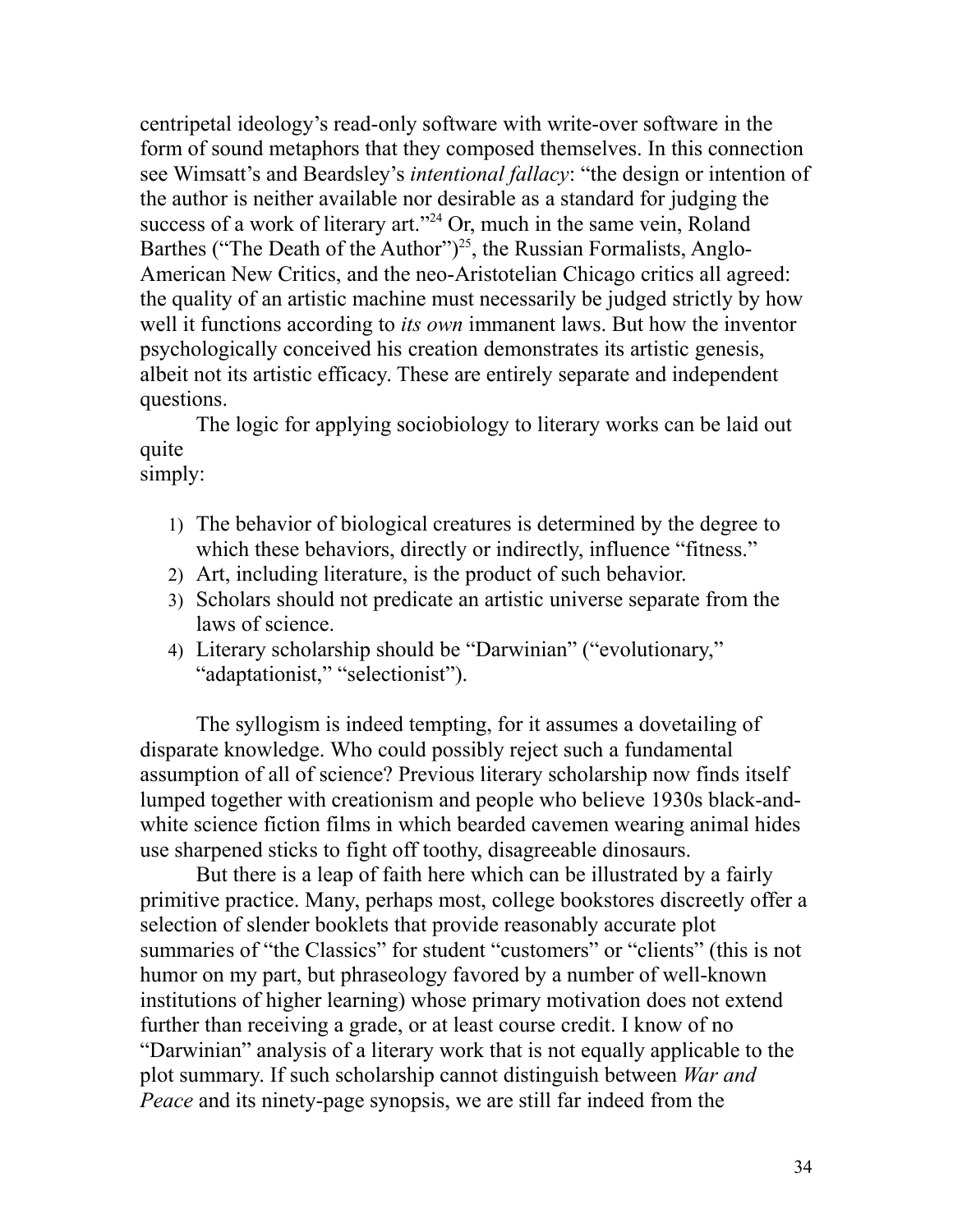purportedly imminent "paradigm shift," for we have lost that which is most important, perhaps even the only thing that is important.

The basic hurdle faced by "biopoetics" is demonstrating the unity of the artist and his creation. If the artist creates his own universe, can we be sure that the laws of our "objective" universe are applicable there as well? Personally I am deeply opposed to and even repelled by such metaphysics, but at the same time the plot-summary argument must be answered if sociobiology is to be judged applicable, not just to the author's psychology, but to his literary creation.

The existence of unique national artistic traditions still further undermines the claims of Darwinist scholarship. Can it be that the Chinese are so biologically different from Caucasians as to explain the chasm between Chinese and Western music? And how can we possibly explain the difference between Russian and American musical traditions, or between German and French?

The argument is equally strong only at the level of individual talents. The history of art is, after all, a history of generals. Would not Russian and Spanish literature not have been radically different if Pushkin and Cervantes had died of smallpox as children? Just think of the influence exercised by Picasso and Van Gogh on painting. If art is so biologically explainable, why was the accident of the birth of these great artists so crucial? Without the "Mighty Handful" (*moguchaya kuchka*) – Balakirev, Borodin , Cui, Mussorgsky, and Rimsky-Korsakov –

would a Russian musical tradition even exist? We cannot imagine how the history of music would have been altered if Mozart, Schubert, and Chopin had not died while still young men. Where would modern music be without Stravinsky? The list is endless. Darwinian criticism has a contribution to make, but the all-inclusive nature of some of its claims may well discredit it in the eyes of many.

Neoclassicism had prescribed "rules" for creating according to cookie-cutter recipes in the pursuit of an ideal of abstract beauty modeled after great works of the past. It was Romanticism that achieved the decisive turning point in the emancipation from centripetality. An associate of the "freethinker" Thomas Paine, William Blake programmatically rejected centripetality, usurping for himself the title "Maker":

*I must Create a System. or be enslav'd by another Mans I will not Reason & Compare: my business is to Create[26](#page--1-25)*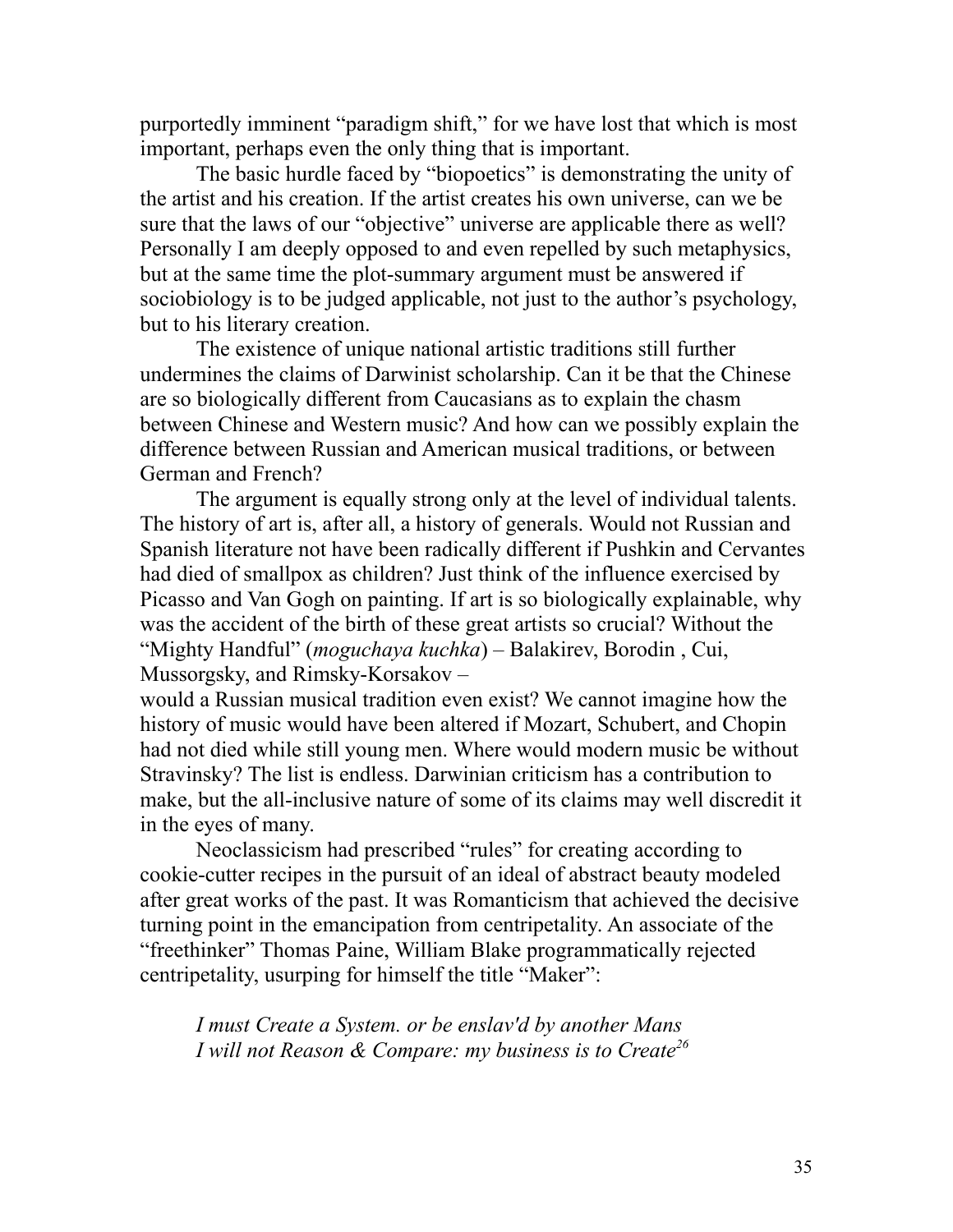Prior to the nineteenth century works of art, music, and literature could readily be identified by period. With the arrival of Romanticism each artist attempted to make his work different from that of his contemporaries. Thus, centrifugalism radically undermined "period culture."

The transition from vocalic to instrumental music represented an escape from the intermediation of words. Whereas melody had been mandatory in Baroque and Classical compositions, the Romantics gradually broadened their palette beyond melody to imitation of the sounds and effects of nature and in the process were much more inclined than previous composers to write so-called "program music." Beethoven called his Sixth Symphony (the "Pastoral") "an expression of feelings." Such an attitude was clearly centrifugal in thrust. Contrast it, for example, to Gregorian chant, in which the only emotion reached out for was piety.

At the same time the expansion of musical devices laid the groundwork for dabbling in technique for its own sake – music that would steal the scene in the twentieth century. This was a centrifugality that would find its analogue in abstract painting.

Romantic painting made a relatively tardy appearance relative to Romantic literature and music, and it represented a turning back toward centripetality, depicting the grandeur of nature rather than expressing the personality of the artist. For Spinoza, God was scarcely distinguishable from Nature, and Jean-Jacques Rousseau delved still further into this mindset with his cult of nature and condemnation of artistic vanity. Thus the Romantic painters – Aivazovsky and Turner, Constable and Friedrich – devoted themselves to delighting in the new pantheistic deity, giving preference to land- and seascape over portrait painting.

Centripetal art is essentially fantasy – an escape into a different world. By contrast, Realism focused its attention on the data of real-life experience, targeting an aesthetic experience based on recognition of the familiar. The movement from fantasy to that which had been experienced shifted the center of gravity from the world of God to the world of man still further and, in so doing, validated the independence of the latter from the former. Such a shift is generally characteristic of periods of secularization – for example in ancient Roman and fifteenth-century Dutch landscape and realistically rendered portrait painting. Pious and intimately familiar with the Holy Scriptures, Rembrandt wanted to dedicate himself to illustrating the Bible but ended up interpreting the Biblical world through images of what he saw around him and, more often than not, simply depicting the secular world in which he lived.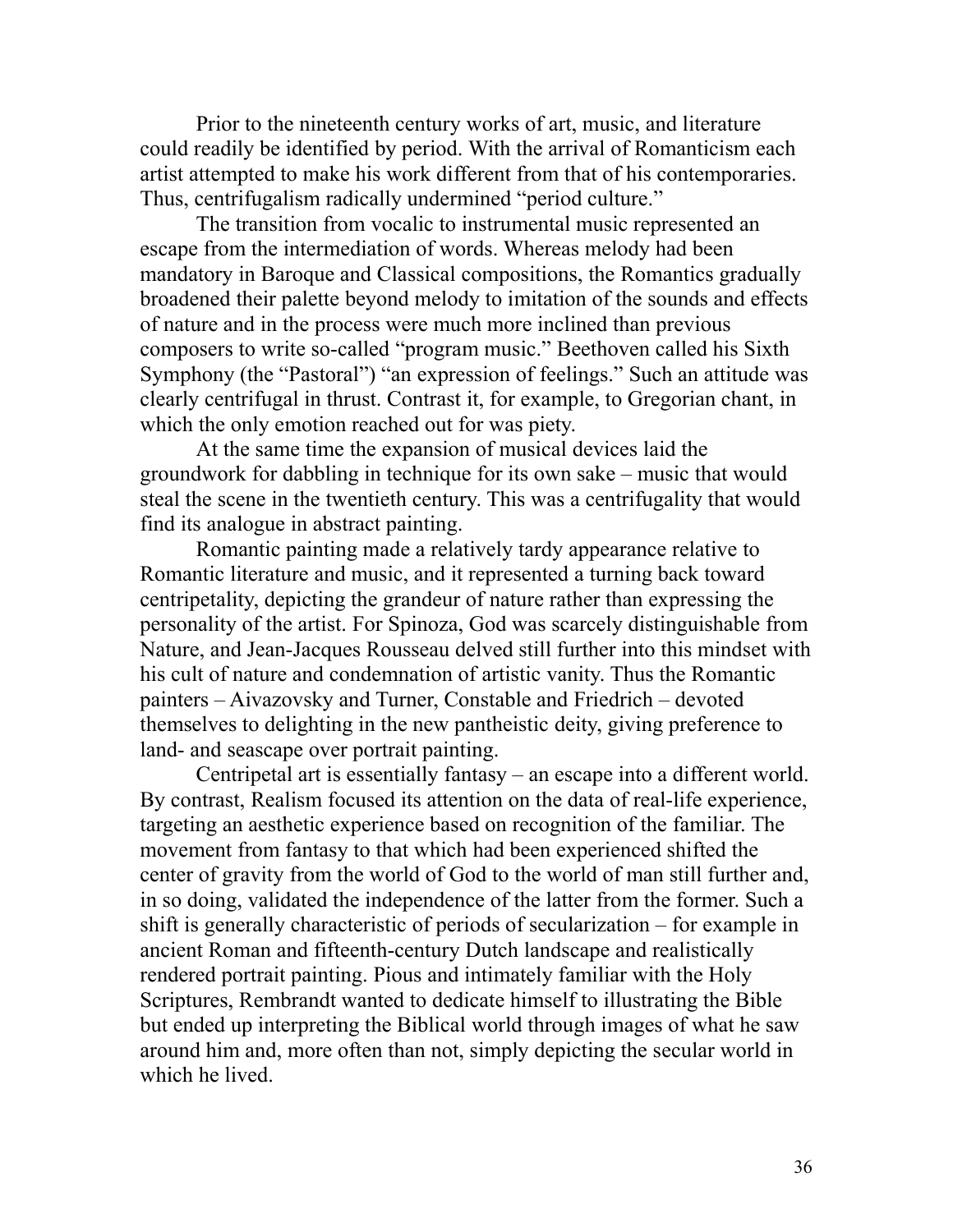Once the centrifugal shift gains momentum, the now all-powerful artist may then engage in science fiction or Latin American-style fantasy, but he does so with a Coleridgean conscious sense of disbelief entirely different from the simple guilelessness of medieval audiences observing morality plays where the people grew so angry with a play's villains that they physically attacked the actors playing those roles.

Centrifugality is essentially secular. In theater this transition away from the center has its origins in the shift of stress from the Divine topic to human emotion and experience. The movement from ecclesiastic to secular music, as for example in the blossoming of the madrigal in Italy in the second half of the sixteenth century, represented not so much an immediate radical change in musical technique as a thematic shift alien to the ecclesiastic composer. The previous musical techniques were largely preserved, but instead of lauding the godhead, the musician now dwells upon his own personal feelings, sometimes rebuking his beloved – not for disloyalty to the deity, but to the musician – and sometimes failing to rejoice in his own passage to the afterworld in accordance with the Divine plan, or even mourning his own death. Thus ideological (thematic) change precedes formal evolution.

Whereas both form and content are fixed over time in purely centripetal art, evolution is characteristic of the centrifugal arts on all planes. Centrifugalization commences when either form or content starts evolving. In the process one may dominate the other, or the aesthetic process may consist of an interplay of the two on an equal footing. For example, content enjoys hegemony over form in the Realistic novel and in photography, while the reverse is generally true in modern painting. Opera and metered, rhymed verse emphasize interplay. Once the divinely ordered Humpty Dumpty crosses his legs the relationship of the artistic nuts and bolts that hold him together shifts and his eventual fall becomes inevitable. Not the king's men but he himself will glue his shattered body back together over and over again, but he will never reconstitute himself as he originally was. Nor will he wish to do so. The madrigal does not revert to plainchant but instead develops into opera.

The partial overthrow of centripetal by centrifugal art is illustrated in the replacement of the Neo-Classicism's "rules" by Romanticism's "organic unity." That is, whereas in Classicism the point of reference stands outside the work and dictates the dynamics of the work, in Romanticism the work represents a universe unto itself, and is thus adjudicatable according to its own inner dynamic. Curiously, whether drama was viewed as a bridge between humanity and the godhead (Schlegel, Hegel, Nietzsche) or its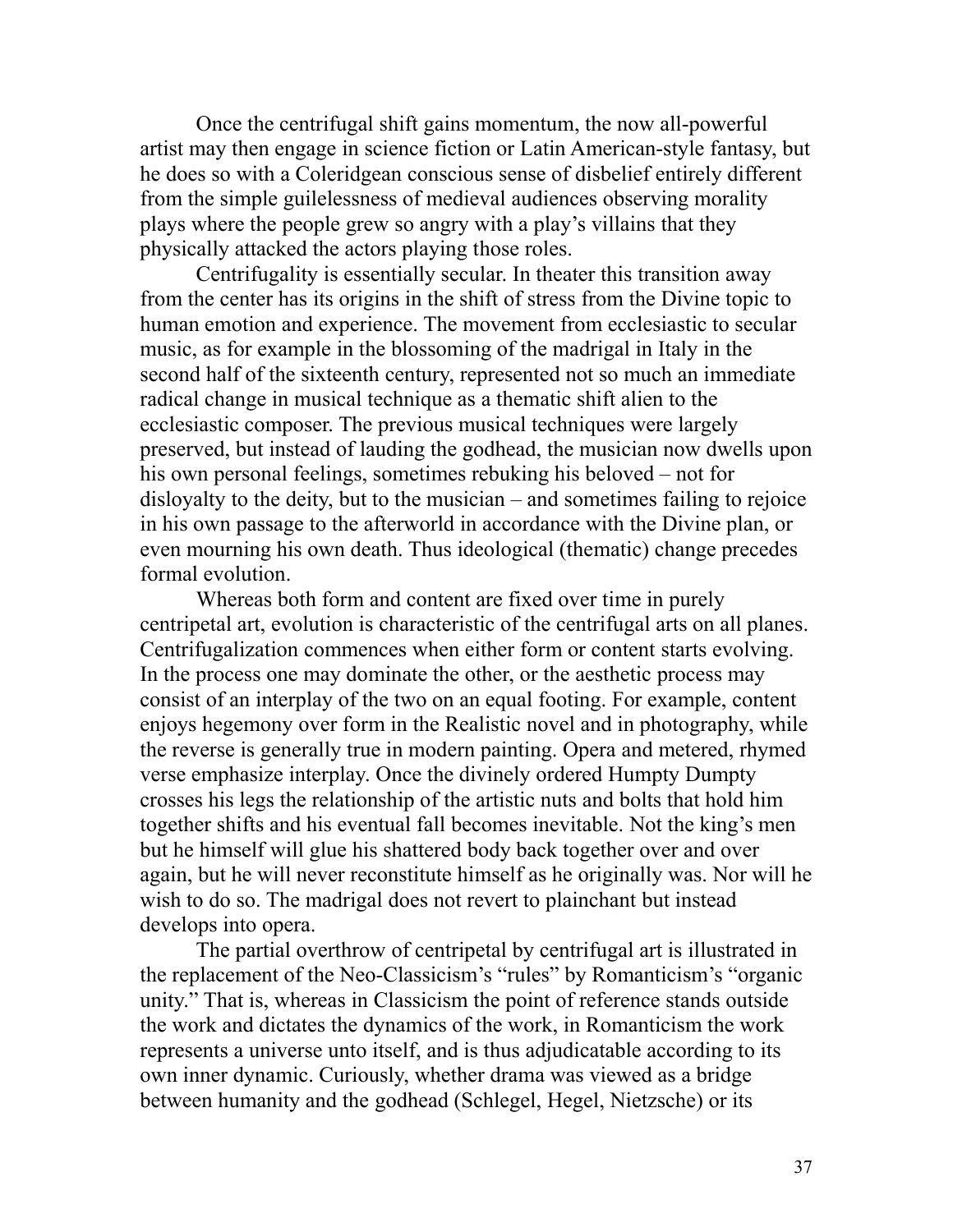purpose lay in revealing the chasm separating these two worlds (Schleiermacher, Schopenhauer), Romantic critics still could not renounce their dei-centripetal vision of the universe. Even when Romanticism was overthrown in its turn by Realism, the point of reference still remained outside the work, shifting from the metaphysical to observed reality, keeping the artist in the thrall of a universe existing outside the cogs of the artist's mind. Symbolism was essentially a neoromantic phenomenon, and only in the twentieth century did the artist really make his bid for personal divinity in such movements as Futurism, Surrealism, or Expressionism, shifting the point of reference from an outside reality to his own fantasy. A still further shift of the point of reference is constantly taking place in the theater, in one direction or another, in the emphasis on performance and live action. *Bel Canto* opera and jazz improvisation go even further, canonizing performance over composition. The performer usurps the composer.

As pointed out by Eric Rabkin, folklore is all about obedience.<sup>[27](#page--1-26)</sup> Cut free from the wolf's stomach, Little Red Riding Hood promises to obey her mother and not dawdle with strangers in the forest. In the *Edda* Loki is punished by Odin and Thor for failing to heed Thor's command not to break any of the bones of the slaughtered and roasted goats (when Thor resurrects them to pull his chariot through the sky, one is limping). In Russian folk epics (*byliny*) Nightingale the Bandit is shot down from his perch of seven oaks by Ilya of Murom and taken as a trophy to the Great Prince Volodomir of Kiev, where he whistles too loudly for Ilya, who decapitates him on the spot.

Syncretism in the arts was an expression of centrifugality, in which poets, musicians, and painters attempted to replicate the effects of each other's media. In contrast to Brahms, who refused to step beyond his strictly defined medium, Wagner achieved his massive popularity as a composer of program music. In the process the arts ceased to be dei-referential but instead became self-referential. But protection of one's own turf will always be with us. When the extravagant Russian Futurist poet Vladimir Mayakovsky came down from the stage, having given a particularly boisterous reading, Osip Mandelstam, who favored far more intimate genres, commented: "Stop it, Mayakovsky, you're not a klezmer band."

Centripetal art is confirmation of the glory and magnificence of its reference point – God, or perhaps the king or emperor whom he has appointed as his earthly deputy. Centrifugalism plays the Judas to this single-minded purpose, rejecting Paul's dictum: "the just shall live by faith<sup>"[28](#page--1-27)</sup> – first by deviating from its role of confirmation of the godhead, and then by overthrowing it, replacing it with treasonous artistic self-expression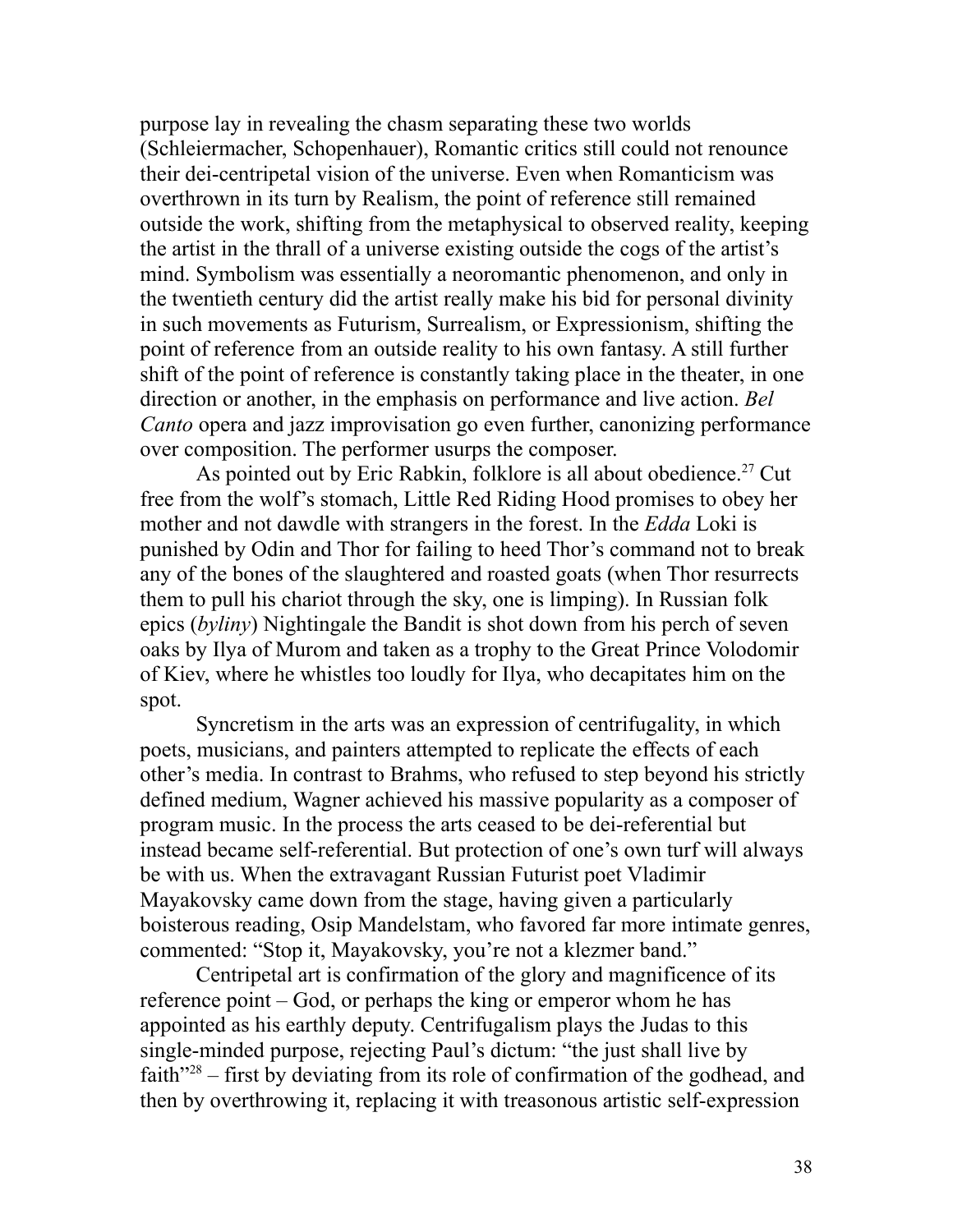(the religious Baroque degenerates into the secular rococo), and culminates in the replacement of self-expression with formal experimentation for its own sake (abstract art and instrumental music).

### **Technology's Complicit Role**

A fundamental motivation of the first artists was to create a historical record for posterity – a function still in evidence today but now retained largely for ceremonial purposes, as, for example, in a portrait or bust of a political leader. Early societies had not yet invented writing, much less moveable type, and the individual's life span was brief. How else could an institutional memory be created? The epos, an oral genre, was the transmitter of both mythology and historical fact. Rhythm, the antecedent of music, facilitated memorization. Generations of music students recall the first chords of Schubert's "Unfinished Symphony" be remembering the doggerel line "This is… the symphony… that Schubert wrote but never finished." As for dance and theater, they provided a medium in which the information could be passed on to future generations, thus creating the accumulation of knowledge that has made civilization possible and is the source of human success in competing with other species that are generally stronger and more fecund.

The distinction between utility and non-utility is a modern conceit, a luxury unknown to former societies in which the two functions were inseparable. Folktales, incantations, magic spells, chanting, even the tracing of a human palm on a cave wall created an inter-generational handoff of information. Amusement and recreation came to the forefront only when technology provided a more efficient vehicle for the transmission of information.

Technology creates new artistic possibilities. *War and Peace* is too long to exist within a strictly oral tradition. If it did exist as an oral work, it would doubtless have turned out quite differently from what Tolstoy composed. Music had been restrained in passing through the shift by the limitations of the harpsichord with its relatively small range, but the invention of the piano opened up an entire gamut of new possibilities – exploited by Beethoven so brilliantly that music would never remain the same. Michelangelo's technique would have been unconceivable to primitive African sculptors. Indeed, the very concept of the "primitive" is defined by the absence of sophisticated technique. "Primitive" artists generally do not perceive their work as "primitive." Art is "primitive" only when created subsequent to the appearance of technique; otherwise it is "the state of the art."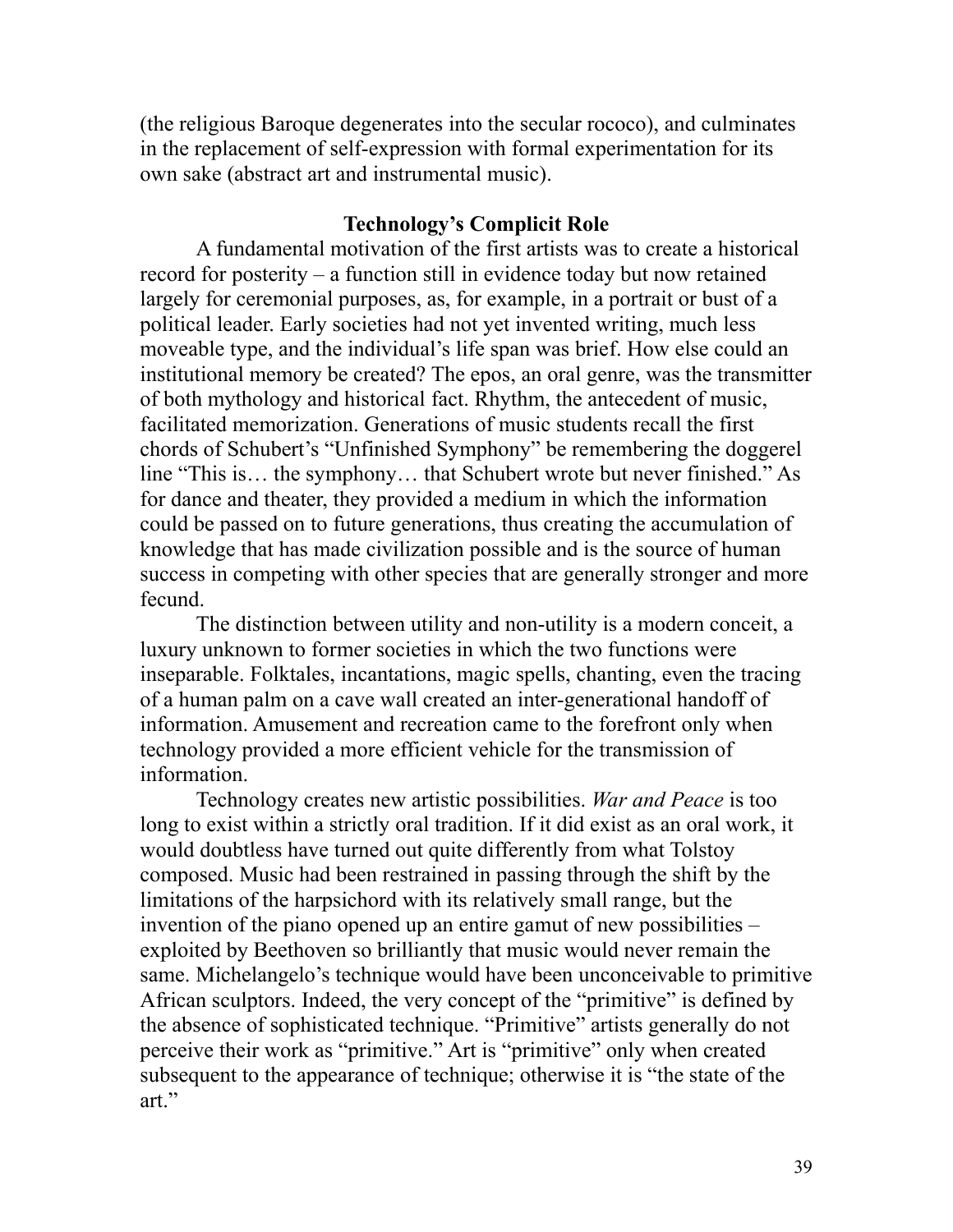But technology not only modifies art, it also creates entirely new genres. Painters competed in achieving realistic effects – but only up to the appearance of color photography. The aerodynamically inspired architecture produced by the studio of Zaha Hadid would have been technically impossible for the ancient Egyptian or Roman architect. The pony has been outrun by the locomotive. And technology could also make the arts vastly more accessible, witness cinema and recorded music.

Once technology had stripped the artist of his former function of historian, he could at most attempt to become an *illustrator*, or, alternatively, an *expresser*; moreover that "expression" was often limited to his own personal emotions – the ultimate centrifugality.

Why does the bear cross over to the other side of the mountain? Because it's there, and because he can. No sooner does technology make a new art form even conceivable, that art form is created. I recall decades ago reading a science fiction story about a non-human society that was deaf but endowed with an incredibly developed sense of smell. Its composers, who created "symphonies" of aromas, were terrorized upon encountering a human female who used perfume.

Technology is one of the motors of centrifugality.